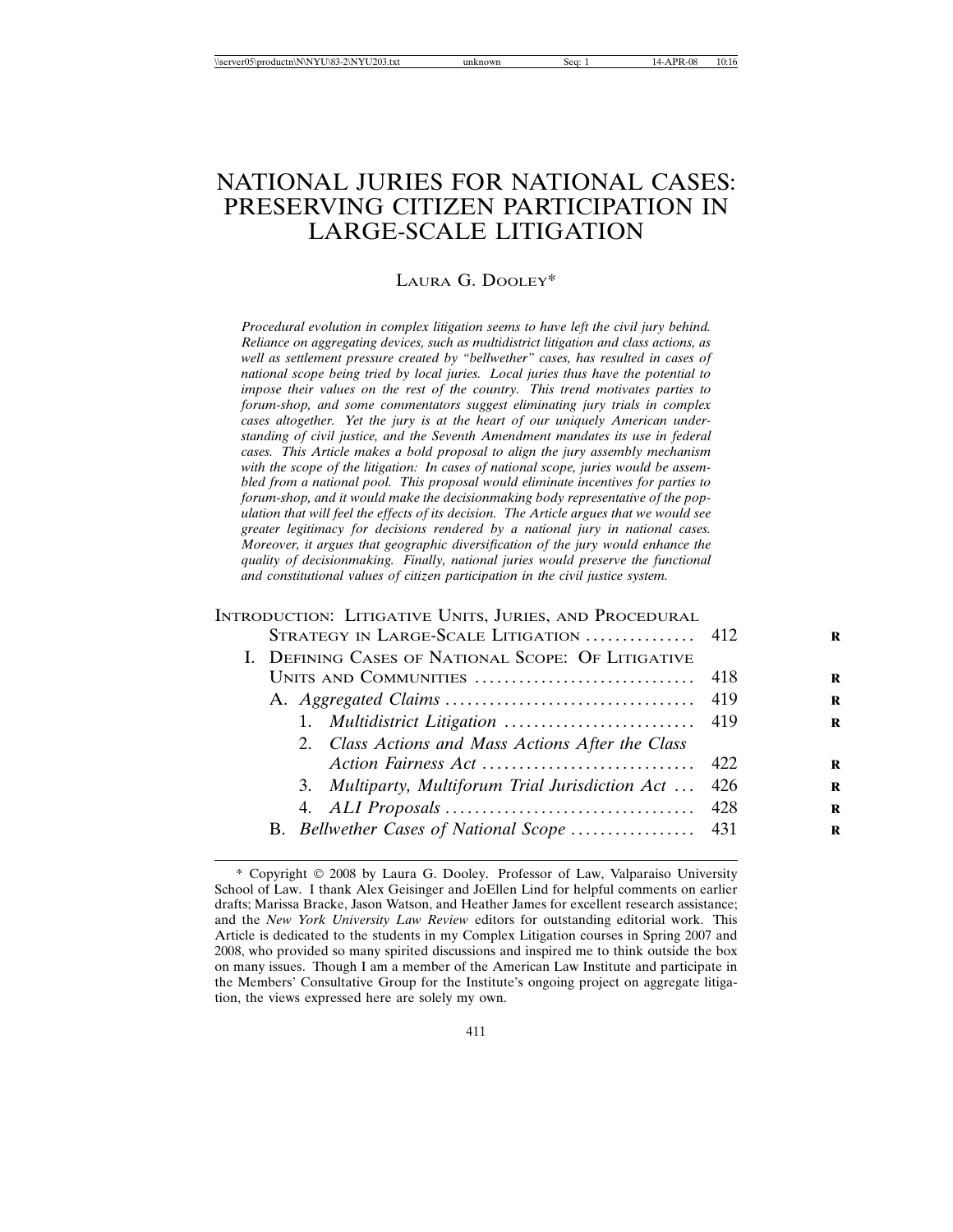| \\server05\productn\N\NYU\83-2\NYU203.txt | ınknown<br>Seq: | <b>PR-08</b><br>10:16 |
|-------------------------------------------|-----------------|-----------------------|
|-------------------------------------------|-----------------|-----------------------|

| 412 | NEW YORK UNIVERSITY LAW REVIEW                       | [Vol. $83:411$ ] |   |
|-----|------------------------------------------------------|------------------|---|
|     | II. WHY NATIONAL JURIES: OF LEGITIMACY AND           |                  |   |
|     |                                                      | 436              | R |
|     | A. The (II) legitimacy of the Civil Jury in Complex  | 437              | R |
|     | B. The (In)efficiency of the Civil Jury in Complex   |                  |   |
|     |                                                      | 441              | R |
|     | III. THE FEASIBILITY OF NATIONAL JURIES              | 443              | R |
|     | A. Assembling Jury Pools on a National Scale         | 443              | R |
|     | B. Matters of Structure, Size, and Cost              | -445             | R |
|     | CONCLUSION: PRESERVING THE CIVIL JURY IN THE TWENTY- |                  |   |
|     |                                                      | 448              | R |

## **INTRODUCTION**

# LITIGATIVE UNITS, JURIES, AND PROCEDURAL STRATEGY IN LARGE-SCALE LITIGATION

In cases of national scope, the civil jury is in crisis. Indeed, some might describe it as moribund. The declining number of cases that come to jury trial—a trend driven both by increasing use of pretrial dispositive motions and by settlement—accounts in part for this obsolescence. In addition, media portrayals of jury verdicts in tort cases as disproportionate and inconsistent have revealed a crisis of legitimacy.1 Repeat players in large-scale, high-stakes litigation at best tolerate the civil jury and at worst maneuver cases toward favorable jury pools. This tactic subjects the jury to criticism that local decisionmakers impose their will on the rest of the country. The problem stems from a disconnect between the scope of each controversy and the scope of the pool from which jurors are drawn to decide it. If the community affected by the litigation is national, then a local decisionmaker may not fairly represent the relevant constituency. This disconnect compromises the constitutional assurance that the decisionmaker be drawn from a fair cross-section of the community.

National cases are modern phenomena. Historically, most cases were local in scope and properly were decided by juries drawn from local pools. But the trend in modern civil litigation is to aggregate cases whenever possible in order to achieve efficiencies in processing and consistency in results.2 Thus, individual claims are routinely consolidated via procedural devices such as multidistrict litigation and

<sup>1</sup> *See generally* Laura Gaston Dooley, *Our Juries, Our Selves: The Power, Perception, and Politics of the Civil Jury*, 80 CORNELL L. REV. 325 (1995).

<sup>2</sup> Evidence of this trend is the Aggregate Litigation project currently underway in the American Law Institute. The American Law Institute, Principles of the Law of Aggregate Litigation, http://www.ali.org/index.cfm?fuseaction=projects.proj\_ip&projectid=7 (last visited Feb. 29, 2008). For the project's most recent publication draft, see PRINCIPLES OF THE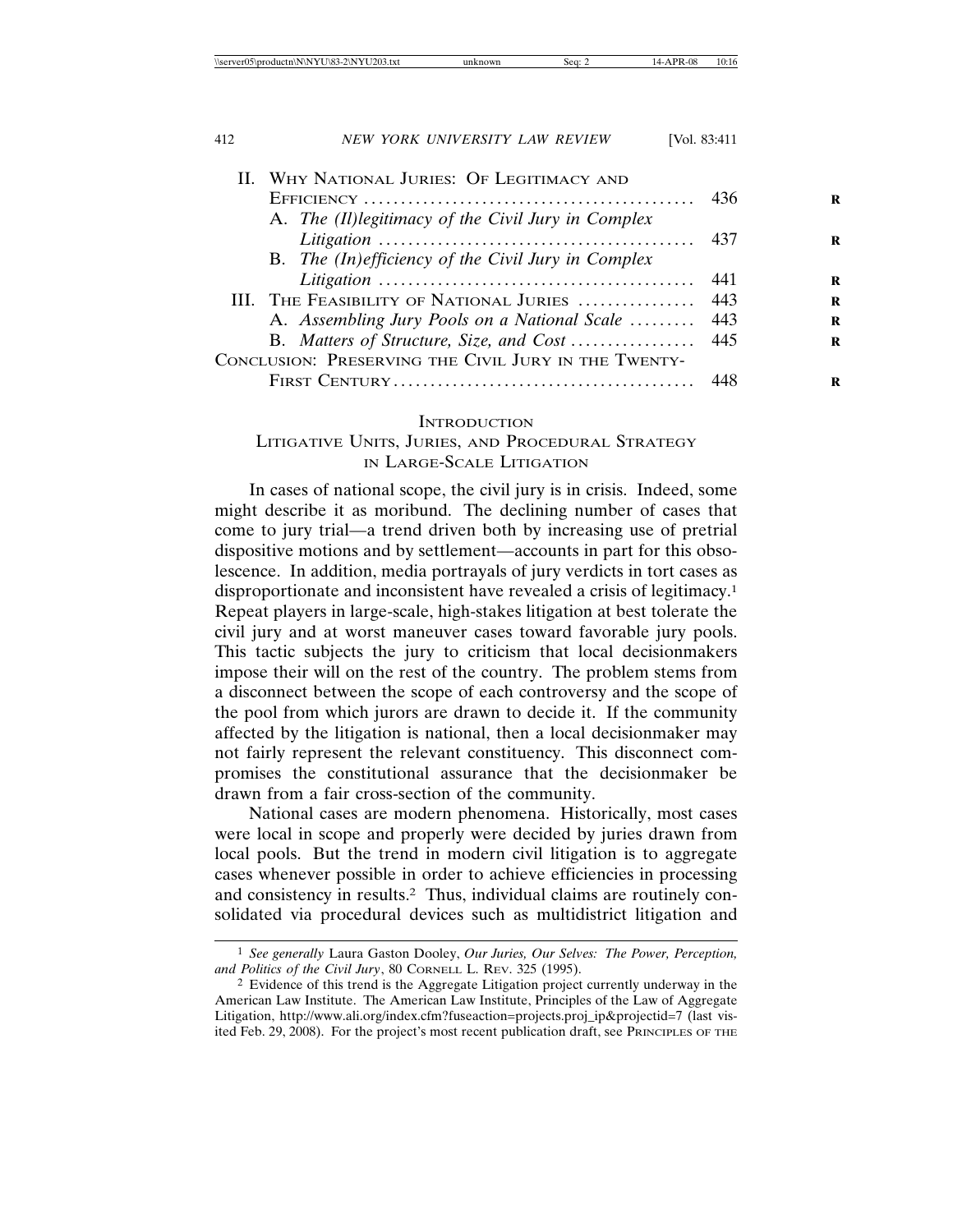class actions. In the resulting units of litigation, something larger is at stake than simply one person's story. Even without aggregation, when a litigated tort case involves a product or event that affects people not joined in the lawsuit, everyone involved (with the important possible exception of the claimant) knows that the stakes are much bigger than any particular litigant's claim. Defendants, lawyers, and judges behave accordingly.

The procedural strategies of repeat players in the mass litigation game3 involve crucial decisions about forum choice, both as to geographic location and as between federal and state court. The jockeying for a favorable forum during the initial stages of what promises to be mass litigation is a function of the repeat players' prediction of how the first cases will affect future claims. For example, because of preclusion principles, a favorable plaintiff's verdict on a key issue such as whether a product is unreasonably dangerous—may relieve future plaintiffs of having to prove the point.<sup>4</sup> As a result, future plaintiffs are significantly more likely to recover damages from juries and to secure higher settlements from defendants. An early verdict for the defendant, by contrast, allows that defendant to defeat future plaintiffs' efforts to use preclusion,<sup>5</sup> thereby reducing settlement amounts. Thus, a case that may at first appear to be local and selfcontained can turn out to have national impact. The recent Vioxx litigation provides an example. The first three trials—in Texas, New Jersey, and Louisiana—resulted in inconsistent verdicts.6 These and

In New Jersey, a second jury found in favor of Merck, the producer of the drug. Humeston v. Merck & Co., No. ATL-L-2272-03-M, 2005 WL 3440614 (N.J. Super. Ct. Law Div. Nov. 3, 2005). The trial court later granted plaintiff's motion for a new trial on the

LAW OF AGGREGATE LITIGATION (Discussion Draft No. 2, 2007) [hereinafter AGGREGATE LITIGATION].

<sup>3</sup> These players include repeat defendants as well as plaintiffs' lawyers who form consortiums of varying degrees of formality and who often represent multiple plaintiffs. The forum-shopping problem is particularly acute in mass tort cases and has prompted recent legislative reform. *E.g.*, Class Action Fairness Act of 2005, Pub. L. No. 109-2, 119 Stat. 4 (codified as amended in scattered sections of 28 U.S.C.).

<sup>4</sup> *See generally* JACK H. FRIEDENTHAL ET AL., CIVIL PROCEDURE § 14.14, at 723–30 (4th ed. 2005) (describing doctrine of issue preclusion and its expansion beyond doctrine of mutuality).

<sup>5</sup> *See id.* at 727–28 (describing standard by which courts determine propriety of offensive issue preclusion). Many courts refuse to allow offensive issue preclusion against a defendant who has won the issue in at least one previous case, even if another plaintiff has later won the issue. *See id.* at 726 (providing rationale for denying issue preclusion in this scenario).

<sup>6</sup> In the first case, a Texas jury found for the plaintiff and awarded \$253.5 million in compensatory and punitive damages. Ernst v. Merck & Co., No. 19961-BH02, 2005 WL 2620257 (Tex. Dist. Ct. Aug. 19, 2005); Walter T. Champion, *The Vioxx Litigation Paradigm: The Search for Smoking Guns*, 31 T. MARSHALL L. REV. 157, 180 (2006). Because Texas law caps punitive damages, the award was subject to automatic reduction. *Id.*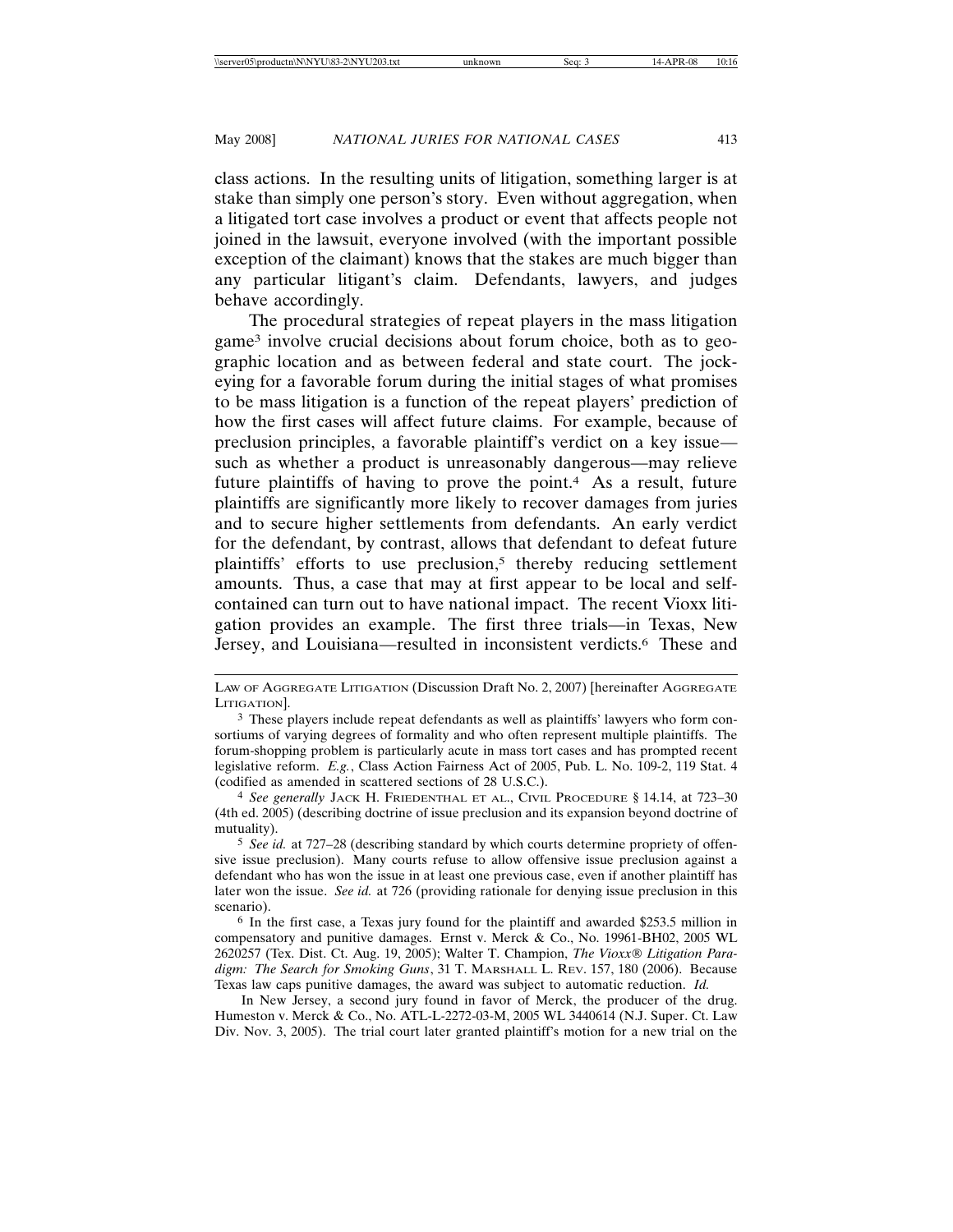other early cases7 indicated to the parties the relative strength of their positions; many of the remaining individual claims were aggregated into a single federal district.8 The parties then crafted a proposed global settlement of the litigation.9

The forum-seeking choices made by both plaintiffs and defendants in mass tort cases are driven by expectations about the identity of the decisionmaker in the first case. Plaintiffs usually file in state court—and fight to stay there—in order to secure the decisionmaker of their choice: the local jury. Defendants typically want to avoid state court juries and accordingly remove cases to federal court. They seek the federal forum in the hope that a judge will dispose of the case on a pretrial motion;10 failing dismissal, defendants hope to control the jury pool either by enlarging it to encompass a federal district or by transferring to a location where more favorable jurors are likely to be summoned.

The third jury to consider a Vioxx claim deadlocked eight to one in favor of Merck, resulting in a mistrial. Champion, *supra*, at 182. Merck won the subsequent retrial, but the court ordered a third trial, agreeing with the plaintiff that one of Merck's key expert witnesses misrepresented his qualifications. Plunkett v. Merck & Co. (*In re* Vioxx Prods. Liab. Litig.), 489 F. Supp. 2d 587, 588 (E.D. La. 2007) (order granting plaintiff's motion for new trial).

7 *See* Edward F. Sherman, *Segmenting Aggregate Litigation: Initiatives and Impediments for Reshaping the Trial Process*, 25 REV. LITIG. 691, 697–98 (2006) (describing use of early "bellwether" cases in Vioxx litigation and their function in driving settlement).

8 Federal Vioxx cases were transferred under the Multidistrict Litigation Act, 28 U.S.C. § 1407 (2000), to the Eastern District of Louisiana, where many are still pending. *See In re* Vioxx Prods. Liab. Litig., 360 F. Supp. 2d 1352, 1354–55 (J.P.M.L. 2005) (order transferring cases pursuant to § 1407); MDL-1657 Vioxx Product Liability Litigation, Current Developments, http://vioxx.laed.uscourts.gov/ (last visited Feb. 29, 2008) (listing developments in consolidated proceedings). For a description of the multidistrict litigation (MDL) process, see *infra* notes 38–46 and accompanying text.

9 On November 9, 2007, Merck announced a proposed global settlement of the Vioxx litigation for \$4.85 billion, an amount analysts described as a good deal for Merck, which faces liability valued in the tens of billions of dollars. Alex Berenson, *Analysts See Merck Victory in Vioxx Deal*, N.Y. TIMES, Nov. 10, 2007, at A1.

10 The two most commonly used pretrial dispositions under the Federal Rules of Civil Procedure are the motion to dismiss under Rule  $12(b)(6)$  for failure to state a claim upon which relief can be granted and the motion for summary judgment under Rule 56. Feb. R. CIV. P. 12(b)(6), 56.

basis of "new evidence." Humeston v. Merck & Co., No. ATL-L-2272-03-MT (N.J. Super. Ct. Law Div. Aug. 17, 2006) (order granting plaintiff's motion for new trial). The jury empanelled in the second New Jersey trial returned a verdict for \$20 million in compensatory damages and an additional \$27.5 million in punitive damages. Heather Won Tesoriero, *Jury Awards \$47.5 Million to Man in Vioxx Retrial*, WALL ST. J., Mar. 13, 2007, at A3; *see also* Benjamin Zipursky, *Much Pain, Much Gain: Skeptical Ruminations on the Vioxx Litigation*, JURIST, Jan. 23, 2006, http://jurist.law.pitt.edu/forumy/2006/01/much-painmuch-gain-skeptical.php (describing "rough justice" wrought by inconsistent verdicts in first two Vioxx cases).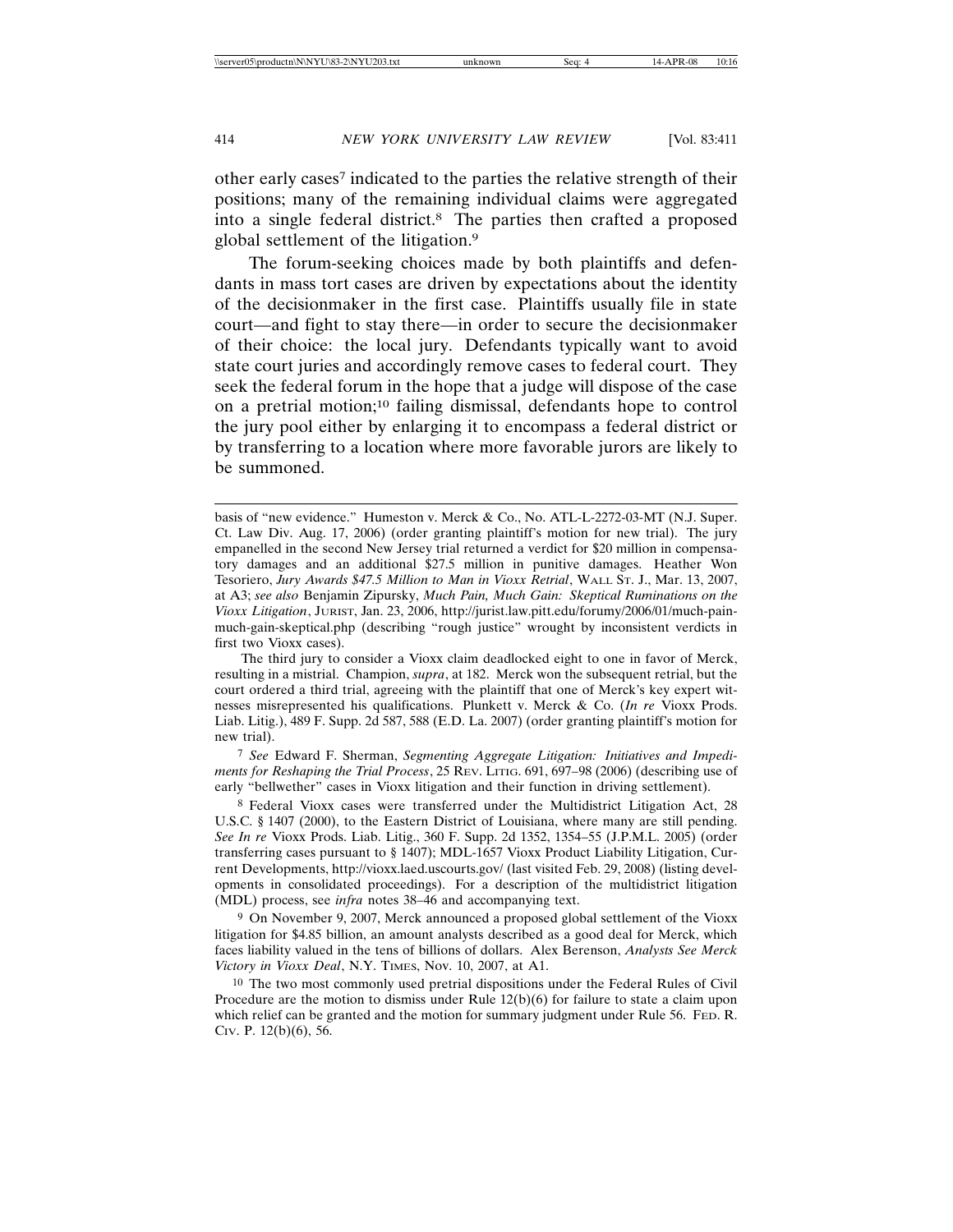This aspect of the mass tort game prompted recent legislative reforms, including the Multiparty, Multiforum Trial Jurisdiction Act of 2002 (MMTJA)11 and, more recently, the Class Action Fairness Act of 2005 (CAFA).12 In debating and passing CAFA, members of Congress devoted much rhetorical attention to the evils of forumshopping by opportunistic plaintiffs' lawyers in mass tort cases. Certain counties, notably Madison County in Illinois and counties in the Rio Grande region of Texas, earned reputations for large plaintiffs' awards and consequently disproportionately large plaintiffs' filing rates.13 The legislative fix shifted the forum-shopping advantage to defendants by making it easier—indeed, in the case of class actions, almost automatic—to shift litigation from state courts to federal courts. Defendants have long thought federal courts preferable to state courts<sup>14</sup> for reasons that include tighter judicial control of discovery,15 broader availability of summary judgment,16 and the reining in of juries during and after trial.<sup>17</sup> Demographic factors may also entice the mass tort defendant to prefer the federal tribunal. Federal courts usually draw juries from larger geographic districts than state courts do,18 and the resulting demographic differences can prove quite significant even within a single metropolitan area.19 Federal courts

14 *See* JoEllen Lind, *"Procedural* Swift*": Complex Litigation Reform, State Tort Law, and Democratic Values*, 37 AKRON L. REV. 717, 717–18 (2004) ("[H]ostility of the federal courts to plaintiffs' tort claims is old news to repeat defendants who have always found the national courts more congenial.").

15 *See* FED. R. CIV. P. 26(b)(2) (giving federal judge power to impose limits on extent and frequency of discovery).

16 *See* FED. R. CIV. P. 56 (authorizing entry of summary judgment when there exists "no genuine issue as to any material fact"); *see also* Celotex Corp. v. Catrett, 477 U.S. 317, 322–23 (1986) (allowing defendants to support motions for summary judgment by pointing out lack of evidence to support essential elements of plaintiffs' claims rather than affirmatively negating plaintiffs' claims).

17 *See* Dooley, *supra* note 1, at 333–34, 334 n.40 (describing ability of judges in federal civil cases to control jury verdicts using FED. R. CIV. P. 50 to enter judgment as matter of law).

18 *See* Laura G. Dooley, *The Dilution Effect: Federalization, Fair Cross-Sections, and the Concept of Community*, 54 DEPAUL L. REV. 79, 87–90 (2004) (describing assembly of jury pools in federal court and demographic consequences of drawing jurors from federal districts rather than counties).

19 *Id.* at 88–90.

<sup>11</sup> Pub. L. No. 107-273 § 11020, 116 Stat. 1758, 1826 (2002) (codified as amended in scattered sections of 28 U.S.C.).

<sup>12</sup> Pub. L. No. 109-2, 119 Stat. 4 (2005) (codified as amended in scattered sections of 28 U.S.C.).

<sup>13</sup> *See* Edward F. Sherman, *Class Actions After the Class Action Fairness Act of 2005*, 80 TUL. L. REV. 1593, 1595 (2006) (describing these counties as "magnet venues" due to "proplaintiff" reputations).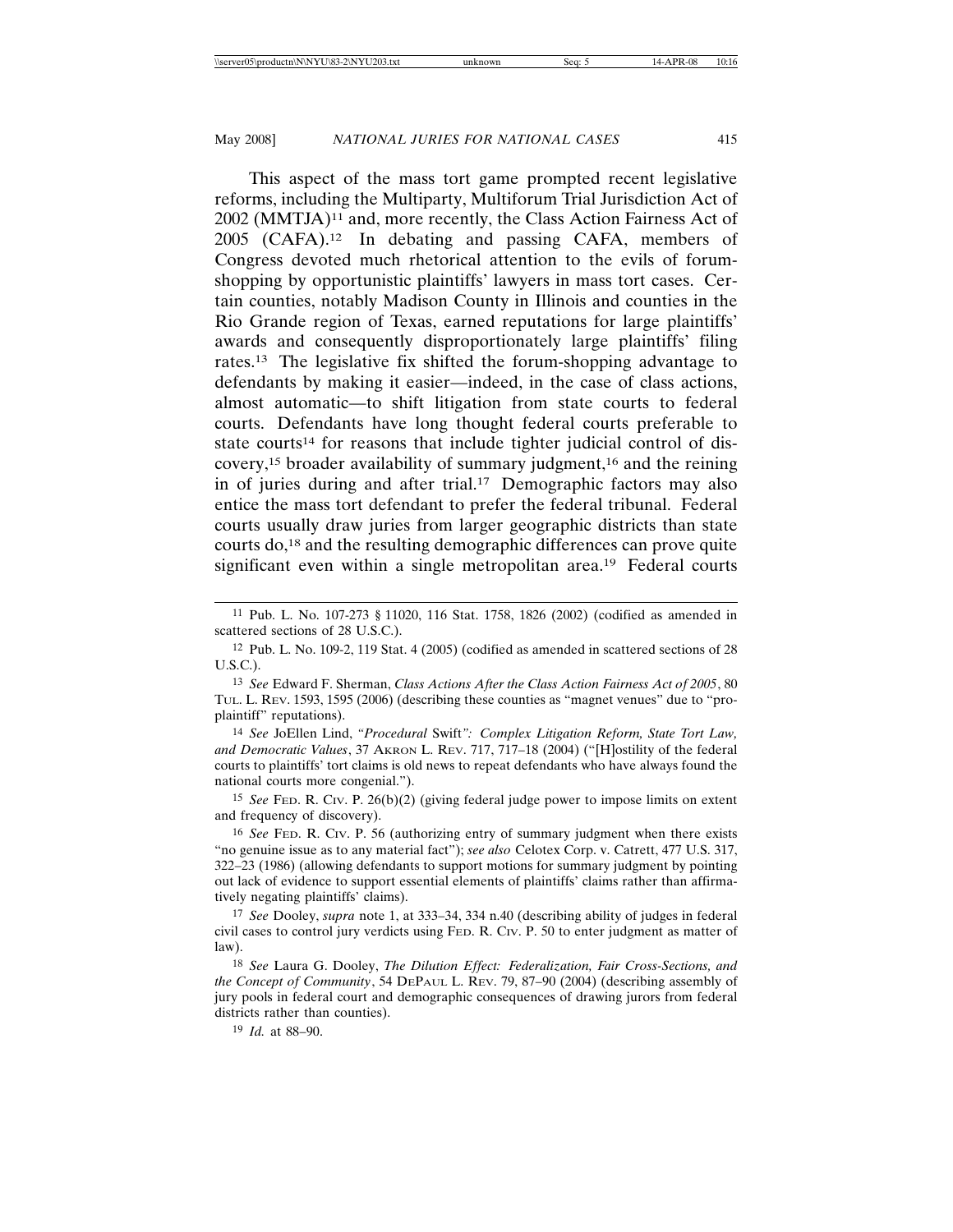also have the power to transfer cases to other federal districts<sup>20</sup> and often do so to facilitate consolidation with cases pending elsewhere on the same topic. The ramifications of these litigation tactics are felt beyond the scope of any given case.

Effective dispute resolution depends on the disputants' confidence in the integrity and impartiality of the decisionmaker. The modern popularity of alternative dispute resolution (ADR) systems, including arbitration and mediation, reflects parties' superior satisfaction with the outcomes produced by arbitrators (who are often experts in the field) or by the parties themselves (who must agree to any mediated result).21 The flip side of the ADR trend is declining confidence in the decisionmaker of the traditional American civil justice system: the jury.

The actual number of cases tried to juries is now quite low.22 Yet juries still play an essential role both in the strategies of parties and in the popular consciousness. When negotiating difficult questions of how to allocate responsibility for injuries caused by modern life, the public wants a direct share in the decisionmaking.23 The question is whether we can preserve the substantive and legitimating functions of the jury without undermining it through forum-shopping by litigants. I submit that we can.

When parties litigate a case of national scope, this Article argues that the proper jury pool is neither local (as in state court, where jury pools are typically defined along county lines) nor regional (as might

<sup>20</sup> Multidistrict Litigation Act, 28 U.S.C. § 1407 (2000); *see also* 28 U.S.C. § 1404(a) (2000) (allowing transfer of federal case to another federal district where case could have been brought "[f]or the convenience of parties and witnesses [and] in the interests of justice").

<sup>21</sup> *See generally* CHRISTOPHER W. MOORE, THE MEDIATION PROCESS: PRACTICAL STRATEGIES FOR RESOLVING CONFLICT (3d ed., rev. 2003) (providing broad overview of alternative dispute resolution processes).

<sup>22</sup> *See* Marc Galanter, *The Hundred-Year Decline of Trials and the Thirty Years War*, 57 STAN. L. REV. 1255, 1260 (2005) ("The recent decline has been precipitous in the federal courts, where the number of civil trials fell by two-thirds from a high of 12,570 in 1985 to 4206 in 2003."); Kirk W. Schuler, Note, *ADR's Biggest Compromise*, 54 DRAKE L. REV. 751, 761–63 (2006) (describing decline in federal civil jury trials and noting that in 2005, juries decided less than one percent of civil cases terminated in federal court). Much has been made in the scholarly literature, including by the author of this Article, of the antipopulist features of modern procedural devices that effectively steer cases away from jury trial. *See, e.g.*, Dooley, *supra* note 1, at 357–60 (describing twentieth-century expansion of directed verdict procedure).

<sup>&</sup>lt;sup>23</sup> This has been true since the beginning of the republic and was the driving political force behind the Antifederalist effort to include the right to a civil jury trial in the Bill of Rights. *See* Stephan Landsman, *The Civil Jury in America: Scenes from an Unappreciated History*, 44 HASTINGS L.J. 579, 598–600 (1993) (describing Antifederalist efforts to defeat constitutional ratification by citing lack of civil jury guarantee and describing populist movement to include guarantee in Bill of Rights).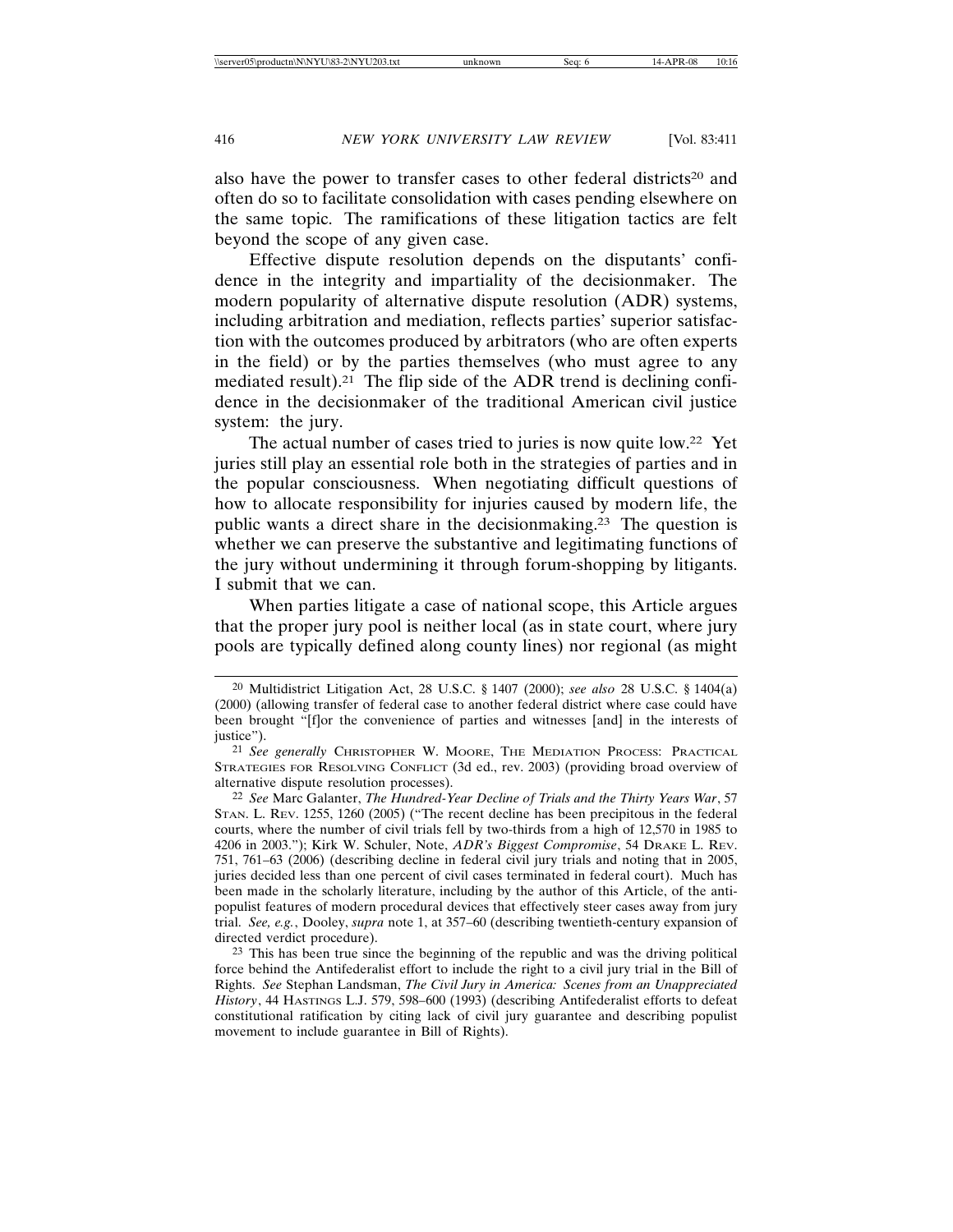be true in a federal district): A national case demands a national jury drawn from a national pool. The remainder of this Article assesses whether this is a realistic option. Because cases of national scope are now more likely than ever before to be concentrated in federal court, the problem of summoning jurors outside the court's sovereignty is obviated. But many problems, political as well as logistical, remain. In the end, we must assess whether the gains to populism and legitimacy are worth any efficiency loss.

This Article first analyzes what sort of litigation would benefit from decisionmaking that is representative of a community defined nationally. Defining what constitutes a case of national scope implicates concerns ranging from content to complexity to economic impact. Formidable though it may be, however, the task is far from impossible. To begin, one can look to the well-established process under the Multidistrict Litigation Act (MDL statute),<sup>24</sup> which has for decades identified litigation for consolidated pretrial treatment. Other obvious candidates will be class actions either filed in federal court or removed from state courts under CAFA.25 Individual cases may also warrant national treatment if they involve issues that impact parties or policies nationwide.26 The decision to empanel a national jury could be vested in one court with jurisdiction over a large-scale litigation or in a multijudge panel similar to the multidistrict litigation (MDL) panel.

Part II argues that for these national cases, national juries would improve the legitimacy of jury verdicts and effectuate the constitutional fair cross-section guarantee. The waning legitimacy of the civil jury in large-scale litigation reflects the disparity between the scope of the local jury pool and the scope of the cases. I argue that the use of national juries for cases of national scope will improve both the actual and perceived quality of lay decisionmaking and will restore legitimacy to jury verdicts. Moreover, the democratic values animating the Seventh Amendment can best be realized in large-scale litigation by empanelling a national jury. Despite the desuetude into which the civil jury may have fallen, the Seventh Amendment mandates its use in federal civil cases.27 This constitutional right to a civil jury is tied to guarantees of a jury drawn from a cross-section of the community.

<sup>24</sup> 28 U.S.C. § 1407 (2000).

<sup>25</sup> 28 U.S.C. §§ 1332(d), 1453 (Supp. V 2007).

<sup>26</sup> *Cf*. *In re* Rhone-Poulenc Rorer Inc., 51 F.3d 1293, 1300 (7th Cir. 1995) (reasoning that fate of entire industry should not be vested in one local jury). One can imagine a situation in which a national jury is summoned to serve in a case that remains in the district in which it was originally filed.

<sup>27</sup> U.S. CONST. amend. VII.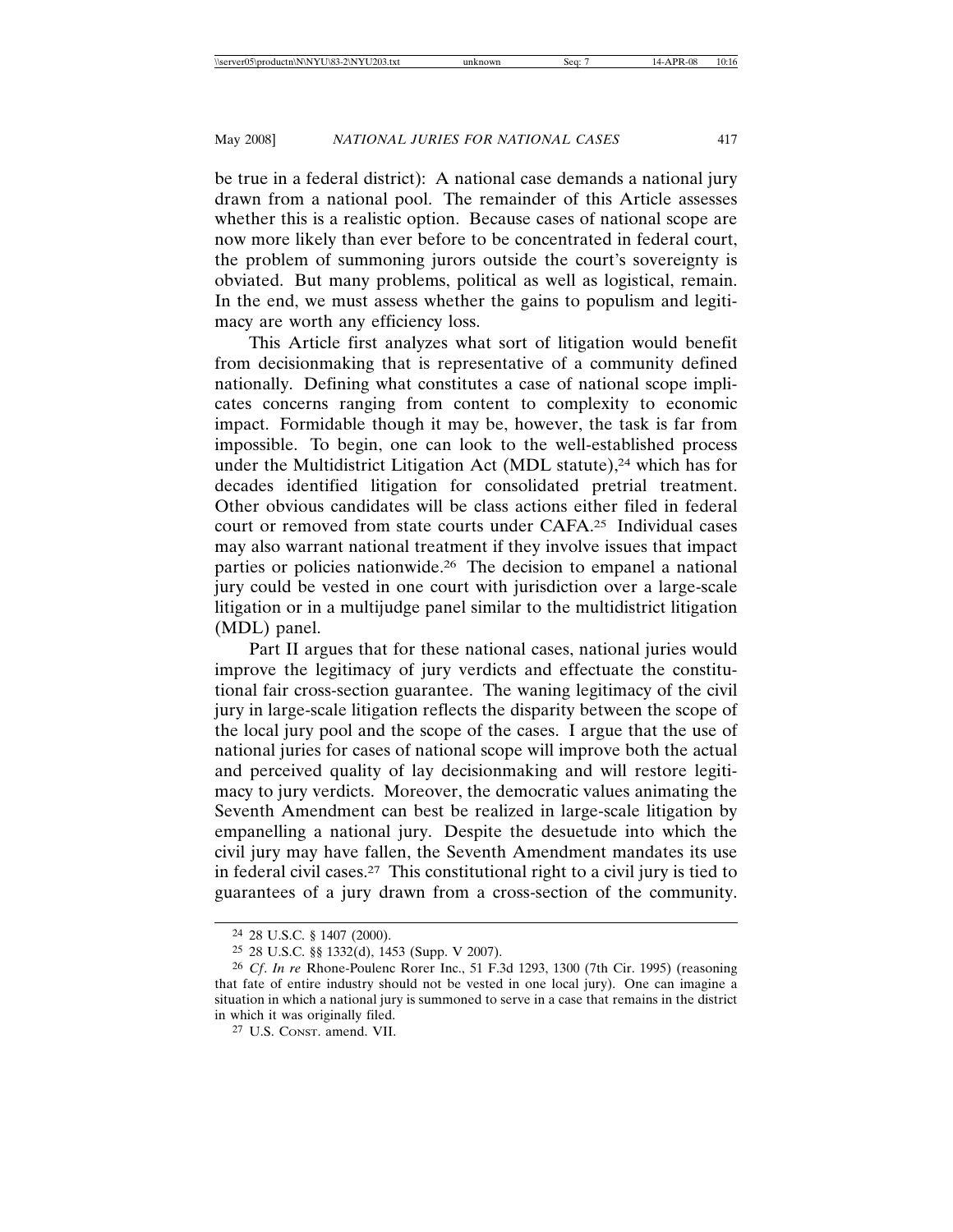When a local body controls a case of national consequence, the decisionmaker does not represent adequately the community that will bear the impact of the jury's decision. This problem disappears if the jury is drawn from the national community in accordance with the scope of the litigation. Additionally, since the Seventh Amendment does not bar other innovative approaches to streamlining large-scale litigation, I conclude that this new conception of the relevant jury pool would honor the Constitution's commitment to citizen participation without violating its technical terms.

Part III argues that a "national jury" is viable both politically and logistically. I discuss issues of size and cost, as well as possible modifications to existing jury assembly mechanisms. Although adoption of a national jury system might impose financial costs, such costs would be a small price for preserving an important civic good.

#### I

# DEFINING CASES OF NATIONAL SCOPE: OF LITIGATIVE UNITS AND COMMUNITIES

The first step in evaluating the concept of a national jury is to identify the types of cases that would qualify for national jury treatment. One issue that need not detain us long is the problem of state versus federal jurisdiction. Although empanelling a national jury in a state court case might raise sovereignty problems, recent statutory innovations have already moved the vast majority of national cases into federal court. CAFA and MMTJA replace the traditional requirement of complete diversity with one of minimal diversity, making it far easier for plaintiffs to file in federal court or, more commonly, for defendants to remove cases from state courts.28 Implicit in both pieces of legislation is the notion that local juries should not be allowed to control the fate of a national business based on the fortuity that a local claimant has brought suit—or, worse, that a plaintiff has forum-shopped to get access to a particular local jury pool.29 Indeed, these legislative initiatives are widely recognized as responsive to the

<sup>28</sup> *See* 28 U.S.C. §§ 1332(d), 1453 (Supp. V 2007) (providing federal jurisdiction in class actions involving minimal diversity if amount in controversy exceeds \$5 million and allowing removal from state court in such cases); 28 U.S.C. §§ 1369, 1441 (2000 & Supp. IV 2004) (providing federal jurisdiction in civil actions involving minimal diversity if seventyfive natural persons died in single accident and allowing removal from state court in such cases).

<sup>29</sup> *See* Edward F. Sherman, *Decline & Fall*, A.B.A. J., June 2007, at 50, 53 ("The business community was especially irked that an undue proportion of multistate class actions were filed in 'magnet venue' state courts . . . where the judges—usually elected—were more likely to certify a class action and the juries tended to be pro-plaintiff.").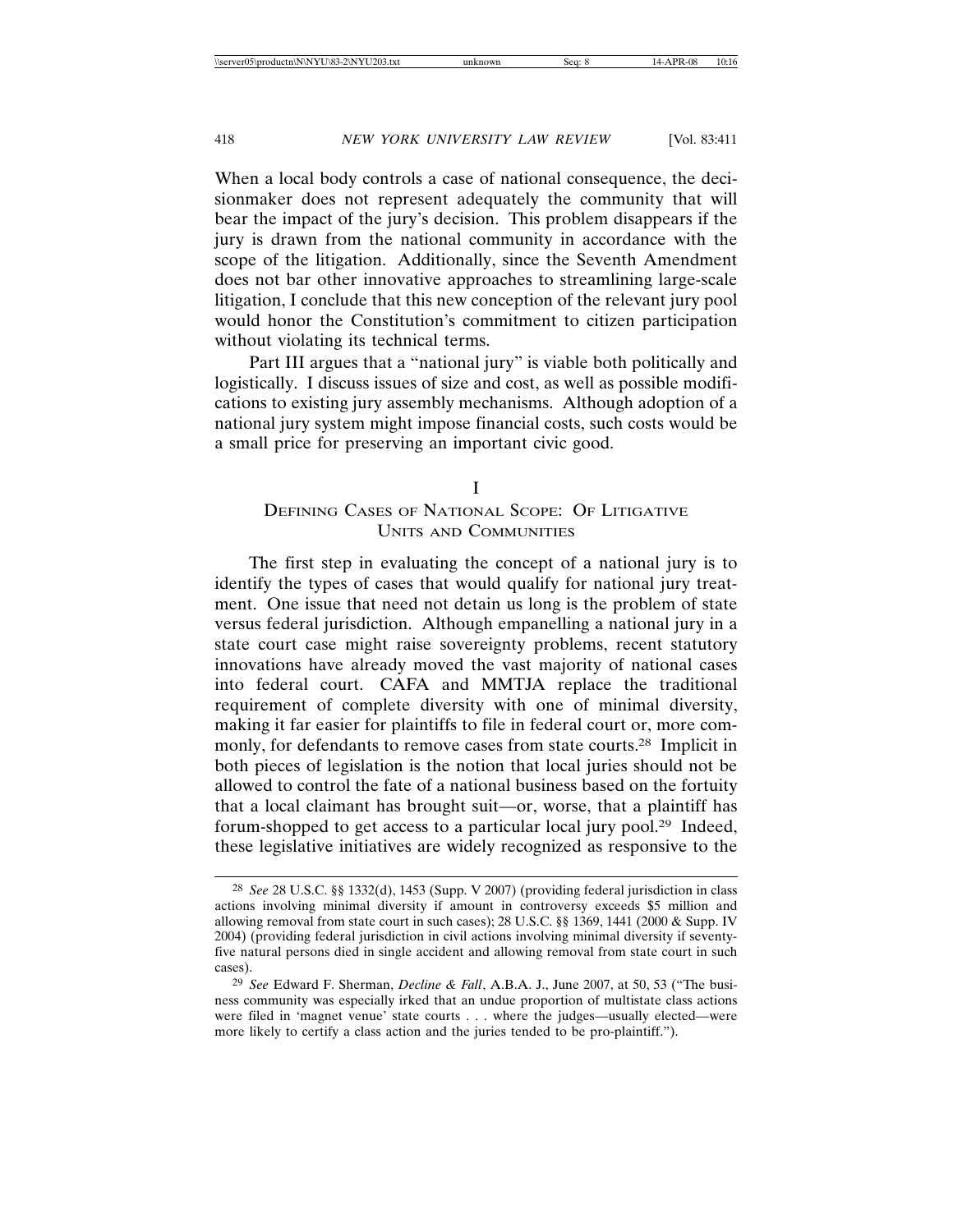defense bar's refrain that corporate defendants could not get a fair shake in state court.30

Because most litigation of national scope will meet the minimal diversity requirements of CAFA and MMTJA, getting into federal courts will be straightforward. This Part will focus on which of these cases best lend themselves to national jury treatment. The federal courts' experience with complex litigation over the last several decades suggests at least two types of cases that should qualify: nationally aggregated claims and individual cases that serve a "bellwether"31 function for related litigation.

## *A. Aggregated Claims*

The success of aggregating devices suggests several obvious candidates for national jury treatment. Congress has authorized some such devices, including multidistrict litigation<sup>32</sup> and class actions.<sup>33</sup> Use of these aggregative techniques results in units of litigation that are often national in scope. This has resulted in heightened attention by policy analysts like the American Law Institute to the challenges and potential opportunities raised by these aggregating devices.34

#### *1. Multidistrict Litigation*

The MDL story began in the 1960s when the federal courts faced what would turn out to be the first of many pieces of large-scale litigation with national scope. Thousands of private civil suits accused the electrical equipment industry of price-fixing.35 Because discovery required production of the same evidence in each case, the federal courts developed a coordinating committee to supervise discovery in all the cases scattered throughout the country.36 The MDL statute grew out of that initial success.37

<sup>30</sup> *Cf.* Bruce Moyer, *Class Actions Move to Federal Court*, FED. LAW., Mar.–Apr. 2005, at 10, 10 (quoting lawmaker's statement that CAFA is "the Vioxx protection bill, it is the Wal-Mart protection bill, it is the Tyco protection bill, and it is the Enron protection bill").

<sup>31</sup> *See* Sherman, *supra* note 7, at 696–98, 696 n.18 (noting that "the term [bellwether] comes from a lead sheep in a flock that wears a bell," and describing use of such representative suits in Vioxx MDL proceeding).

<sup>32</sup> Multidistrict Litigation Act, 28 U.S.C. § 1407 (2000).

<sup>33</sup> Class Action Fairness Act of 2005, Pub. L. No. 109-2, 119 Stat. 4 (codified as amended in scattered sections of 28 U.S.C.).

<sup>34</sup> *See, e.g.*, AGGREGATE LITIGATION, *supra* note 2 (discussing principles and major challenges of aggregate litigation).

<sup>35</sup> RICHARD L. MARCUS & EDWARD F. SHERMAN, COMPLEX LITIGATION: CASES AND MATERIALS ON ADVANCED CIVIL PROCEDURE 142 (4th ed. 2004).

<sup>36</sup> *Id.*

<sup>37</sup> *Id.* at 3.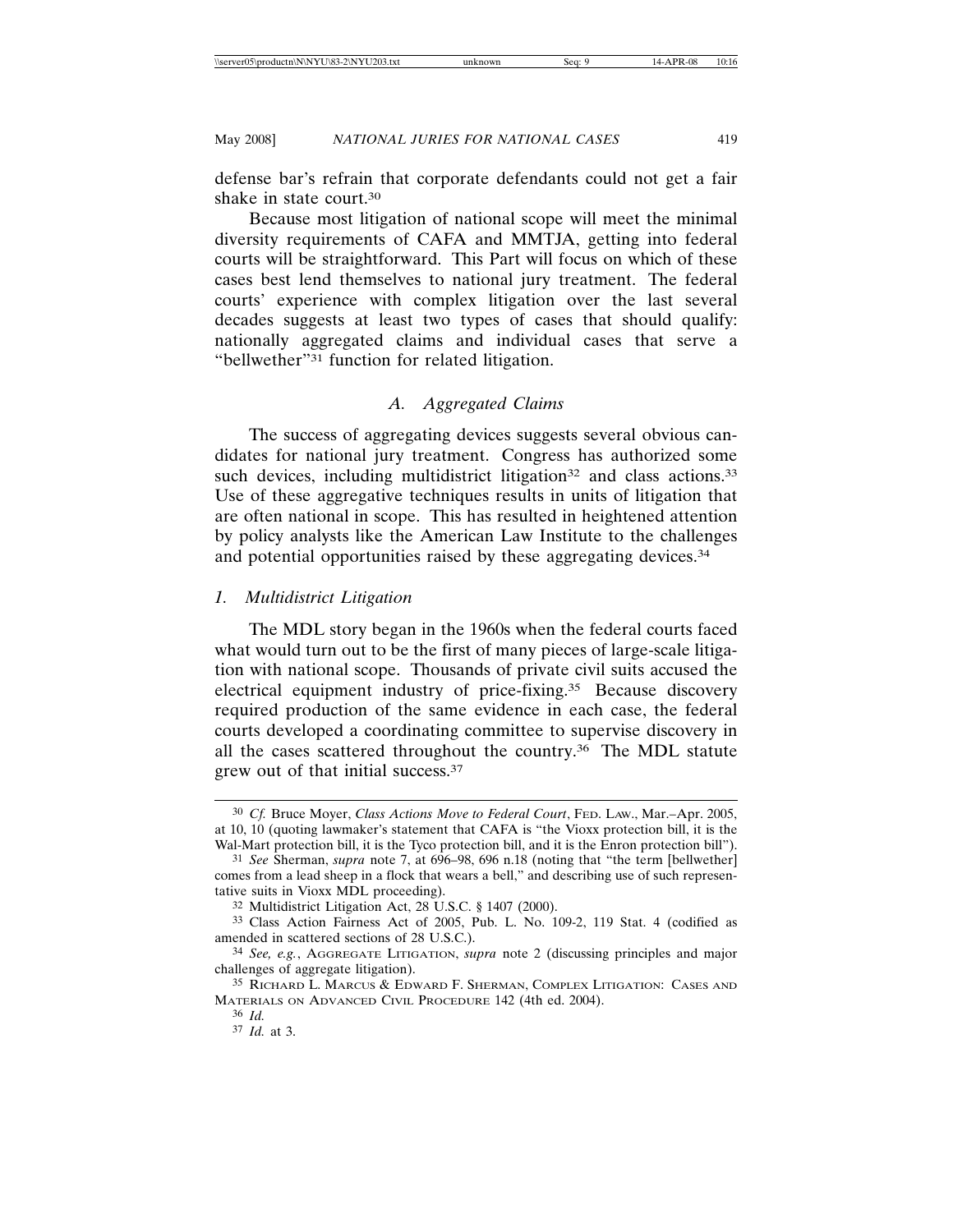Under the MDL statute, a panel of seven federal judges reviews federal38 cases to determine their amenability to MDL treatment.39 The panel then transfers appropriate cases to one federal district for coordinated or consolidated pretrial proceedings. The transferee judge enjoys plenary power during the pretrial phase of the consolidated cases, including the power to decide dispositive motions and promote settlement discussions.40 The statute, however, requires that cases return to their home districts for trial.41 Yet prior to 1998, MDL courts routinely conducted trials, despite the statutory mandate to retransfer the cases, by using other transfer statutes to maintain control of the cases.42 The Supreme Court ended that practice in 1998, holding that courts could not circumvent the MDL statutory scheme requiring remand to home districts for trial.43 If MDL courts are to hold consolidated trials, Congress will have to authorize that course of

39 28 U.S.C. § 1407(d) (2000). The threshold question is whether the cases share "one or more common questions of fact." § 1407(a). If so, the panel may order MDL treatment, but it is not required to do so. *See* Gregory Hansel, *Extreme Litigation: An Interview with Judge Wm. Terrell Hodges, Chairman of the Judicial Panel on Multidistrict Litigation*, ME. B.J., Winter 2004, at 16, 16 (listing factors in deciding whether to transfer cases).

40 *See* MANUAL FOR COMPLEX LITIGATION (FOURTH) § 20.132 (2004) ("[A] judge may terminate actions by ruling on motions to dismiss, for summary judgment, or pursuant to settlement, and may enter consent decrees."); *see also* Hansel, *supra* note 39, at 21 (reporting that once MDL cases are centralized, they tend to settle or be resolved by summary judgment by transferee judge).

41 § 1407(a).

42 *See* Lexecon Inc. v. Milberg Weiss Bershad Hynes & Lerach, 102 F.3d 1524, 1541 (9th Cir. 1996) (Kozinski, J., dissenting) (discussing practice of "self transfer," noting that "after the MDL process got underway . . . [j]udges began to develop proprietary feelings toward the cases entrusted to them" and began routinely holding on to these cases for trial through venue transfer statute, 28 U.S.C. § 1404(a) (2000)), *rev'd*, 523 U.S. 26 (1998); *see also id.* at 1532 & n.3 (majority opinion) (listing cases that had recognized courts' authority to transfer cases to themselves).

43 523 U.S. at 28.

<sup>38</sup> Because states are separate sovereigns, the MDL panel has no power to transfer cases from state to federal court. But defendants' ability to remove cases, now expanded under CAFA and MMTJA, means that a large proportion of litigation that one might consider "national" will end up in federal court and thus become subject to MDL treatment. *See* Sherman, *supra* note 13, at 1608 ("After CAFA, the federal courts are essentially 'the only game in town' for multistate and national class actions."). Indeed, the presence of overlapping class actions is a factor that favors MDL transfer of related cases. *See* Note, *The Judicial Panel and the Conduct of Multidistrict Litigation*, 87 HARV. L. REV. 1001, 1010 (1974) ("[Granting class action transfers] is intended to prevent the confusion and delay that would result if two courts were to enter determinations that similar actions should proceed as class actions with regard to all plaintiffs similarly situated."). However, when "mass actions" are removed under CAFA, transfer under the MDL statute cannot occur "unless a majority of the plaintiffs in the [mass] action request transfer pursuant to section 1407." 28 U.S.C. § 1332(d)(11)(C)(i) (Supp. V 2007). Thus, an incentive remains for plaintiffs' attorneys to file cases en masse in a district that they perceive to be a favorable jury pool.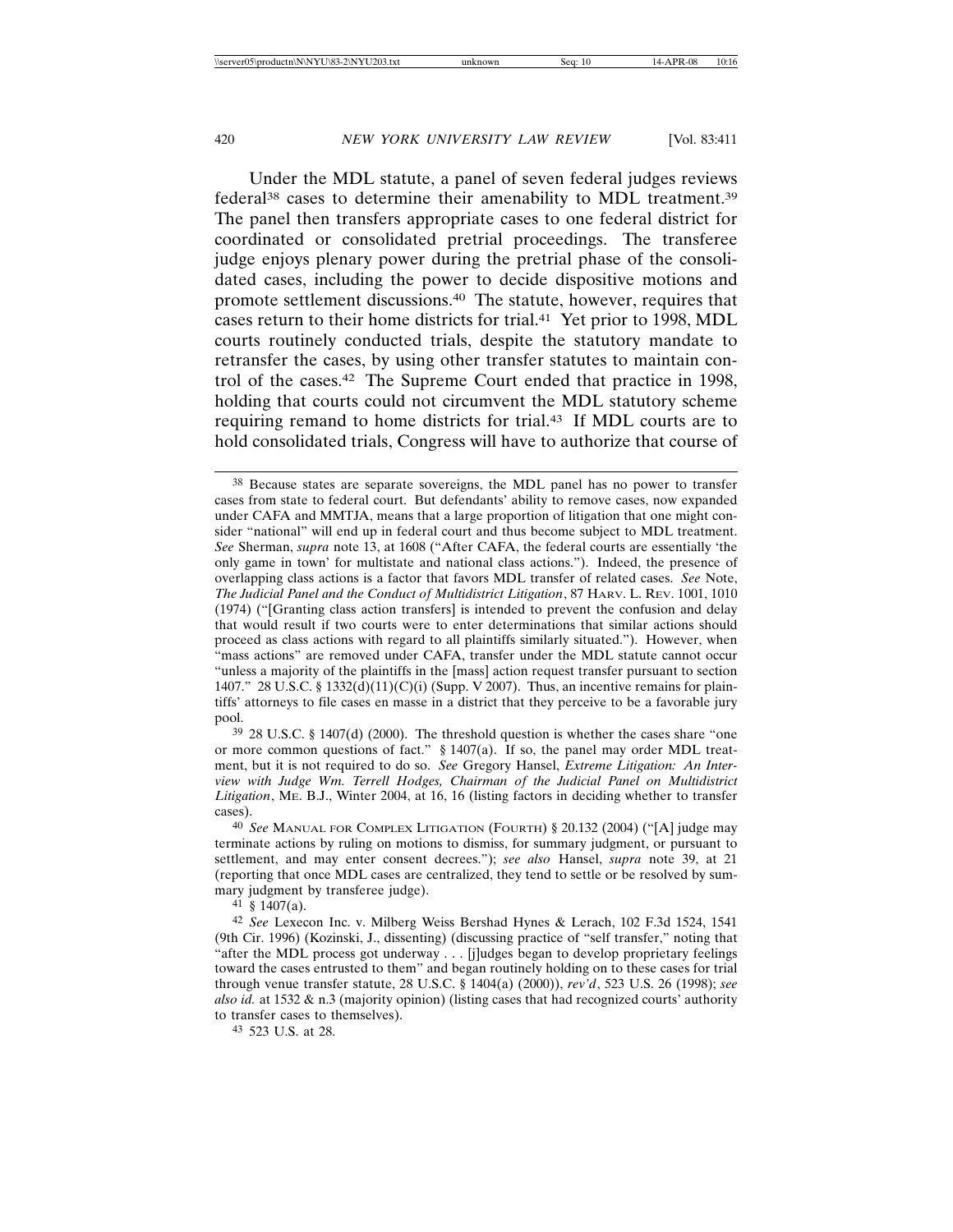action explicitly,44 and indeed Congress has considered such legislation.45 In practice, cases undergoing MDL treatment rarely go to trial: Either the cases settle (as do most civil cases generally), or they are decided on pretrial motions.46

MDL cases have included much of the prominent products liability litigation of the last several years. The asbestos litigation may be the poster child of national cases. The MDL panel initially was reluctant to order transfer to an MDL forum given the diffuse nature of asbestos litigation, with its multitude of causation and damage issues.47 But once the magnitude of the asbestos problem became clear, the MDL panel reconsidered and ordered transfer of pending cases to the Eastern District of Pennsylvania.48 The morass that asbestos litigation produced prompted the Supreme Court to call repeatedly for a federal legislative response,<sup>49</sup> but legislation stalled in Congress.<sup>50</sup>

If asbestos litigation and cases like it, including the Firestone Tires<sup>51</sup> and Vioxx litigation,<sup>52</sup> are to remain a judicial rather than an

46 *See* Hansel, *supra* note 39, at 21 (noting that MDL litigation, "like all cases . . . tends to settle or is resolved by summary judgment").

47 Indeed, the Panel denied transfer on five separate occasions, though the earlier cases presented smaller units of litigation. *In re* Asbestos Prods. Liab. Litig. (No. VI), 771 F. Supp. 415, 417–18, 417 n.4 (J.P.M.L. 1991).

48 *Id.* at 424–25 (ordering transfer of over 26,000 asbestos personal injury cases to Eastern District of Pennsylvania for coordinated or consolidated pretrial proceedings). That consolidated litigation produced *Amchem Products, Inc. v. Windsor*, 521 U.S. 591 (1997), the most important decision to emerge so far from the Supreme Court on the subject of settlement class actions. Interestingly, the settlement class ultimately decertified by the Court was comprised of asbestos victims who had yet to file claims and therefore were not directly involved in the coordinated MDL proceedings. *Id.* at 601. The "futures" class was the brainchild of both attorneys for the defendant and attorneys for the current MDL plaintiffs. *See id.* at 599–601 (summarizing negotiation process).

49 *Amchem*, 521 U.S. at 598–99, 622–23.

<sup>44</sup> *Id.* at 40.

<sup>45</sup> *See* Multidistrict Litigation Restoration Act of 2005, H.R. 1038, 109th Cong. (as passed by House, Apr. 19, 2005) (providing statutory mechanism to transfer certain MDL cases for trial purposes); S. 3734, 109th Cong. (2006) (as introduced in Senate, July 26, 2006) (same). The bill passed the House but not the Senate. Russell R. Wheeler & Robert A. Katzmann, *A Primer on Interbranch Relations*, 95 GEO. L.J. 1155, 1164 (2007).

<sup>50</sup> Bills were introduced in the Senate and referred to the Senate Judiciary Committee in both the 108th and 109th Congresses. *See* Fairness in Asbestos Injury Resolution Act of 2005, S. 852, 109th Cong. (as introduced in Senate, Apr. 19, 2005) (providing for national asbestos injury claims resolution system); Fairness in Asbestos Injury Resolution Act of 2003, S. 1125, 108th Cong. (as introduced in Senate, May 22, 2003) (same). Both the bills were reported to the Senate but made no further progress. *Cf.* James L. Stengel, *The Asbestos End-Game*, N.Y.U. ANN. SURV. AM. L. 223, 223–24 (2006) (discussing failed 2005 bill and predicting that "a comprehensive federal legislative solution will not eventuate").

<sup>51</sup> *See In re* Bridgestone/Firestone, Inc., Tires Prods. Liab. Litig., 288 F.3d 1012, 1021 (7th Cir. 2002) (reversing district court's certification of nationwide classes in MDL proceeding).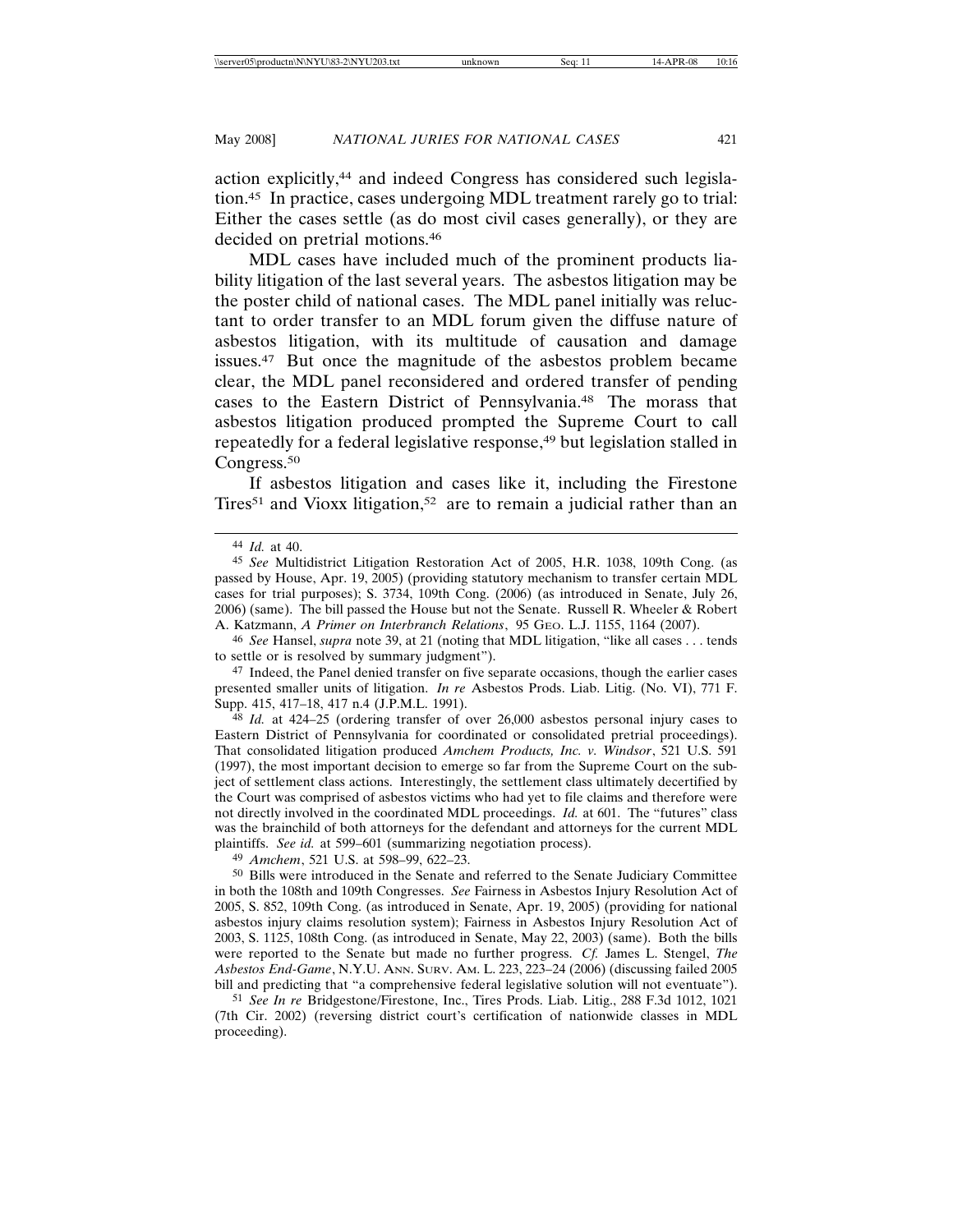administrative problem, then these cases will be strong candidates for national jury treatment. The cases often involve national and multinational defendant-corporations, geographically dispersed plaintiffs, and economic consequences felt by a variety of third parties, including the insurance industry and state and federal governments. Although most litigation ends by settlement, the parties' expectations regarding particular jury pools affect their positions in global settlement negotiations.

# *2. Class Actions and Mass Actions After the Class Action Fairness Act*

Another aggregating device that often creates litigation units that are national in scope is the class action. Years into the "tort reform" movement, Congress enacted CAFA, which significantly expanded federal jurisdiction over most class actions of any size or importance.53 CAFA made sweeping changes in the jurisdictional rules that make it easier to litigate class actions in federal court: it relaxed the complete diversity requirement,<sup>54</sup> removed the requirement that each class member meet the amount-in-controversy requirement,<sup>55</sup> and allowed defendants to remove to federal court even when sued in their home

<sup>52</sup> *See supra* notes 6–8 and accompanying text (describing initial stages of Vioxx litigation).

<sup>53</sup> *See generally* Sherman, *supra* note 13 (surveying CAFA's resulting expansion of federal jurisdiction).

<sup>54</sup> 28 U.S.C. § 1332(d)(2). Under the general diversity statute, all plaintiffs must be diverse (i.e., from different states) from all defendants. 28 U.S.C. § 1332(a) (2000); Strawbridge v. Curtiss, 7 U.S. (3 Cranch) 267 (1806). In class actions prior to CAFA, the Supreme Court had long interpreted the diversity statute to require complete diversity only of named representatives. *E.g.*, Supreme Tribe of Ben-Hur v. Cauble, 255 U.S. 356, 367 (1921). As a result, by choosing nondiverse class representatives, plaintiffs' attorneys could preserve a state forum for the class action.

<sup>55</sup> Currently set at \$75,000, the amount-in-controversy requirement, § 1332(a), prohibited many large-number, small-claim suits from being litigated in federal court. *See* Zahn v. Int'l Paper Co., 414 U.S. 291, 301 (1973) (finding no federal jurisdiction over class action where named plaintiffs met amount-in-controversy requirement but unnamed plaintiffs did not). In 2005, the Supreme Court held that the supplemental jurisdiction statute, 28 U.S.C. § 1367 (2000), overrules *Zahn* and allows jurisdiction over additional claims, including those by other class members, as long as one plaintiff meets the amount-in-controversy requirement. Exxon Mobil Corp. v. Allapattah Servs., Inc., 545 U.S. 546, 549 (2005). CAFA superimposes on the new *Allapattah* rule an additional basis for federal jurisdiction when no class member has a claim greater than \$75,000, allowing claims that aggregate to an amount exceeding \$5 million. 28 U.S.C. § 1332(d)(2) (Supp. V 2007).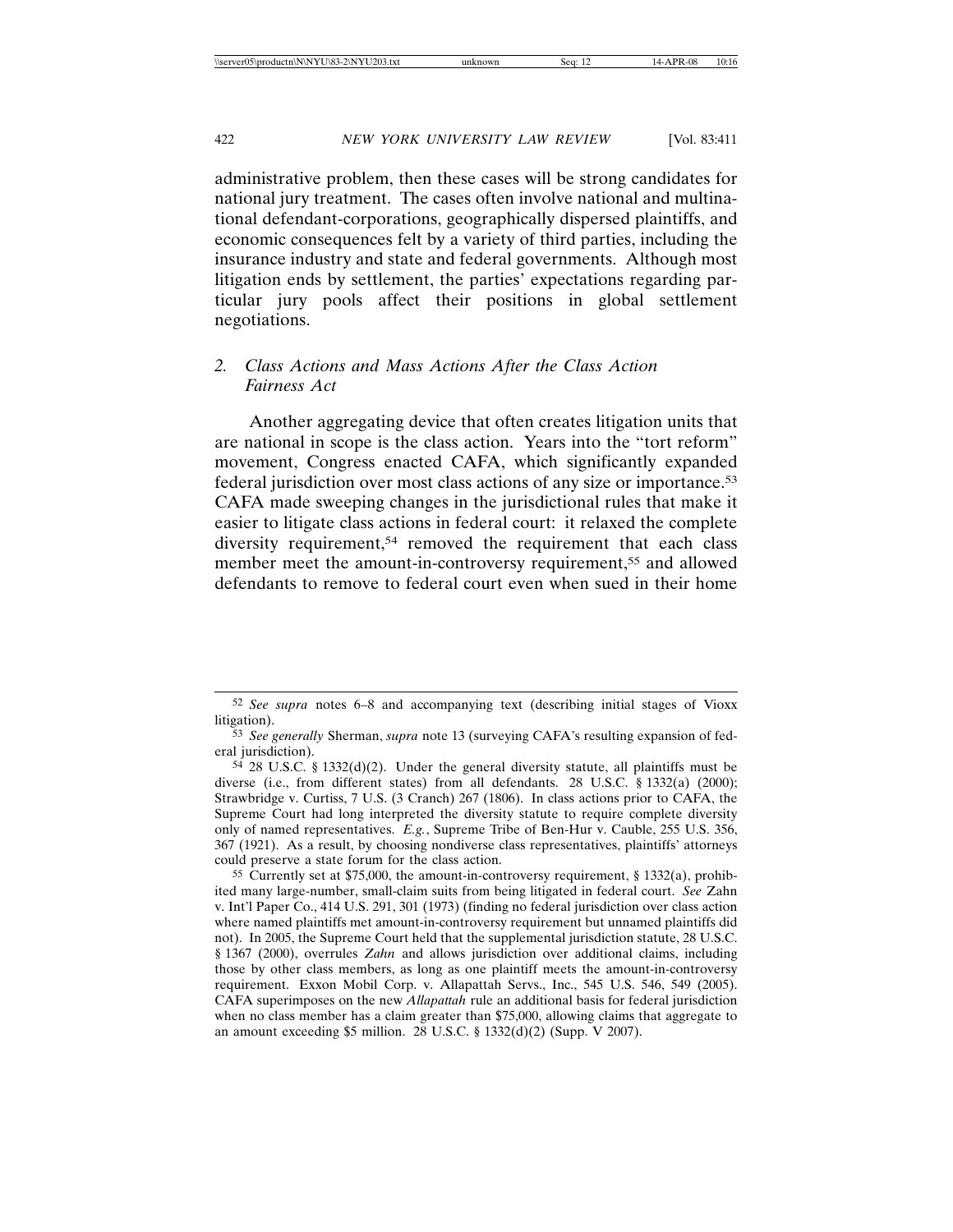districts.<sup>56</sup> These changes arguably federalize any class action that could fairly be characterized as one "of national importance."57

One condition that paved the way for CAFA's passage was contempt for local juries. Congress designed the bill to thwart plaintiff forum-shopping, particularly into so-called "magnet jurisdictions," epitomized by Madison County, Illinois.58 President George W. Bush, for example, cited Madison County as the epicenter of class action abuse, noting that "Madison County juries are responsible for awarding large verdicts" and that "the vast majority [of affected parties] are not from Madison County."59 In fact, CAFA has reduced class action filings in magnet jurisdictions. In Madison County, class action filings dropped precipitously after CAFA was signed into law.60

CAFA has thus effected a sea change in class action practice. Its effect on the fraught relationship between class actions and the jury trial bears examination. Litigants tend to believe that federal juries

<sup>56</sup> Under the general removal statute, 28 U.S.C. § 1441(b) (2000), defendants who are sued in a state court in their own home districts may not remove to federal court on diversity grounds, on the theory that they already enjoy any home court advantage and therefore do not need access to a federal forum to protect against a local disadvantage. *See* FRIEDENTHAL ET AL., *supra* note 4, § 2.11, at 63 (noting that in-state defendant "hardly can expect to encounter prejudice against out-of-staters in the courts of his home state so there is no reason for extending federal jurisdiction"). CAFA eliminates this impediment as to class actions within its jurisdictional purview. 28 U.S.C. § 1453(b) (Supp. V 2007).

<sup>57</sup> Indeed, Congress explicitly stated that one of the concerns prompting CAFA was that cases "of national importance" were being kept out of federal courts and that state and local courts were "making judgments that impose their view of the law on other States and bind the rights of the residents of those States." 28 U.S.C. § 1711 note (Supp. V 2007) (Class Action Fairness Act §§ 2(a)(4)(A), (C)). Other provisions within CAFA, known as the "Consumer Class Action Bill of Rights," 28 U.S.C. §§ 1711–15 (Supp. V 2007), deal with problems such as unclear class notice and coupon settlements. But because recent amendments to FED. R. CIV. P. 23 and increased judicial oversight already addressed these problems, Congress was more focused on CAFA's jurisdictional innovations by the time it came to a vote. The motivating force was to curtail perceived rampant forum-shopping by plaintiffs' attorneys. Sherman, *supra* note 13, at 1594–95.

<sup>58</sup> *See* Ann Knef, *Federal Courts Taking on Class Action Burden Post CAFA*, MADISON-ST. CLAIR REC., Feb. 19, 2007, at 5 (quoting Brian Wingfield, *Class-Action Law Gums Up Courts*, FORBES.COM, Feb. 15, 2007, http://www.forbes.com/2007/02/14/class-action-lawsuits-biz-cx\_bw\_0215class.html), *available at* http://www.madisonrecord.com/printer/ article.asp?c=190648 (noting that Congress intended CAFA to reduce forum-shopping by plaintiffs).

<sup>59</sup> *Id.* (quoting President Bush). The American Tort Reform Association was an effective lobbyist for the legislation. *See* AM. TORT REFORM FOUND., JUDICIAL HELLHOLES 2005, at 6 (2005), *available at* http://www.atra.org/reports/hellholes/2005/hellholes2005.pdf (criticizing Madison County and other jurisdictions seen as unfair to civil defendants).

<sup>60</sup> Ann Knef, *Class Action Fairness Act: Is it Working?*, MADISON-ST. CLAIR REC., Mar. 27, 2006, at 1, *available at* http://www.madisonrecord.com/printer/article.asp?c= 176457.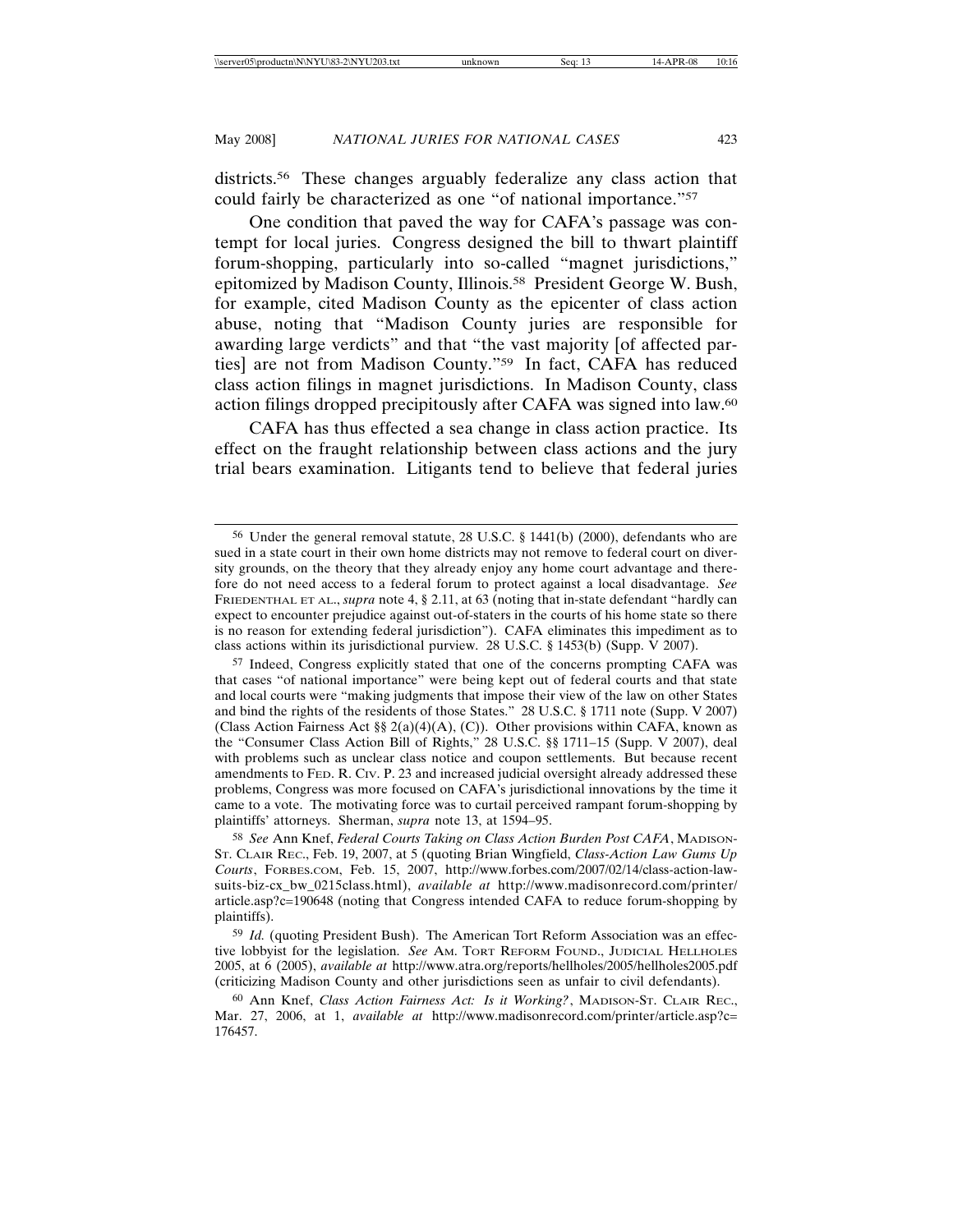are more "sophisticated" than their state counterparts.61 Yet even in federal court, most defendants would prefer to avoid jury trial<sup>62</sup> and use procedural escapes such as summary judgment and directed verdicts to do so.63 Moreover, CAFA has given defendants a neat new hat trick: When facing a complaint filed in state court that seeks the certification of a nationwide class, defendants can first remove to federal court and then argue that the national class cannot be certified because choice-of-law problems defeat class commonality.64 Although remaining individual claims may proceed as aggregate litigation (usually via MDL), they cannot receive the collective advantages of class status.65

63 Since plaintiffs generally bear the burden of proof at trial, defendants can attack their cases and avoid jury decisions by convincing the court before trial that no "genuine issue" exists as to an essential element of plaintiffs' claims, entitling defendants to summary judgment. FED. R. CIV. P. 56; FRIEDENTHAL ET AL., *supra* note 4, § 9.3, at 477. After the plaintiff has had the opportunity to present her case at trial, the defendant is entitled to a judgment as a matter of law if the court finds that "a reasonable jury would not have a legally sufficient evidentiary basis" to find for the plaintiff. FED. R. CIV. P. 50(a); *see* FRIEDENTHAL ET AL., *supra* note 4, § 12.3, at 579 (noting that directed verdict "acts somewhat like a delayed summary-judgment motion in that it determines that there are no genuine issues of fact that need to be sent to the jury").

64 *See* Jeremy T. Grabill, Comment, *Multistate Class Actions Properly Frustrated by Choice-of-Law Complexities: The Role of Parallel Litigation in the Courts*, 80 TUL. L. REV. 299, 307–09 (2005) (explaining how choice-of-law problems, particularly in tort cases, frustrate class certification under FED. R. CIV. P. 23).

65 Interestingly, Congress rejected a proposed amendment to CAFA that would have instructed federal courts not to refuse class certification based on choice-of-law concerns. The amendment, proposed by Senator Feinstein of California, read as follows:

Notwithstanding any other choice of law rule, in any class action, over which the district courts have jurisdiction, asserting claims arising under State law . . . the district court shall not deny class certification, in whole or in part, on the ground that the law of more than 1 State will be applied.

<sup>61</sup> *Id.* at 7 (paraphrasing statement by attorney Richard W. Cohen that "plaintiffs in complex cases such as anti-trust matters prefer federal court where juries are perceived as more sophisticated and judges more competent"). Interestingly, the prospect that federal jurors would be more sophisticated than their state counterparts may well have been the impetus behind the Framers' creation of diversity jurisdiction. *See* Robert L. Jones, *Finishing a Friendly Argument: The Jury and the Historical Origins of Diversity Jurisdiction*, 82 N.Y.U. L. REV. 997, 1070–76, 1095 (2007) (describing Federalist defeat of vicinage requirement for civil juries, thus allowing federal juries to be drawn mostly from commercial centers, and arguing that "it was the very prospect of [the control and manipulation of the jury pool] that most motivated the Framers to establish diversity jurisdiction").

<sup>62</sup> Peter H. Schuck, *Judicial Avoidance of Juries in Mass Tort Litigation*, 48 DEPAUL L. REV. 479, 480 (1998); *see also* Kevin M. Clermont & Theodore Eisenberg, *Trial by Jury or Judge: Transcending Empiricism*, 77 CORNELL L. REV. 1124, 1149 (1992) (describing "lawyers' longstanding perceptions" of juries as biased "in favor of the plaintiff or the little person on liability and toward generosity on damages"). Professors Clermont and Eisenberg demonstrate that these perceptions lack an empirical basis. *Id.* at 1152 ("[R]esearch does not support a view of the jury as overly generous on awards, frequently ignoring the law, or institutionally unable to handle complex cases.").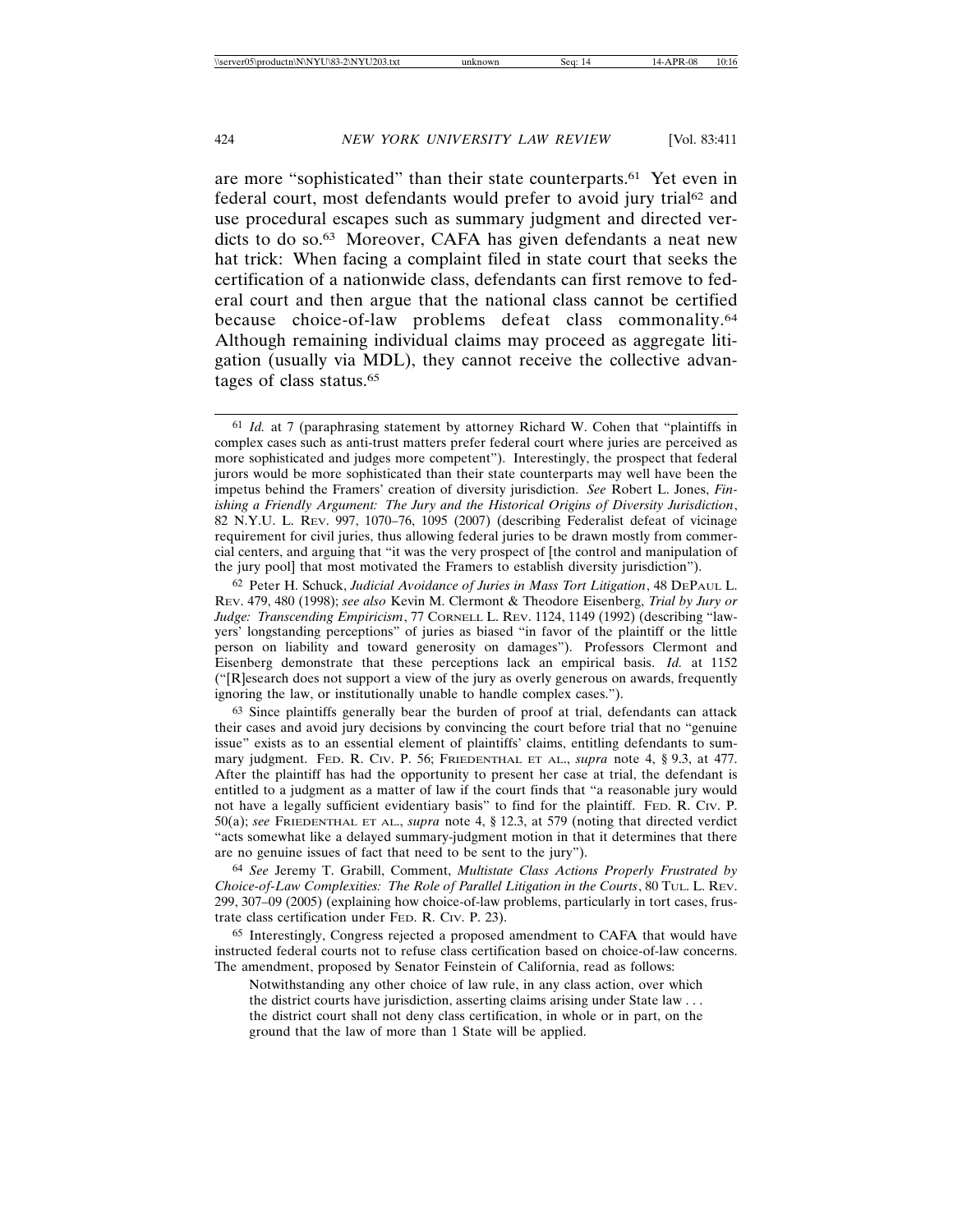Rather than eliminating forum-shopping, CAFA changes forumseeking strategies on both the plaintiff and defense sides. Plaintiffs can still forum-shop among the ninety-four federal districts<sup>66</sup> and may file in federal circuits with favorable precedents on issues of class certification,67 although they may be forced to contend with an MDL transfer for pretrial proceedings. Plaintiffs may also try to avoid removal to federal court by structuring class actions to fit within an exception to CAFA. For example, plaintiffs may allege less than \$5 million in damages in the complaint,<sup>68</sup> but defendants can still seek removal by showing with "legal certainty" that the plaintiff class's ultimate recovery will exceed that jurisdictional minimum.<sup>69</sup> Thus, forum-shopping into, or out of, particular jury pools continues under CAFA. Designating appropriate CAFA cases for national jury treatment would reduce these forum-shopping incentives if plaintiffs and defendants both recognize that aggregate treatment can achieve efficiency gains that exceed the benefits to either side of capturing a particular jury pool.

CAFA also created a new litigative unit: the "mass action." The mass action permits joinder in federal court of individual claims where one hundred or more cases "involve common questions of law or fact" and where each plaintiff meets the jurisdictional amount.70 Unlike the MDL statute, this provision focuses on mass trial joinder. The statute explicitly exempts cases that are already consolidated in state court for pretrial proceedings only.<sup>71</sup> Thus, mass action jurisdiction attaches

67 *See* Sherman, *supra* note 29, at 53 ("[P]laintiffs lawyers may engage in forumshopping at the federal level, searching for courts with favorable precedents in their circuits primarily on the issue of 'predominance.'").

68 *See* 28 U.S.C. § 1332(d)(2) (Supp. V 2007) (requiring that "the matter in controversy exceed[] the sum or value of \$5 million, exclusive of interest and costs").

<sup>151</sup> CONG. REC. S1166 (daily ed. Feb. 9, 2005). The amendment was defeated by a vote of sixty-one to thirty-eight. *Id.* at S1184; Grabill, *supra* note 64, at 317 & n.102.

This issue arose in the Vioxx litigation, where defense attorneys argued that the court should not certify a national class for medical monitoring because of differences in state law, even though the cases had been concentrated in one federal court pursuant to CAFA and MDL. Sherman, *supra* note 13, at 1608–09.

<sup>66</sup> *See* Thomas E. Willging & Shannon R. Wheatman, *Attorney Choice of Forum in Class Action Litigation: What Difference Does It Make?*, 81 NOTRE DAME L. REV. 591, 598 (2006) ("In a nation with fifty state court systems as well as ninety-four federal districts . . . attorneys will have choices.").

<sup>69</sup> *See* Lowdermilk v. U.S. Bank Nat'l Ass'n, 479 F.3d 994, 999 (9th Cir. 2007) (adopting "legal certainty" standard). Plaintiffs can still capture a local jury pool by filing a case beneath the jurisdictional minimum amount in controversy. But the availability of a national jury might offset other perceived procedural disadvantages, making plaintiffs less likely to adopt this strategy in cases at the margins.

<sup>&</sup>lt;sup>70</sup> § 1332(d)(11)(B)(i). Currently, the jurisdictional amount requirement is \$75,000. § 1332(a) (2000).

<sup>71 § 1332(</sup>d)(11)(B)(ii)(IV).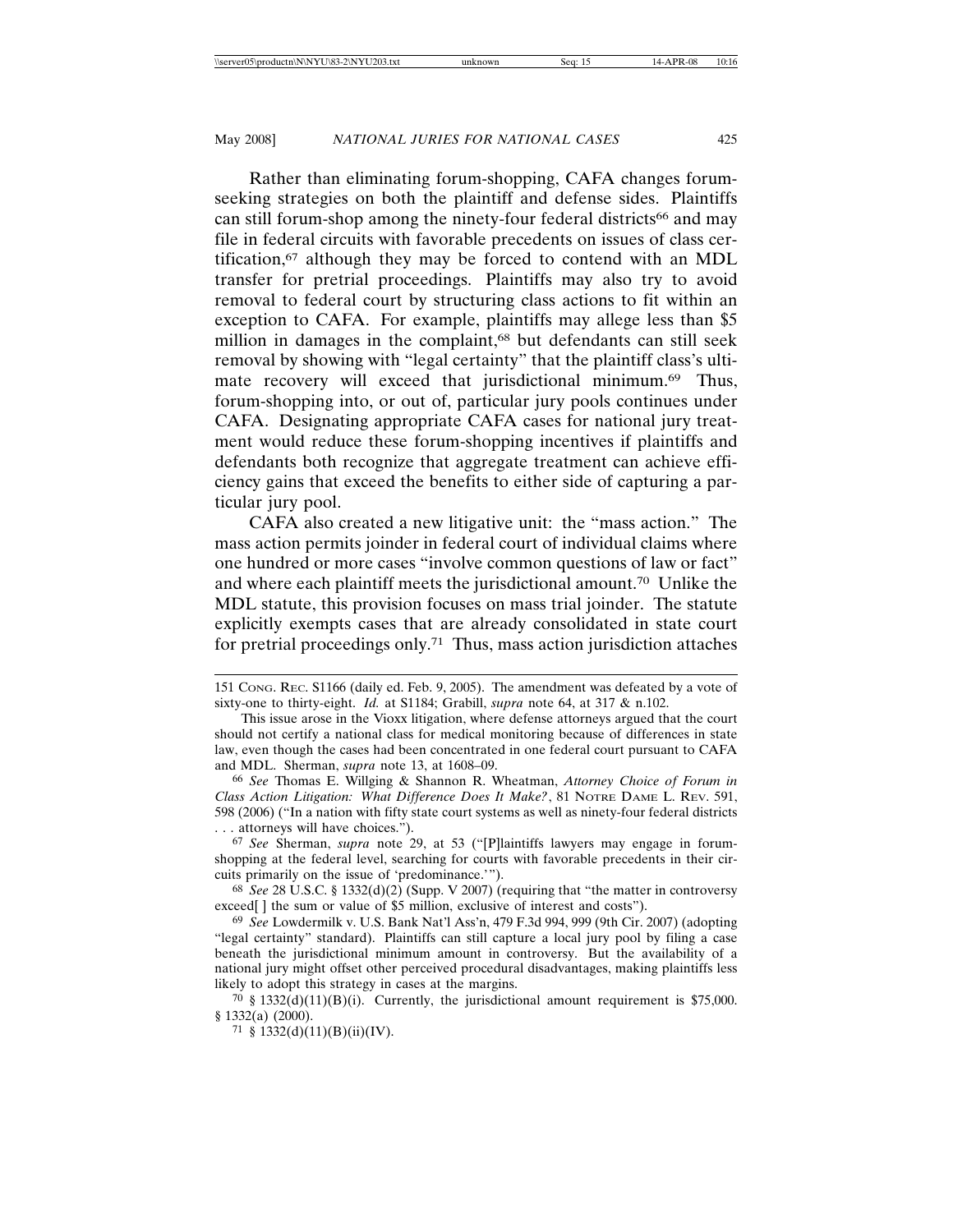only when trial is imminent or at least likely. This focus on trial suggests that Congress created the mass action to address concerns about local juries. In an apparent concession to the plaintiffs' bar, the statute withdraws mass actions from MDL treatment so that they cannot be transferred to a distant federal district.72 Even so, CAFA's mass action provision removes these cases from state to federal court, thereby enlarging the jury pool (in most places) from a state county to a federal district—a move that can work profound changes in the demographics of jurors.73 Empanelling a national jury in mass actions might better address concerns of both sides and might improve the legitimacy of verdicts in such cases. Plaintiffs and defendants alike would enjoy the benefits of citizen participation in the decisionmaking without concern that the other side has corralled a particular jury demographic through forum manipulation.

## *3. Multiparty, Multiforum Trial Jurisdiction Act*

A third aggregating device arises from MMTJA, which permits the centralization into one federal court of all cases arising out of a single mass accident. The statute enlarges federal jurisdiction in these tort cases, which traditionally have been within the purview of state courts, by requiring only minimal diversity when at least seventy-five natural persons have died in the accident.74

Though many cases concentrated in federal court pursuant to § 1369 (where key provisions of MMTJA are codified) may qualify for national jury treatment, some may be large pieces of essentially local litigation that merit a local jury. The paradigmatic example of the former is a mass transit accident where many people are injured in one discrete location.75 In the case of an airplane crash, the statute

<sup>72 § 1332(</sup>d)(11)(C)(i).

<sup>73</sup> *See* Dooley, *supra* note 18, at 88–90 (describing demographic differences between state counties and federal districts in five metropolitan areas).

<sup>74</sup> 28 U.S.C. § 1369(a) (Supp. II 2003). The statute distinguishes between corporate citizenship—the traditional notion that corporate citizenship exists in the state(s) of incorporation and principal place of business—and corporate residence, which is any state in which the corporation "is incorporated or licensed to do business or is doing business." § 1369(c)(2). The statute also imposes minimal requirements of multistate contacts, § 1369(a)(1)–(3), and conversely advises district courts to "abstain" from exercising jurisdiction when the contacts are concentrated in a single state, § 1369(b).

<sup>75</sup> § 1369(a) ("[D]istrict courts shall have original jurisdiction of any civil action involving minimal diversity between adverse parties that arises from a single accident, where at least seventy-five natural persons have died in the accident *at a discrete location*." (emphasis added)); *see* H.R. REP. NO. 107-685, at 199–201 (2002) (Conf. Rep.), *as reprinted in* 2002 U.S.C.C.A.N. 1120, 1151–53 (detailing legislative response to airplane accidents and other mass accidents); 147 CONG. REC. 3583–84 (2001) (statement of Rep. Sensenbrenner) (introducing various features of MMTJA, including improved treatment of mass accident cases).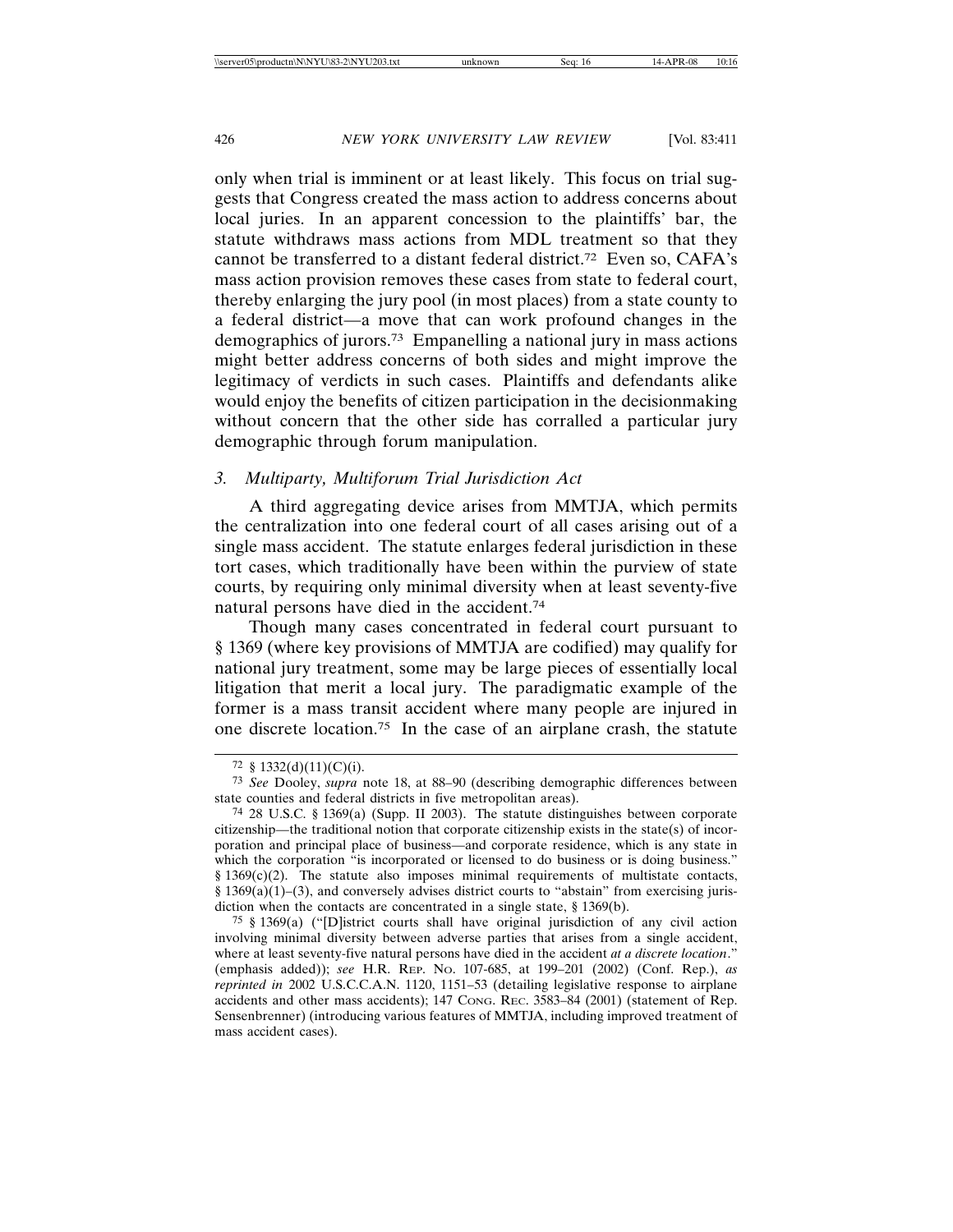would consolidate all cases arising from the accident into a single federal district.76 If, as is likely, plaintiffs (the passengers and their families) and defendants (the airline and its suppliers and insurers) hail from different parts of the country, a national jury might be appropriate. Thus, even though MMTJA (like CAFA) will wrest litigants away from their local courts and local jury pools, a national jury system would provide them with a representative decisionmaker.

Not all cases eligible for federal jurisdiction under § 1369 are truly national in scope. Some accidents large enough to trigger its jurisdictional provisions are still essentially local. For example, actions arising out of the horrific 2003 nightclub fire in West Warwick, Rhode Island were removed and consolidated in federal court under § 1369.77 Though the large number of deaths (one hundred) coupled with minimal diversity triggered federal jurisdiction, most of the litigants were local to the Rhode Island region.78 Arguably, any jury empanelled in that case should have been drawn from Rhode Island. The West Warwick case illuminates the problem of minimal diversity as a basis for federal jurisdiction: There is not always a real reason (other than perhaps the size of the case) for the federal government to have an interest in such cases. Congress anticipated this objection and directed the federal courts to abstain when the substantial majority of all plaintiffs are citizens of the same state as the "primary" defen-

<sup>76</sup> By contrast, products liability cases, which involve injuries to consumers in many discrete locations over a period of time, would not qualify for multiparty, multiforum treatment under § 1369*.* Representative Kastenmeier addressed opponents who feared that MMTJA would apply to ordinary products liability cases:

Their primary concern was that while the bill as originally drafted may have been directed toward airline crashes and similar events, it could conceivably have been misapplied to ordinary products liability and toxic exposure cases. It was never our intention to reach routine products liability or toxic exposure cases, and the bill was amended at subcommittee markup to make that absolutely clear.

<sup>136</sup> CONG. REC. 12,612 (1990) (statement of Rep. Kastenmeier); *see also* Laura Offenbacher, Note, *The Multiparty, Multiforum Trial Jurisdiction Act: Opening the Door to Class Action Reform*, 23 REV. LITIG. 177, 184–88 (2004) (surveying sponsors' and critics' arguments about scope and fairness of § 1369).

<sup>77</sup> Passa v. Derderian, 308 F. Supp. 2d 43, 48–49 (D.R.I. 2004). Plaintiffs argued that the case was essentially local in character, citing state court litigation already in progress. *Id.* at 64–65. The federal district court rejected plaintiffs' argument and retained the case. *Id.* at 65.

<sup>78</sup> Based on "the data available to the Court," over 60% of those killed or injured in the fire were residents of Rhode Island, Massachusetts, or Connecticut. *Id.* at 60. The residency of 34.3% of those killed or injured could not be established. *Id.* While the litigants disputed the definition and scope of "primary defendants," many high-profile defendants (such as the nightclub owners) were Rhode Island residents. *Id.* at 61.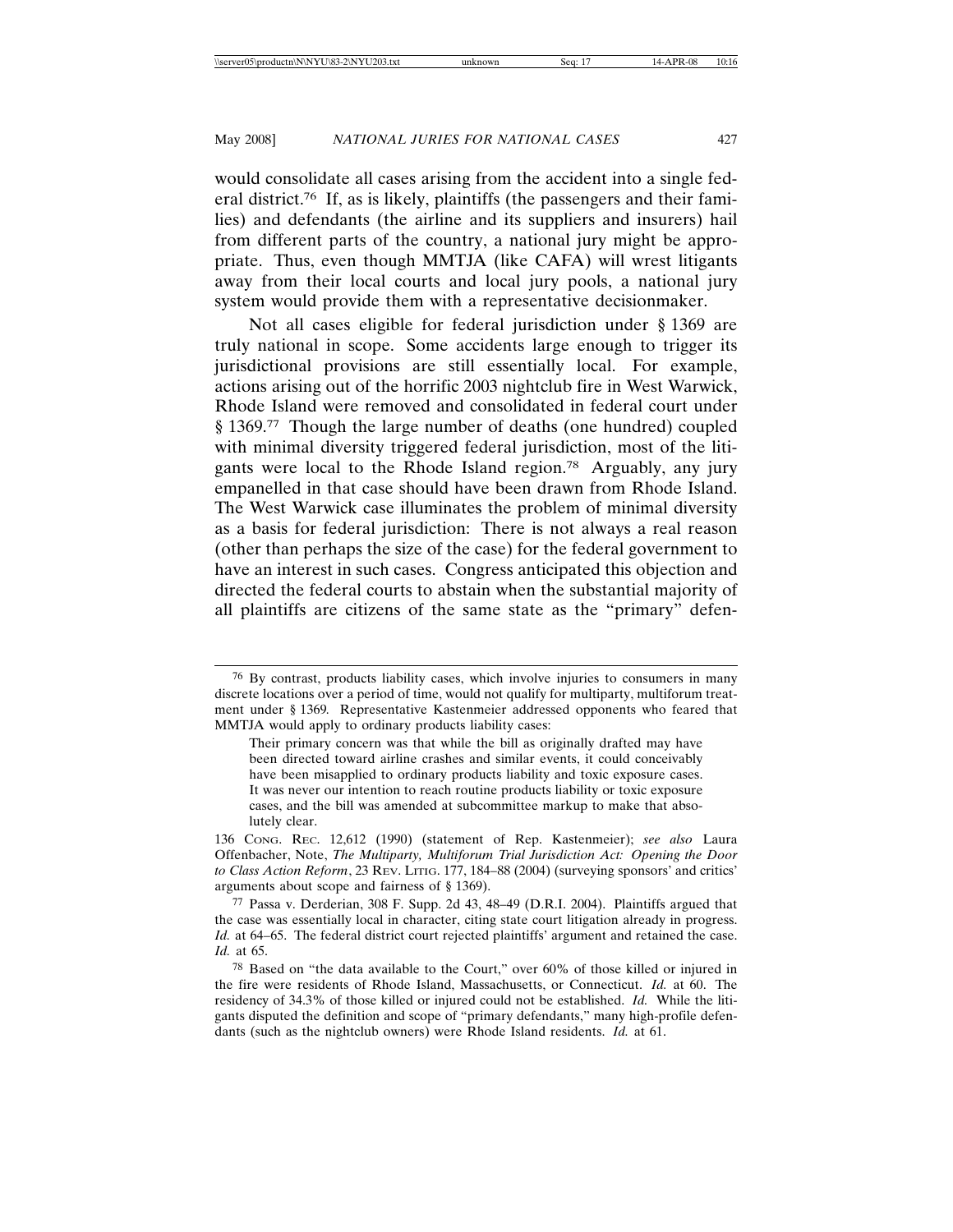dants.<sup>79</sup> But as the judge in the Rhode Island case pointed out,<sup>80</sup> even after extracting defendants who may bear only derivative liability (like insurers), there remain many defendants in large-scale disasters who may bear direct liability. Primary defendants under the statute are those facing direct liability, regardless of their ultimate share of the liability.81 When plaintiffs sue multiple defendants, particularly national corporations, the likelihood of all "primary" defendants hailing from the same state as a "substantial majority" of plaintiffs is reduced, as the Rhode Island case itself demonstrates, and federal jurisdiction obtains.<sup>82</sup>

Thus, the fact of jurisdiction under MMTJA does not necessarily connote a case of national concern warranting a national jury pool. Instead, as with CAFA, a court considering national jury treatment must take care to analyze whether a trial court decision in the case will have an impact on a national scale. In choosing cases for national jury treatment, the functional justifications for a national jury pool identified in Part II could supply a workable test.83

## *4. ALI Proposals*

During the 1980s and early 1990s, after the development of multidistrict litigation but before CAFA and MMTJA, the federal courts struggled with an ever-increasing docket of complex cases. The American Law Institute (ALI) ventured into the fray with the Complex Litigation Project, a comprehensive attempt to address problems repeatedly posed by those cases. The project made a number of recommendations related to centralizing litigation of national scope.84

<sup>79</sup> § 1369(b). Corporate "residence" triggers jurisdiction; corporate "citizenship" of the primary defendant, if the same as a substantial majority of plaintiffs, defeats it. *Id. See generally* Lind, *supra* note 14, at 737–45 (describing how MMTJA expands federal jurisdiction by focusing on corporate residence rather than citizenship and evaluating effect of federal procedural innovations on state power and democratic values).

<sup>80</sup> *Passa*, 308 F. Supp. 2d at 62–63.

<sup>81</sup> *Id.*

<sup>82</sup> Litigation arising out of Hurricane Katrina, consisting primarily of claims against insurers, has sparked controversy as to whether § 1369 jurisdiction could properly be invoked. *See generally* Stephen Aslett, Recent Development, Wallace v. Louisiana Citizens Property Insurance Corp.*: The Fifth Circuit Expands Federal Jurisdiction over State Court Class Actions Arising out of Hurricane Katrina*, 81 TUL. L. REV. 1331 (2007) (describing applicability of MMTJA jurisdiction to claims arising out of Hurricane Katrina). Because Hurricane Katrina—and more particularly the governmental and private response to it deemed inadequate by so many—captured the attention of the nation, the resolution of Katrina-related disputes is arguably a national interest.

<sup>83</sup> *See infra* Part II.A (describing primary reasons for preferring national jury pool).

<sup>84</sup> AM. LAW INST., COMPLEX LITIGATION: STATUTORY RECOMMENDATIONS AND ANALYSIS (1993) [hereinafter COMPLEX LITIGATION]. As listed in the foreword, the project's recommendations include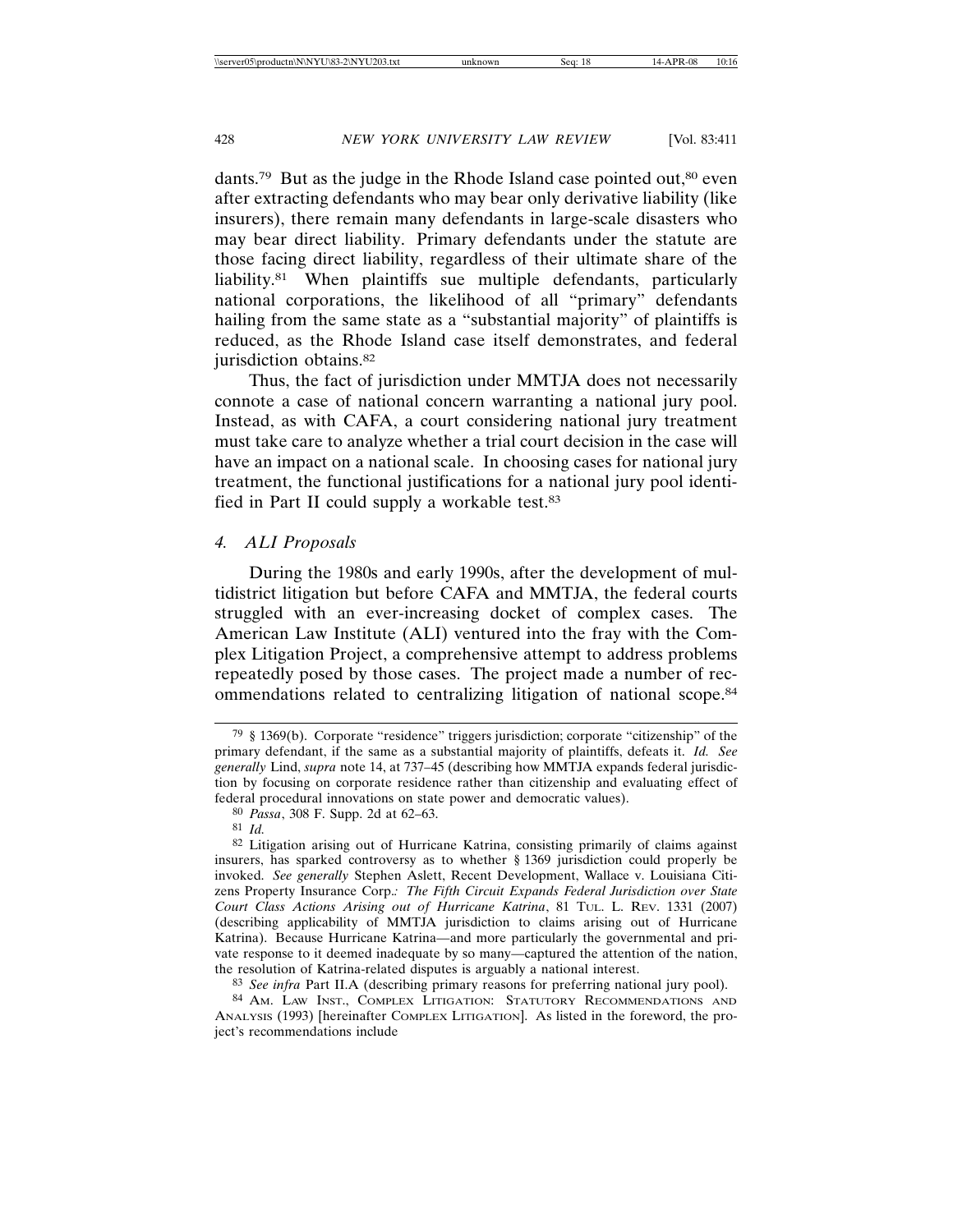The ALI drafted proposed federal legislation to facilitate transfer and consolidation within the federal court system85 and, for the first time, to allow consolidation of cases between the state and federal systems.86 The proposed facilitating body would be called the "complex litigation panel" and would operate much like the current MDL panel.87 Transferee judges would be imbued with power to commandeer all litigation on a single topic—in state or federal court—into their courts.88

The purpose of the recommendations made by the Complex Litigation Project is to ease unwarranted burdens on the court system, to reduce transaction costs, and to prevent inconsistent outcomes by capturing litigation in a single court.89 Although the project contemplates that either federal or state judges might handle such litigation, it does not address the significant demographic differences between jury pools in those jurisdictions.90 The overall bent of the project toward

*Id.* at xvii.

85 For example, the proposed statute would allow multidistrict consolidation for trial as well as pretrial, effectively expanding the MDL concept. *Id.* app. A § 1407(b), at 438. After the Supreme Court's 1998 decision in *Lexecon*, Congress would have to amend the MDL statute to allow this. *See supra* notes 43–45 and accompanying text.

86 *See* COMPLEX LITIGATION, *supra* note 84, app. A § 1407(e)(1)–(4), at 439–40 (describing factors to determine whether to consolidate federal and state actions in one court).

87 Indeed, the ALI intended the proposed legislation to modify the current MDL statute. *See id.* app. A at 437 (suggesting that proposed "complex litigation statute" might be adopted to amend 28 U.S.C. § 1407). Such a "complex litigation panel" might be ideally suited to address the amenability of particular pieces of large-scale litigation to national jury treatment.

88 For example, transferee judges would have the power to enjoin transactionally related proceedings in any state or federal court and to command intervention of nonparties on pain of being bound by factual determinations made in the transferee court. *Id.* app. A § 1407A(f), (g), at 443–44.

89 *Id.* at xviii.

90 The ALI Reporters do consider Seventh Amendment implications for bifurcation of liability and damages. When multiple juries consider overlapping issues, like causation and comparative negligence, bifurcation may run afoul of the Seventh Amendment's prohibition on the "reexamination" of facts found by a federal civil jury. *See infra* text accompanying notes 94–97, 151. However, the Reporters conclude that the advantages of bifurcation outweigh potential problems. COMPLEX LITIGATION, *supra* note 84, § 3.06 cmt. f, at 123. The Reporters cite studies that show bifurcation to be a distinct advantage for defendants. *Id.* cmt. f, Reporter's Note 15.

enhancement of authority in federal courts for consolidation within the federal system of related cases in complex litigation . . . ; procedural mechanisms for consolidation among state courts and by transfer of cases from the federal courts to state courts . . . ; broader removal jurisdiction whereby to bring related cases in complex litigation into the federal courts from state courts and the enhancement of authority in the federal courts to encourage intersystem consolidation . . . ; and choice of law rules having greater specificity than those generally obtaining in contemporary law.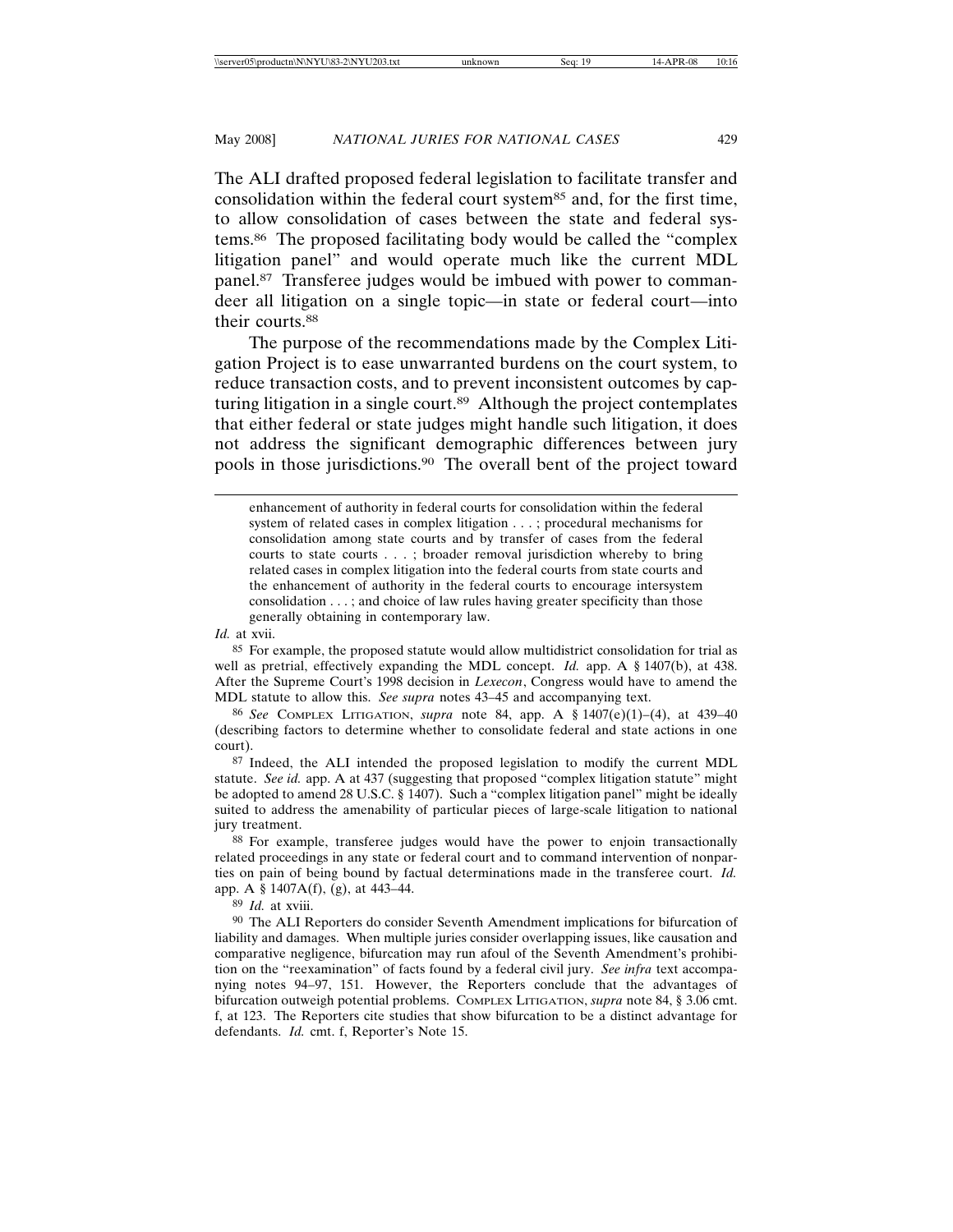centralization and concentration of national litigation<sup>91</sup> is, however, consistent with this Article's argument that the fact finder in such litigation should represent a national pool.

The ALI's most recent procedural project, the Aggregate Litigation Project, postdates CAFA and MMTJA and addresses cases that are formally aggregated for litigation as well as cases that are "tried to test the value of related claims."92 Both types of cases—aggregated claims and bellwether cases—are promising candidates for national jury treatment. The Aggregate Litigation Project's consideration of the jury's role in such cases has centered on the reexamination problem identified earlier in the Complex Litigation Project.93 The Constitution's Reexamination Clause<sup>94</sup> bars a new verdict when one jury finds facts interrelated with facts that a previous jury found—a pattern that routinely occurs when issues are designated for aggregate treatment.95 The ALI Reporters have sought to "reorient" the reexamination debate in aggregate litigation to focus on the original purpose of the Reexamination Clause: preventing a federal appeals court from overriding a local jury by empanelling a second jury far from the first.96 This "reorientation" invites us to rethink the relevant jury pool for initial decisionmaking in aggregated litigation. If the Founders' true concern was for the civil jury to represent the proper constituents, then juries that decide aggregated cases of national scope should represent the entire nation.97

<sup>&</sup>lt;sup>91</sup> Indeed, the Reporters devoted a whole section of the project to developing national choice-of-law rules for complex cases:

<sup>[</sup>T]he difficulties associated with complex litigation identify it as a national problem. Certainly, the most direct way to attempt to solve the issues posed would be to adopt national standards to govern the conduct of individuals or entities who are engaging in activity having interstate effects and who now are controlled by multiple, sometimes conflicting, state laws.

COMPLEX LITIGATION, *supra* note 84, ch. 6 Introductory Note, at 305. Noting the political difficulties of proposing new choice-of-law rules, the Reporters recommend that Congress enact "a coherent and uniform federal choice of law code." *Id.*

<sup>92</sup> The American Law Institute, Principles of the Law of Aggregate Litigation, *supra* note 2.

<sup>93</sup> *See supra* note 90.

<sup>94</sup> U.S. CONST. amend. VII ("[N]o fact tried by a jury, shall be otherwise re-examined in any Court of the United States, than according to the rules of the common law.").

<sup>95</sup> *See generally* Patrick Woolley, *Mass Tort Litigation and the Seventh Amendment Reexamination Clause*, 83 IOWA L. REV. 499, 531–33 (1998) (explaining reexamination problem in aggregate litigation of particular issues and concluding that it should not impede formation of issue classes).

<sup>96</sup> AGGREGATE LITIGATION, *supra* note 2, § 2.11 cmt. c, at 183. The Reporters noted that some states allowed appellate override at the time of the founding. *Id.*

<sup>&</sup>lt;sup>97</sup> For more of the Seventh Amendment justification for the national jury proposal, see generally Part II *infra*.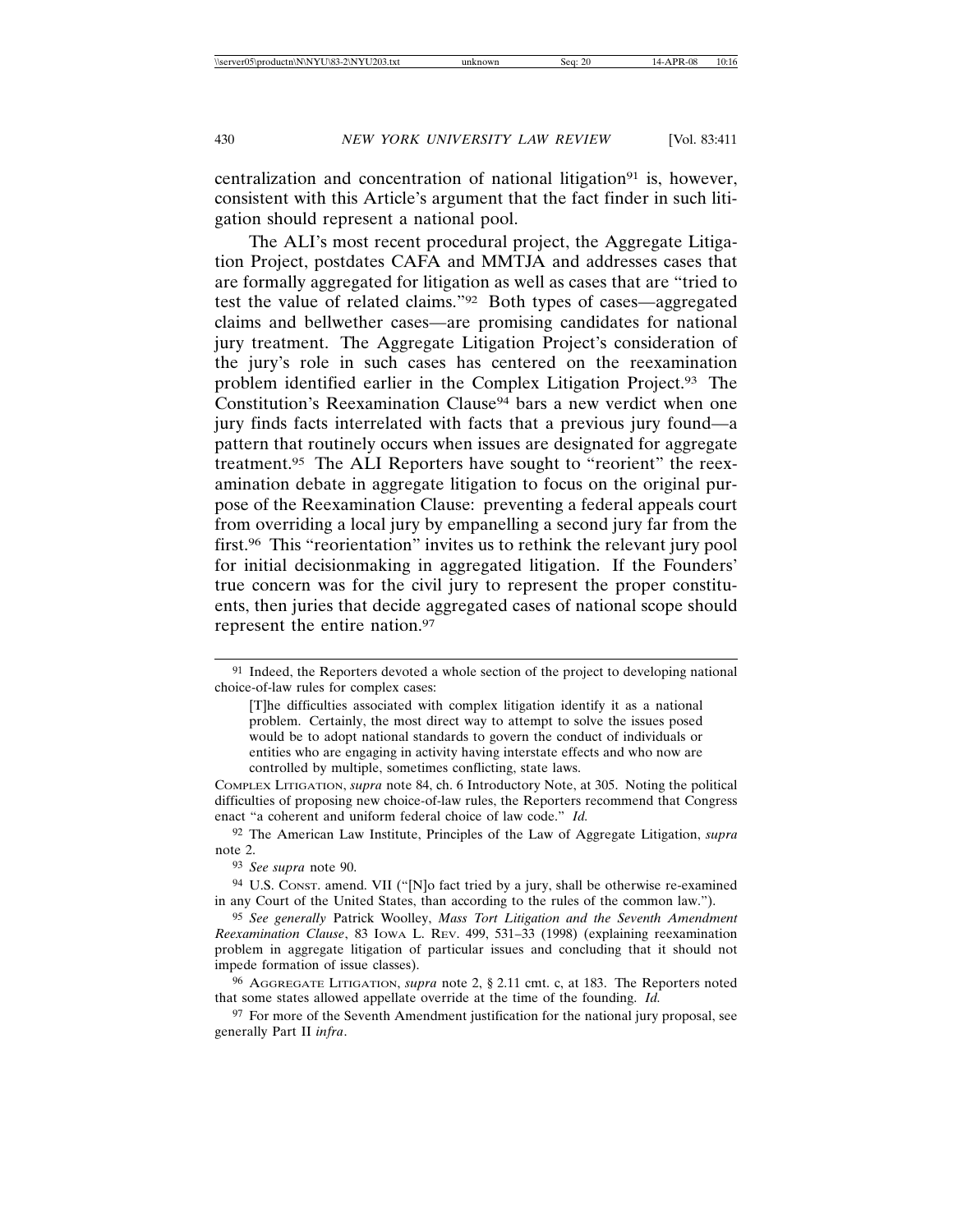## *B. Bellwether Cases of National Scope*

The traditional civil lawsuit involves a single plaintiff suing a single defendant to assign financial responsibility for alleged harm. These cases are normally local in scope, and a local jury is the appropriate decisionmaker. Some seemingly simple cases, however, have national import because they serve as bellwethers<sup>98</sup> for future litigation.99 In mass tort litigation, trying bellwether cases has become a common technique.100 A plaintiff's verdict on a key issue, such as whether a particular product is "unreasonably dangerous," will allow plaintiffs' lawyers in future cases to argue that a defendant can be collaterally estopped on that issue.101 But if the case involves a large damage award, there may be negative effects—both on potential future plaintiffs and on those unrelated to the litigation.102

100 *See generally* MANUAL FOR COMPLEX LITIGATION (FOURTH) § 22.315 (2004) (describing procedure for trying bellwether cases in mass tort litigation).

Moreover, in the last Term, the Supreme Court held that a state court's imposition of punitive damages for harm to people outside the purview of the litigation violates due

<sup>98</sup> *See supra* note 31 (describing origin and meaning of term "bellwether").

<sup>&</sup>lt;sup>99</sup> Very occasionally, other parties will agree in advance to adhere to the verdict rendered in a bellwether case. *See* MANUAL FOR COMPLEX LITIGATION (FOURTH) § 20.132 (2004) (stating that MDL transferee court may conduct bellwether trial which, upon consent of parties to constituent actions not filed in transferee district, may be binding on them); *see also* Sherman, *supra* note 7, at 696–97 (describing as "rare" situations when parties agree in advance to be bound by bellwether decisions); *cf. In re* Air Crash Disaster at Stapleton Int'l Airport, 720 F. Supp. 1505, 1510 (D. Colo. 1989) (noting that parties in multidistrict litigation agreed to be bound on specific issues as resolved by exemplar trial). More often, the principles of issue preclusion, or collateral estoppel, allow a future court to use a finding made by an earlier bellwether case, and early results drive settlement negotiations. *See* Sherman, *supra* note 7, at 697 (describing use of bellwether cases "to provide information as to the dollar value of various kinds of injuries and damages in product liability, pharmaceutical, and environmental litigation").

<sup>101</sup> *See* FRIEDENTHAL ET AL., *supra* note 4, § 14.14 (describing when nonparties may assert collateral estoppel). Most courts, including the federal courts, have abolished the mutuality doctrine that restricted issue preclusion to parties actually joined in the earlier case. *See* Parklane Hosiery Co. v. Shore, 439 U.S. 322, 331 (1979) (holding that federal courts may apply offensive nonmutual collateral estoppel). Thus, unrelated plaintiffs may use a previous plaintiff's win on a key issue against a common defendant. *See generally* Laura Gaston Dooley, *The Cult of Finality: Rethinking Collateral Estoppel in the Postmodern Age*, 31 VAL. U. L. REV. 43, 60–61 (1996) (explaining use of offensive nonmutual collateral estoppel by new party pursuing claim against repeat player who has lost previous case to someone else).

<sup>102</sup> For example, if the defendant does business on a national scale, a large punitive damage award may affect its employees and shareholders scattered around the country. A punitive damage award may also indirectly affect other potential plaintiffs who have similar claims if later courts subscribe to a "limited generosity" or "punitive overkill" theory and deny punitive damage awards against a defendant who has already been "punished" in a previous civil case. *See* Nancy J. King, *Portioning Punishment: Constitutional Limits on Successive and Excessive Penalties*, 144 U. PA. L. REV. 101, 112–13 & n.31, 125–26 (1995) (explaining courts' reaction to punitive overkill theory and proposing analysis to synthesize constitutional limits on excessive punishments).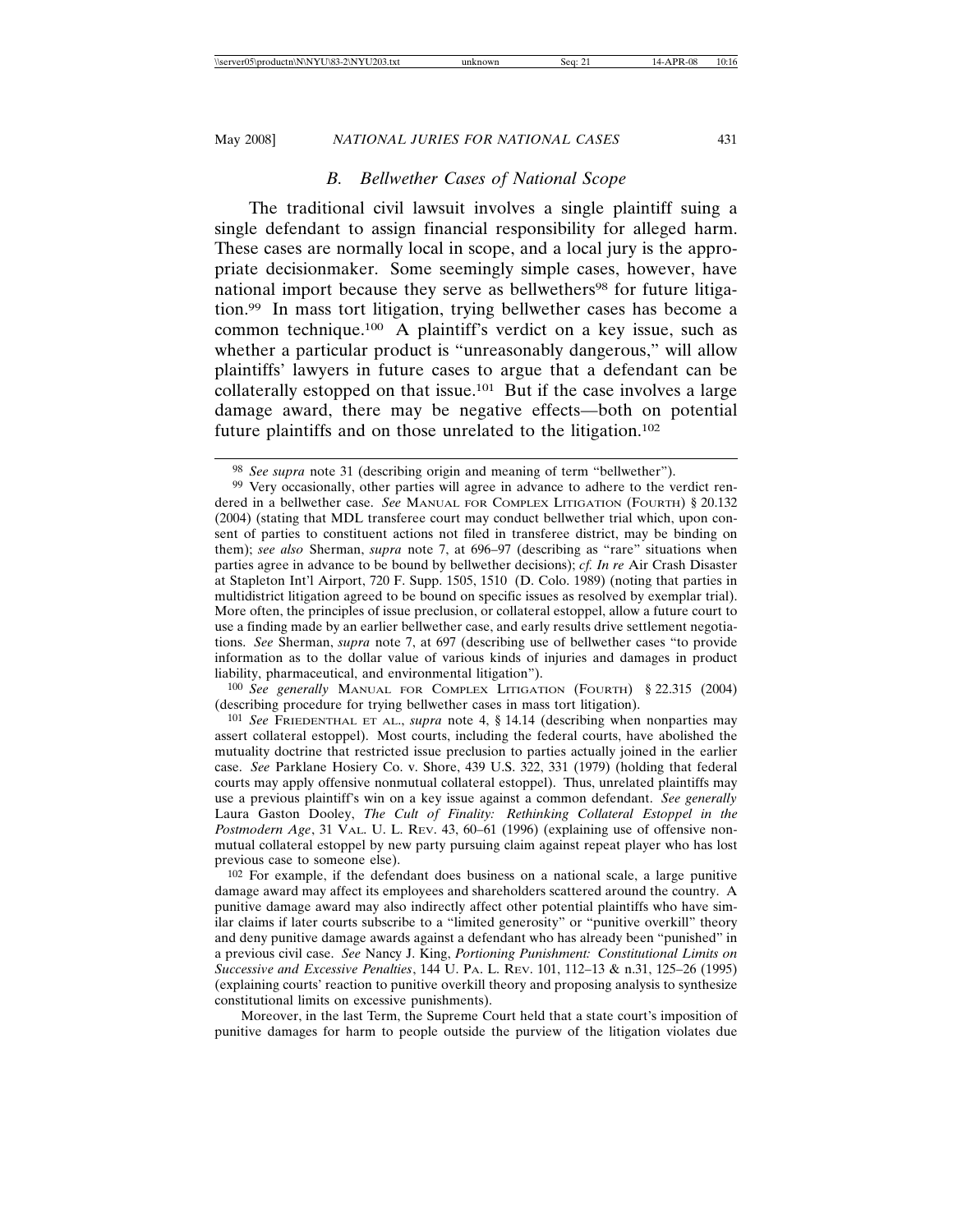Courts are sometimes uneasy about allowing plaintiffs to benefit from previous local jury verdicts, and they have cabined the doctrine of collateral estoppel to limit the effects of local cases. Collateral estoppel, the common law doctrine that bars a litigant from retrying an issue that has been actually litigated and decided against her, evolved from an ideal of efficiency: using court resources to relitigate issues already decided seems wasteful and unnecessary.103 Courts applied the doctrine quite rigidly both where the litigants involved in the later case were identical to those in the earlier case and where a defendant sought to bind a plaintiff who had switched adversaries in order to relitigate an issue.104 But as plaintiffs sought to use the doctrine to bind defendants, some courts began to balk.105 These courts describe collateral estoppel as a discretionary doctrine and apply defendant-friendly fairness factors to avoid its application.106 More generally, courts began to scrutinize both the precise articulation of the issue previously decided and the circumstances under which the verdict was rendered. For example, in the asbestos litigation, one appellate court rebuffed a seasoned trial judge's effort to apply collateral estoppel to the issue of whether asbestos is an unreasonably dangerous product, ruling that factual differences meant that the issue was not precisely the same as the issue decided before.<sup>107</sup> Another federal appellate court refused to apply collateral estoppel in antitrust litigation where a sister circuit had found nonreversible error in the jury trial that resulted in the first verdict—even though that circuit affirmed the verdict.108

This unease mirrors concerns expressed by, for example, the Supreme Court,<sup>109</sup> Judge Posner,<sup>110</sup> and Congress<sup>111</sup> about local cases

106 *See Parklane*, 439 U.S. at 330 (noting that factors include assessing if current plaintiff exercised "wait and see" strategy or if defendant won issue in previous litigation).

107 *See* Hardy v. Johns-Manville Sales Corp., 681 F.2d 334, 345 (5th Cir. 1982) (holding that collateral estoppel was inappropriate when issue, stated at high level of specificity, could not possibly repeat from case to case).

108 Jack Faucett Assocs., Inc. v. AT&T Co., 744 F.2d 118 (D.C. Cir. 1984) (finding no collateral estoppel based on jury verdict rendered after evidence had been improperly excluded at trial, even though Second Circuit had held error nonreversible).

109 *See* Philip Morris USA v. Williams, 127 S. Ct. 1057, 1064 (2007) (warning of "risk that punitive damages awards can, in practice, impose one State's (or one jury's) policies . . . upon other states").

process, noting that allowing such damages in effect imposes local policy on the rest of the country. Philip Morris USA v. Williams, 127 S. Ct. 1057, 1064 (2007).

<sup>103</sup> *See Parklane*, 439 U.S. at 326 ("Collateral estoppel, like the related doctrine of res judicata, has the dual purpose of protecting litigants from the burden of relitigating an identical issue with the same party or his privy and of promoting judicial economy by preventing needless litigation.").

<sup>104</sup> FRIEDENTHAL ET AL., *supra* note 4, § 14.14, at 725.

<sup>105</sup> Dooley, *supra* note 101, at 61.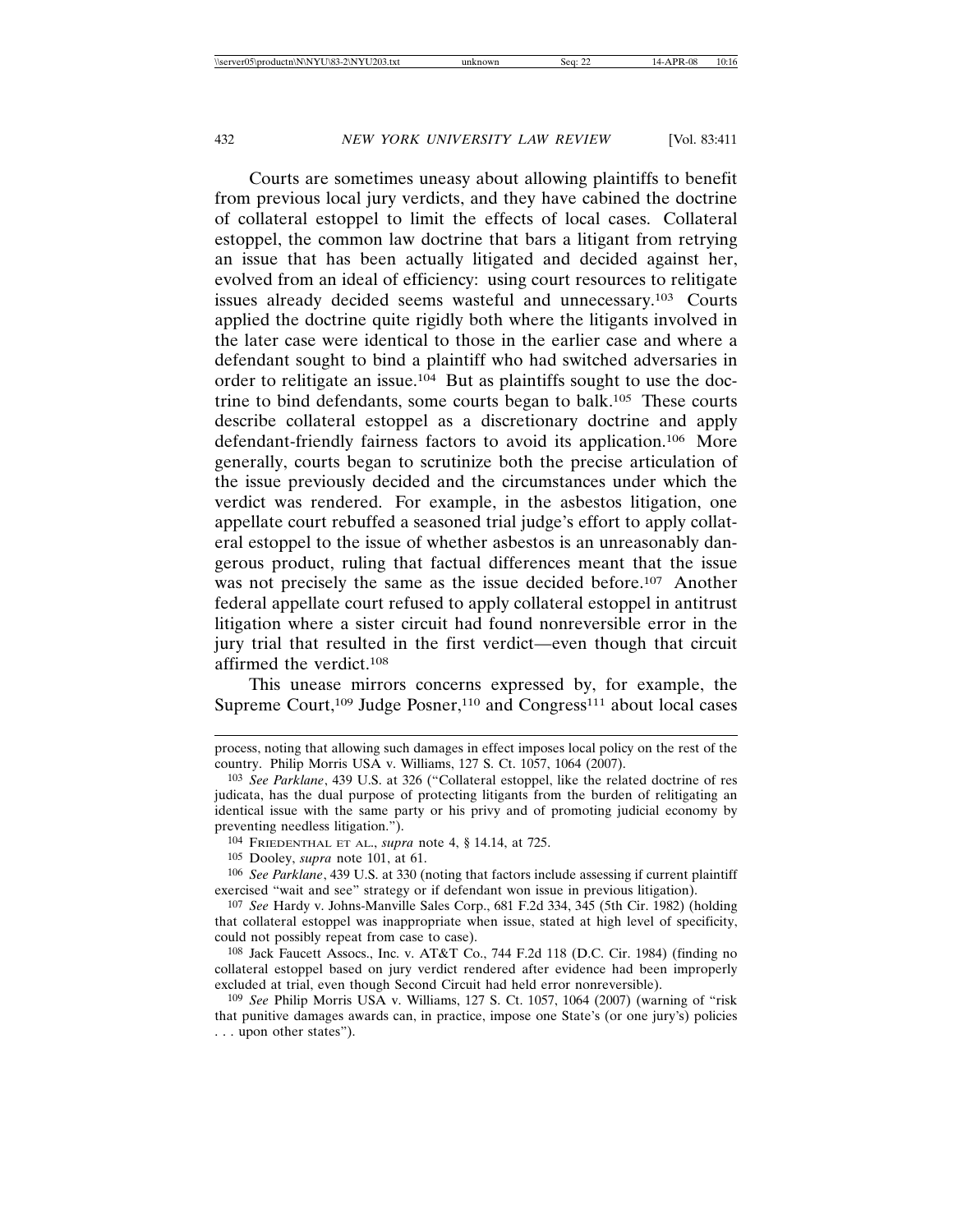having national effects. These critics question whether the initial decisionmaker, the local jury, should wield such power. The subtext is that we can tolerate the imprecise calculations made by a jury in an individual case, but we hesitate to export such an imperfect product to other cases, especially outside that locality. Moreover, a local jury does not expect its verdict to have an impact beyond the case at hand. But the courts' reluctance to use collateral estoppel against defendants is in tension with our view that the jury is an essential part of our civil justice system.112

A national jury system could alleviate this tension. Under a national jury system, bellwether cases would be decided by jurors representing the larger communities that feel the effects of the decisions. Arguably a verdict rendered by a national jury would garner more respect beyond the boundaries of the individual bellwether case. And the national jury itself would have a better sense of the ultimate impact its verdict might have on people who are not participating in the current lawsuit.<sup>113</sup>

Empanelling a national jury might also provide more consistency on damages issues. Much as administrative tribunals provide consistency in, say, worker's compensation cases, a national jury could try a number of individual claims to produce a range of damage awards that can be used in future litigation as a basis for settlement or other ADR

<sup>110</sup> *In re* Rhone-Poulenc Rorer Inc., 51 F.3d 1293, 1300 (7th Cir. 1995) ("One jury, consisting of six persons . . . , will hold the fate of an industry in the palm of its hand."). In a later economic analysis of evidence rules, Judge Posner defends the jury and the adversary system against charges that it is inherently inferior to inquisitorial systems, noting that though jurors may be "more subject to cognitive illusions and emotionalism than a professional judge who has 'seen it all before,'" the adversarial system creates greater incentives to search for relevant evidence, and juries offer a collective wisdom. Richard A. Posner, *An Economic Approach to the Law of Evidence*, 51 STAN. L. REV. 1477, 1487–97 (1999). Judge Posner suggests several reforms that he believes would produce more accurate factfinding; interestingly, one suggestion is to restore the size of the jury to its traditional twelve members. *Id.* at 1497–99. For a discussion of the optimal size for a national jury, see *infra* Part III.B.

<sup>111</sup> *See supra* note 57 (describing how, in passing CAFA, Congress's motivating concern was that state and local courts were "making judgments that impose their view of the law on other states").

<sup>112</sup> Dooley, *supra* note 1, at 329–30 (describing Americans' "love-hate" relationship with civil jury).

<sup>113</sup> These absent parties could not, as a matter of due process, be bound. *See* Hansberry v. Lee, 311 U.S. 32, 40 (1940) ("It is a principle of general application in Anglo-American jurisprudence that one is not bound by a judgment *in personam* in a litigation in which he is not designated as a party or to which he has not been made a party by service of process."). But they could use the verdict both for settlement negotiation and collateral estoppel, if necessary. Moreover, under proposals advocated by the American Law Institute, absent parties might be bound if certain criteria are met. *See generally* COMPLEX LITIGATION, *supra* note 84, § 5.05, at 275–303.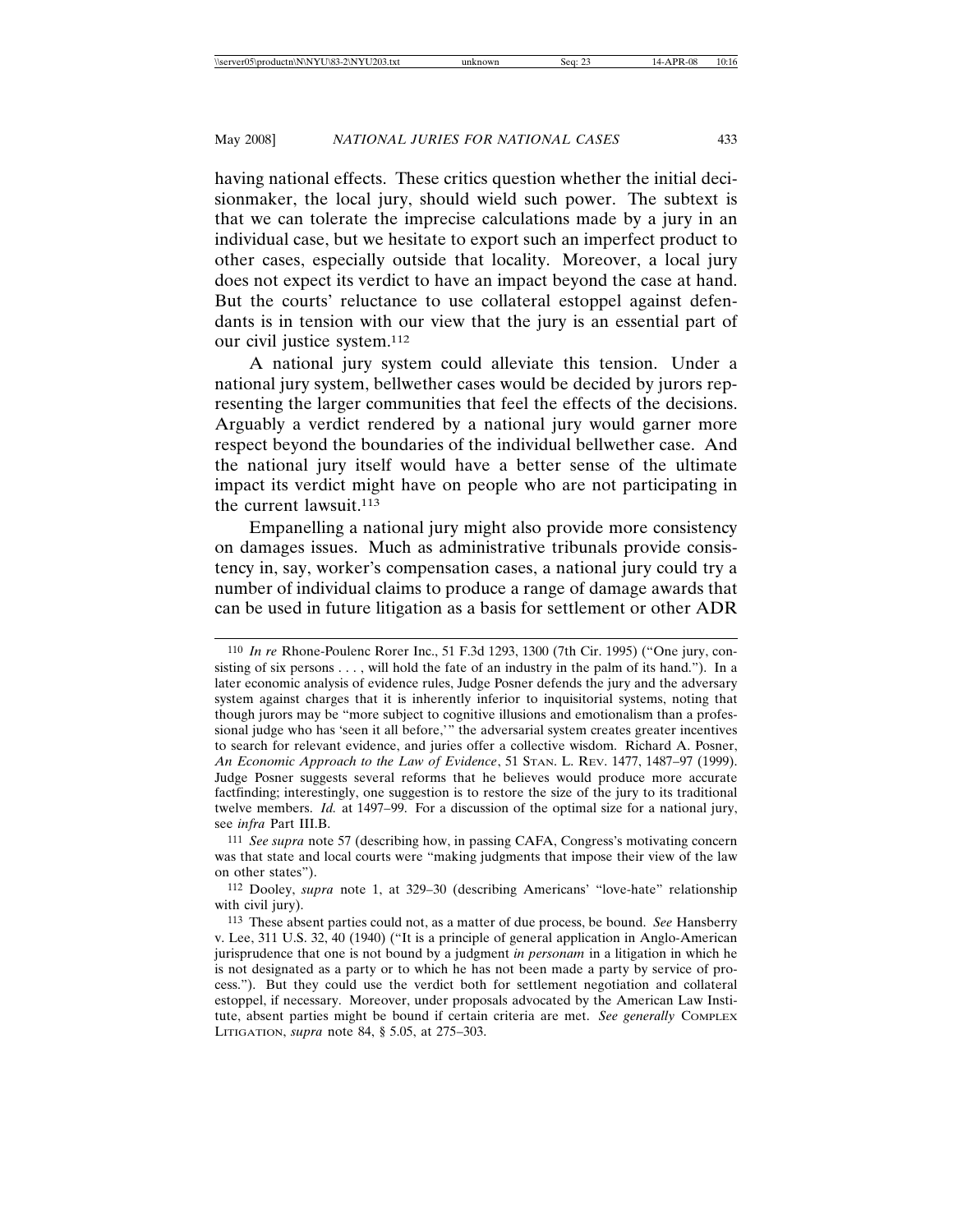techniques. Some critics of the petit jury argue that a judge sees more cases across a career and has a better sense of how individual cases fit within that overall framework.<sup>114</sup> A national jury that sat for a number of cases (on something like a grand jury model) could do the same. On the other hand, a national jury might do no better than a traditional jury in setting damages in a particular case. No *one* jury regardless of geographic origin—can set a value on a particular claim with any degree of precision.<sup>115</sup> Damages are inherently individual and approximate, subject to specific determinations in unique cases. So while we might expect juries to return consistent verdicts on liability as long as the underlying factual circumstances are constant, valuation of damages inevitably will vary from claim to claim. One strategy might be to bifurcate liability from damages in bellwether cases.116

Courts' selection of bellwether cases for national jury treatment could be informed by judges' experience with "sampling" in mass tort litigation.<sup>117</sup> The benefit of sampling is that by trying some number of

116 This type of bifurcation has been around for a long time and is less controversial than the more recent innovation of plucking out particular issues (like causation) for separate trial. *See* Sherman, *supra* note 7, at 702 ("The most common form of bifurcation that goes back many years is between liability and damages.").

<sup>114</sup> *See, e.g.*, Paul Mogin, *Why Judges, Not Juries, Should Set Punitive Damages*, 65 U. CHI. L. REV. 179, 210–12 (1998) (arguing that judges are superior decisionmakers on punitive damages, in part because judges "are in a better position to impose a punishment that is in line with the punishments imposed for similar misconduct").

<sup>115</sup> This sort of concern was a motivating factor in the Seventh Circuit's decisions in both the *Firestone* and *Rhone-Poulenc* cases to decertify classes that had been approved by federal district judges. *See In re* Bridgestone/Firestone, Inc., Tires Prods. Liab. Litig., 288 F.3d 1012, 1020 (7th Cir. 2002) (Easterbrook, J.) ("[O]nly 'a decentralized process of multiple trials, involving different juries, and different standards of liability, in different jurisdictions' will yield the information needed for accurate evaluation of mass tort claims." (citation omitted) (quoting *Rhone-Poulenc*, 51 F.3d at 1299)). Thus, Judge Easterbrook condemns the "central planning model" of the ALI Complex Litigation Project and extols a "market model." *Id.* But if the clear goal of the recent legislative and policy reform efforts in complex litigation is aggregate resolution of disputes whenever possible, then the use of a larger, national jury would produce better and more legitimate outcomes on issues of both liability and valuation of damages.

<sup>117</sup> Sampling in mass tort cases is the use of statistical methods to decide a large number of similar cases by the trial of randomly selected test cases. *See* Robert G. Bone, *Statistical Adjudication: Rights, Justice, and Utility in a World of Process Scarcity*, 46 VAND. L. REV. 561, 563 (1993) (describing how, after adjudicating each sample case, court "statistically combines the sample outcomes to yield results for all cases in the larger population"). Sampling techniques have been tried in asbestos litigation, for example. *See* David Friedman, *More Justice for Less Money*, 39 J.L. & ECON. 211, 212-14 (1996) (describing Judge Parker's use of sampling techniques in asbestos cases). Professors Saks and Blanck note that "[e]very verdict is itself merely a sample from the large population of potential verdicts" so that multiple trials are necessary to reach an accurate mean verdict. Michael J. Saks & Peter David Blanck, *Justice Improved: The Unrecognized Benefits of Aggregation and Sampling in the Trial of Mass Torts*, 44 STAN. L. REV. 815, 833–34 (1992). They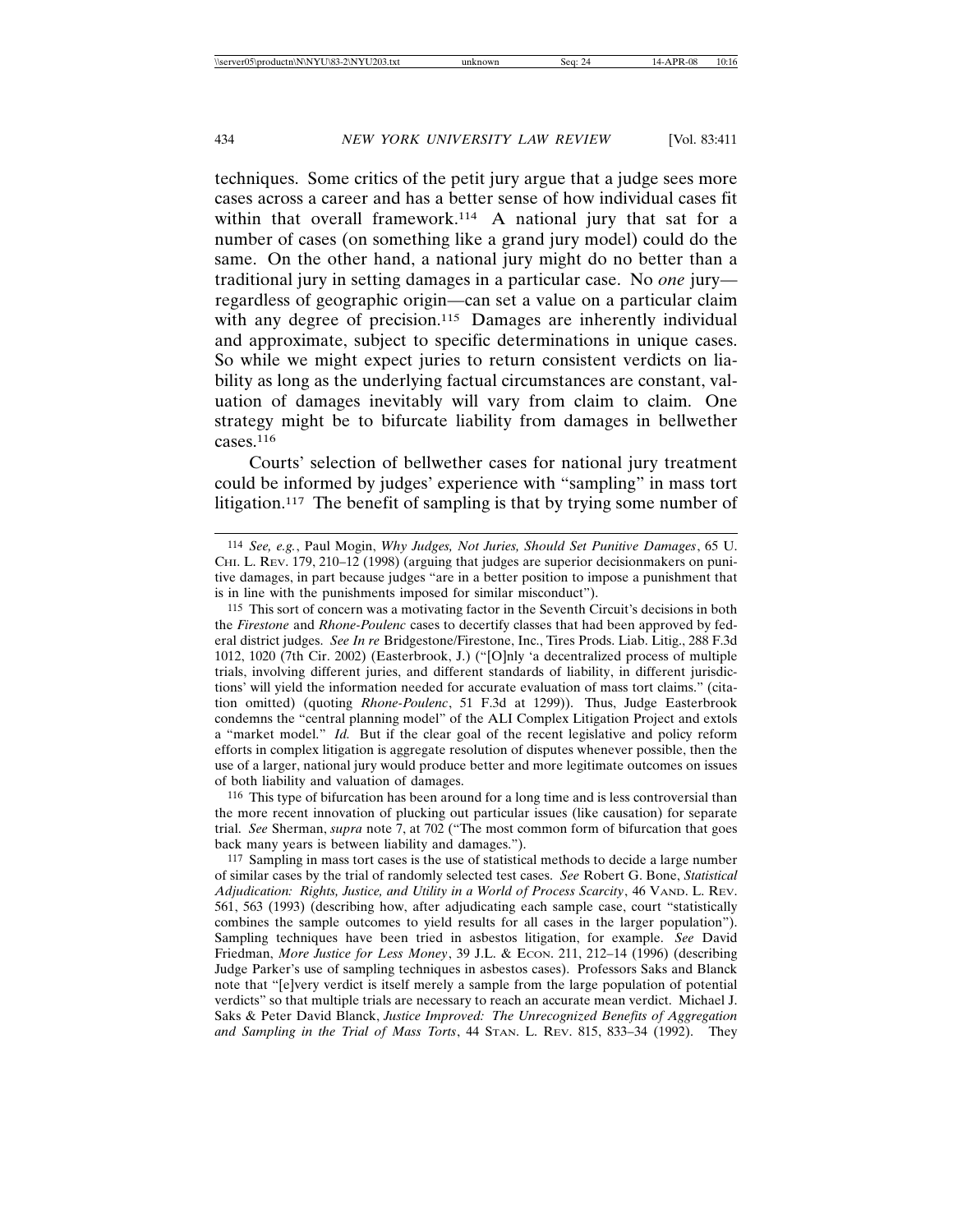cases, the parties can get an idea of likely results for other claims as well as a sense of how to value those claims.<sup>118</sup> Representativeness of the cases is the key to successful sampling. The problem, of course, is how to choose "representative" cases: Plaintiffs' lawyers try to choose the strongest claims and defendants' lawyers try to choose the weakest. For example, the Fifth Circuit rejected a plan to give issuepreclusive effect to sample cases when the cases chosen by the parties were among the fifteen strongest and fifteen weakest and thus not representative of the other three thousand pending claims.119 Such plans raise both procedural and substantive due process concerns unless the sample "is a randomly selected, statistically significant sample."<sup>120</sup>

As in sampling, representativeness of bellwether cases for national jury treatment would depend on the strength of the case chosen relative to other claims that might be affected. Collateral estoppel would provide a doctrinal mechanism for courts to analyze the similarity of the facts found by the national jury to the facts at issue in later cases. And a national jury would remove one obstacle to collateral estoppel—the argument that estoppel exports local policy or biases. Additionally, the rendering jury would have known the scope of its decision, which we might expect to foster more careful deliberation. Much as the legitimacy of sampling turns on the representativeness of the sample cases, the legitimacy of jury decisionmaking in

118 *See In re* Chevron U.S.A., Inc., 109 F.3d 1016, 1019 (5th Cir. 1997) ("[T]he results of such trials can be beneficial for litigants who desire to settle such claims by providing information on the value of the cases as reflected by the jury verdicts.").

suggest that the use of multiple juries best avoids the risk of exporting error, and that cases should be randomly assigned to avoid potential bias in juries hearing multiple cases. *Id.* at 848–49. Saks and Blanck further contend that "[i]n principle, we could determine the optimal number of juries," but that "[i]n the absence of such data, the safest way to avoid this risk is to use as many juries as practicable." *Id.* at 848. But drawing juries used in sampled mass tort cases from geographically diverse pools might produce greater reliability with less inefficiency than the strategy of using "as many juries as practicable," *id.*, particularly if the national jury pool follows a grand jury model with a larger size than the typical petit civil jury. Different subgroups could be summoned to hear a series of cases from which a mean verdict could be calculated. Besides the reliability gains, such a plan would produce verdicts enjoying greater legitimacy and would remove the incentive to forum-shop for a favorable jury pool for the all-important sample trial.

<sup>119</sup> *Id.* at 1019–20. Interestingly, Judge Robert M. Parker, the circuit judge who authored the *Chevron* opinion, was well known as a federal trial judge for using innovative techniques, including sampling, to clear the huge asbestos docket in his district*. See* Cimino v. Raymark Indus., 751 F. Supp. 649, 664–65 (E.D. Tex. 1990) (Parker, C.J.) (approving use of sample damage verdicts to calculate damages to other class members), *rev'd*, 151 F.3d 297, 321 (5th Cir. 1998); *see also* Friedman, *supra* note 117, at 212–14 (discussing Judge Parker's use of sampling techniques in asbestos cases).

<sup>120</sup> *Chevron*, 109 F.3d at 1021.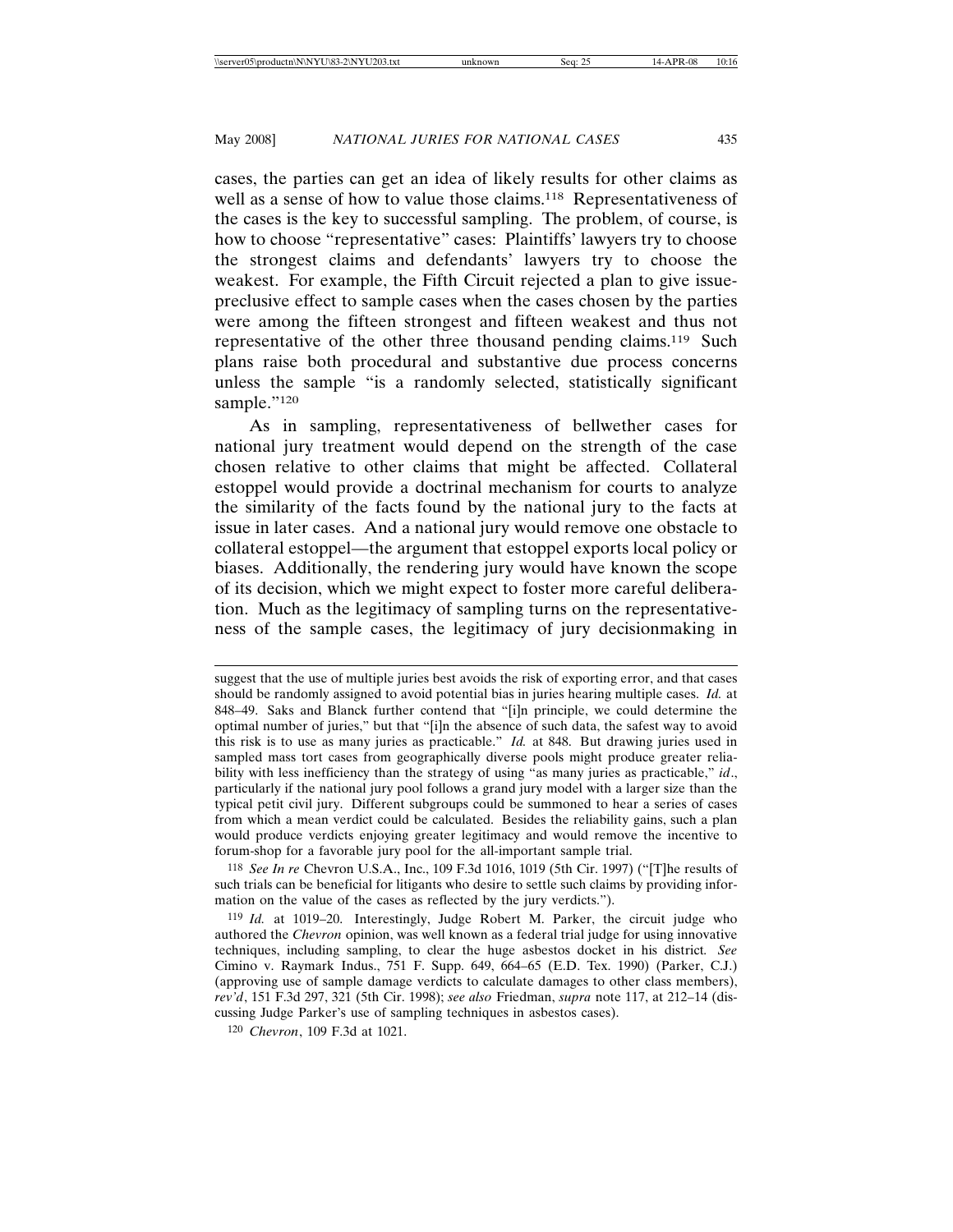national cases turns on the degree to which the jurors represent the larger communities.

# II WHY NATIONAL JURIES: OF LEGITIMACY AND EFFICIENCY

Citizen participation in mass litigation is under threat of extinction. The last few decades have seen explicit calls for the elimination of the civil jury in complex litigation.121 At the same time, the civil jury has suffered a procedural bleeding of its power.122 As a result, the civil jury serves mainly as a mere strategic pawn in the mass litigation game.

An analysis of the place of juries in federal civil litigation has to begin, and perhaps end, with the Seventh Amendment.123 Though its guarantee of a jury trial in civil cases is one of the few provisions of the Bill of Rights never applied to the states, its place in the federal justice system is fundamental. Akhil Amar has forcefully argued the "big idea" of the jury beyond the textual guarantees in the Fifth, Sixth, and Seventh Amendments.124 Professor Amar seeks to shift the focus

Warren E. Burger, Chief Justice of the U.S., Agenda for 2000 A.D.—A Need for Systematic Anticipation, Keynote Address at the National Conference on the Causes of Popular Dissatisfaction with the Administration of Justice (Apr. 7, 1976), *in* 70 F.R.D. 83, 89–90 (1976).

122 *See* Dooley, *supra* note 1, at 333–34 (describing waning power of civil jury during twentieth century).

123 U.S. CONST. amend. VII ("[T]he right of trial by jury shall be preserved, and no fact tried by a jury, shall be otherwise re-examined in any Court of the United States, than according to the rules of the common law.").

124 Akhil Reed Amar, *Reinventing Juries: Ten Suggested Reforms*, 28 U.C. DAVIS L. REV. 1169, 1176 (1995) [hereinafter Amar, *Reinventing Juries*]; *see also* Akhil Reed Amar, *The Bill of Rights as a Constitution*, 100 YALE L.J. 1131, 1190 (1991) ("If we seek a paradigmatic image underlying the Bill of Rights, we cannot go far wrong in picking the jury.").

<sup>121</sup> *See, e.g.*, *In re* Japanese Elec. Prods. Antitrust Litig., 631 F.2d 1069, 1084 (3d Cir. 1980) ("[D]ue process precludes trial by jury when a jury is unable to [resolve complex disputed issues] with a reasonable understanding of the evidence and the legal rules."). Chief Justice Burger was famously willing to consider abolishing the civil jury:

I do not, for example, think it subversive to ask why England, the source of all our legal institutions, found it prudent and helpful 40 years ago to abandon jury trials for most civil cases. A whole range of important kinds of civil cases have been tried without juries since the beginning of the republic. If, as some American lawyers ardently advocate, it is sound to consider adopting British concepts of pretrial disclosure of all prosecution evidence in criminal cases, I hardly think we endanger the republic if we also make thoughtful inquiries into England's civil procedures, and their ideas of finality of judgments, short of three or four appeals and retrials.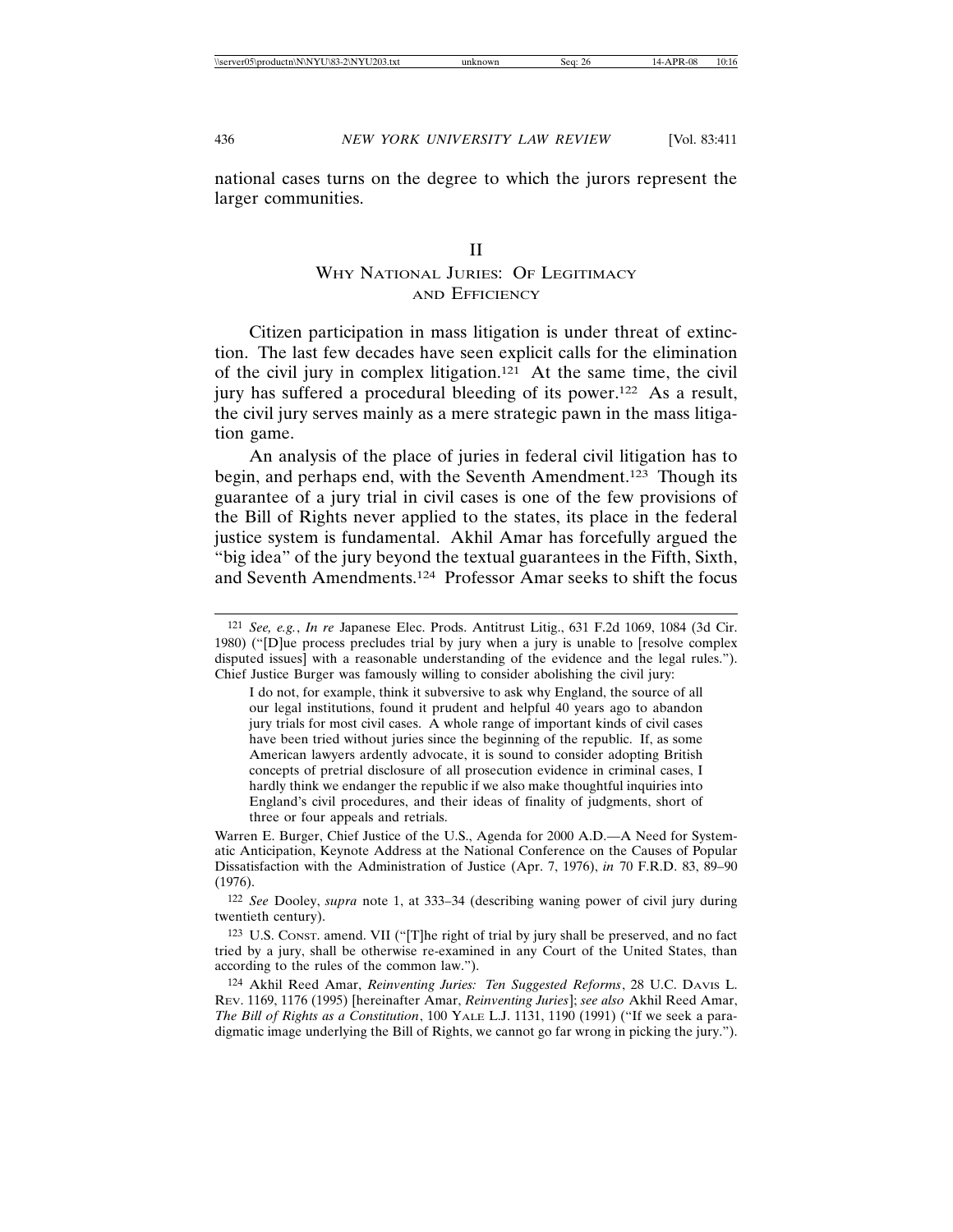from litigants' rights in procuring jury trials to citizens' rights to serve on juries as an important exercise in civic participation.125

The civil jury's legitimacy is inextricably tied to its relationship with the community from which it is drawn. The verdicts of local juries in local cases seem legitimate when the jury's decisionmaking reflects local values. The legitimacy crisis in complex cases reflects the disconnect between the national scope of large-scale litigation and the local community from which the jurors hail.

This Part first analyzes the relationship between the waning legitimacy of the civil jury and the failure of the jury in large-scale litigation to serve as a fair cross-section of the national community affected. I argue that recreating the jury as a body of national scope can best realize the constitutional value of citizen participation. Previous experimentation with the jury, notably the use of "blue-ribbon" or special juries for fact-finding in complex cases, demonstrates that the concept of the civil jury is not static. The Part then tackles the tension between efficient centralization of large-scale litigation (which raises constitutional problems of reexamination) and inefficient relitigation of common issues before many different juries. I conclude that a national jury can achieve the efficiency goals without sacrificing citizen participation or risking unconstitutional reexamination.

## *A. The (Il)legitimacy of the Civil Jury in Complex Litigation*

As cases grew more complex in the mid-twentieth century, both procedurally and substantively, some courts and commentators began to question the competence of juries to provide quality decisionmaking. The Supreme Court itself hinted at such a concern, albeit indirectly and in a footnote.126 The Third Circuit later held that a jury unable to comprehend technical evidence in an antitrust case would not render a rational decision, resulting in a violation of due process.127 The decision sparked a lively debate in the academic litera-

<sup>125</sup> Amar, *Reinventing Juries*, *supra* note 124, at 1177. Professor Amar notes that Alexis de Tocqueville, the famous French chronicler of American democracy in the early half of the nineteenth century, found participation on civil juries to be even more important than participation on criminal juries. *Id.* at 1191.

<sup>126</sup> Ross v. Bernhard, 396 U.S. 531, 538 n.10 (1970). The Court listed factors to consider in determining whether the Seventh Amendment requires a jury trial in a particular case: "first, the pre-merger custom with reference to such questions; second, the remedy sought; and, third, the practical abilities and limitations of juries." *Id.*

<sup>127</sup> *In re* Japanese Elec. Prods. Antitrust Litig., 631 F.2d 1069, 1084 (3d Cir. 1980). The Third Circuit reached the following conclusion:

<sup>[</sup>W]e find the most reasonable accommodation between the requirements of the fifth and seventh amendments to be a denial of jury trial when a jury will not be able to perform its task of rational decisionmaking with a reasonable understanding of the evidence and the relevant legal standards. In lawsuits of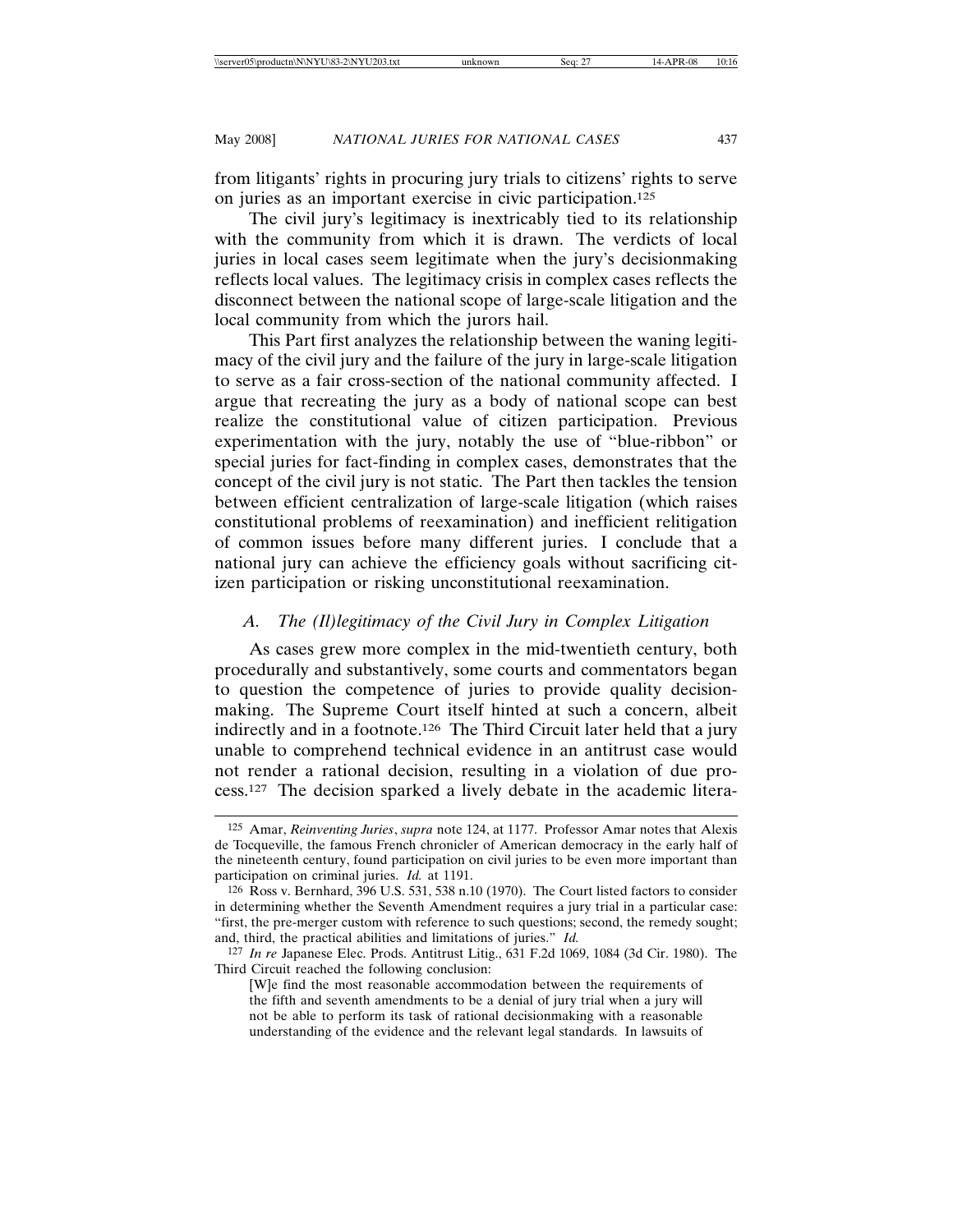ture,<sup>128</sup> but the Supreme Court has not returned to the issue in largescale litigation.<sup>129</sup>

Others have suggested creative solutions to ameliorate the effects of a perceived lack of juror sophistication without running afoul of the Seventh Amendment. One such solution is to empanel a special or "blue-ribbon" jury in complex cases.130 The idea behind the special jury is to empanel a collective decisionmaker that has expertise in the subject of litigation. It is not a new idea.<sup>131</sup> More than half of

*Id.* at 1086. The Ninth Circuit reached the opposite conclusion in *In re U.S. Financial Securities Litigation*, 609 F.2d 411, 432 (9th Cir. 1979).

128 *See, e.g.*, Morris S. Arnold, *A Historical Inquiry into the Right to Trial by Jury in Complex Civil Litigation*, 128 U. PA. L. REV. 829, 848 (1980) (surveying available sources and finding no historical support for "complexity exception" to jury trial right); Morris S. Arnold, *A Modest Replication to a Lengthy Discourse*, 128 U. PA. L. REV. 986, 987 (1980) (arguing that colonial Americans trusted juries and would not have allowed exception); James S. Campbell & Nicholas Le Poidevin, *Complex Cases and Jury Trials: A Reply to Professor Arnold*, 128 U. PA. L. REV. 965, 966–67 (1980) (disputing Professor Arnold's historical analysis); Steven I. Friedland, *The Competency and Responsibility of Jurors in Deciding Cases*, 85 NW. U. L. REV. 190, 203–04, 205–20 (1990) (criticizing result in *Japanese Electronic Products* and advocating "more active jury model"); Richard O. Lempert, *Civil Juries and Complex Cases: Let's Not Rush to Judgment*, 80 MICH. L. REV. 68, 68–72 (1981) (arguing that Supreme Court should not resolve issue presented in *Japanese Electronic Products* without empirical data about jurors' decisionmaking ability); Frank M. Loo, *A Rationale for an Exception to the Seventh Amendment Right to a Jury Trial:* In re Japanese Electronics Products Antitrust Litigation, 30 CLEV. ST. L. REV. 647, 664–65 (1981) (approving test adopted by *Japanese Electronics Products* court).

129 In other later cases involving the right to jury trial, the Court has focused only on the *Ross* factors of custom and remedy. *E.g.*, Tull v. United States, 481 U.S. 412, 417–18 & n.4 (1987) (listing with approval custom and remedy factors and noting that "practical limitations" factor has never provided "independent basis for extending the right to a jury trial"). And in *Markman v. Westview Instruments, Inc.*, 517 U.S. 370 (1996), a patent infringement case, the Court assigned to the judge the task of construing the scope of the patent even though a jury trial right exists, on the ground that judicial "training and discipline" made the judge better qualified for the task. *Id.* at 388–89. The Court noted that its decision was possible only because it could find no clear historical answer as to whether this issue was one for the jury, thus indicating that history is still the predominant test. *Id.* at 384.

130 *See, e.g.*, Franklin Strier, *The Educated Jury: A Proposal for Complex Litigation*, 47 DEPAUL L. REV. 49, 59–61 (1997) (arguing for at least some college-educated jurors in complex civil cases); Rita Sutton, Comment, *A More Rational Approach to Complex Civil Litigation in the Federal Courts: The Special Jury*, 1990 U. CHI. LEGAL F. 575, 595–99 (proposing four models for special juries).

131 Professor Oldham explains that the "special jury" had three different iterations during the seventeenth century: a jury of higher-class individuals, a jury of persons with special expertise in the subject of litigation, and a jury "struck" from a very large venire. James C. Oldham, *The Origins of the Special Jury*, 50 U. CHI. L. REV. 137, 139 (1983). After 1730, the third iteration became synonymous with the term "special jury." *Id.* at 140. That was the year that the "special jury" became a right recognized by statute in England;

this complexity, the interests protected by this procedural rule of due process carry greater weight than the interests served by the constitutional guarantee of jury trial. Consequently, we shall not read the seventh amendment to guarantee the right to jury trial in these suits.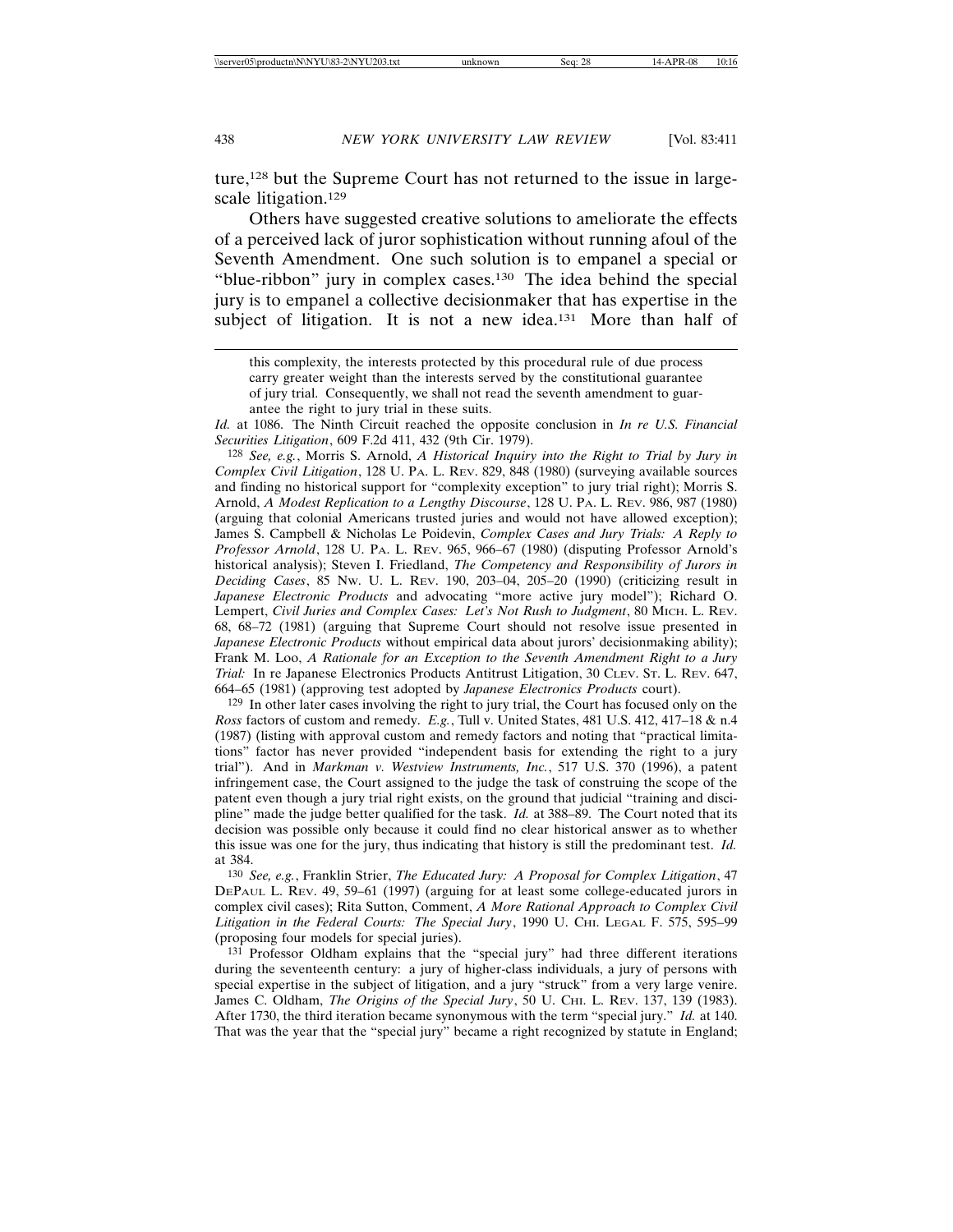American states had statutes authorizing the use of special juries during the first half of the twentieth century;<sup>132</sup> Delaware still has such a statute permitting special juries in complex cases.133 The United States Supreme Court twice upheld the constitutionality of special or blue-ribbon juries in state courts against Fourteenth Amendment challenges that such a specially constituted body was not drawn from a fair cross-section of the community.134

There is some question about whether the fair cross-section requirement, which emanates from the Sixth Amendment's guarantee of an impartial jury,135 applies in civil cases as a constitutional matter.<sup>136</sup> In civil cases pending in federal court, however, the Supreme Court has in its supervisory capacity imposed a fair crosssection requirement.<sup>137</sup> Most of the Court's analysis has developed on the criminal side of the docket. Supreme Court doctrine dictates that criminal jury panels must not systematically exclude "identifiable segments of the community,"138 but does not guarantee that any particular petit jury will "reflect the various distinctive groups in the population."139 Thus, the fair cross-section requirement allows innovations such as special juries, so long as the venire does not exclude distinct demographic groups.

Similarly, a national jury in a complex case would not run afoul of the cross-section requirement. The Supreme Court has consistently

133 *See* DEL. CODE ANN. tit. 10, § 4506 (1999) ("The Court may [in its discretion] order a special jury upon the application of any party in a complex civil case.").

135 U.S. CONST. amend. VI.

136 *See* Mark A. Nordenberg & William V. Luneberg, *Decisionmaking in Complex Federal Civil Cases: Two Alternatives to the Traditional Jury*, 65 JUDICATURE 420, 424 (1982) ("[The Court's] relative silence with respect to civil actions may suggest that there is no constitutional cross section requirement in federal civil cases and that Congress is free to modify civil jury selection as it sees fit."); Feigenbaum, *supra* note 131, at 1406 ("[T]he Supreme Court has not had occasion to address the fair cross-section requirement in civil cases.").

137 *E.g.*, Colgrove v. Battin, 413 U.S. 149, 160 n.16 (1973) ("[W]hat is required for a 'jury' is a number large enough to facilitate group deliberation combined with a likelihood of obtaining a representative cross section of the community."); Thiel v. S. Pac. Co., 328 U.S. 217, 220 (1946) ("The American tradition of trial by jury, considered in connection with either criminal or civil proceedings, necessarily contemplates an impartial jury drawn from a cross-section of the community.").

it was commonly used throughout the second half of the eighteenth century. Alan Feigenbaum, Note, *Special Juries: Deterring Spurious Medical Malpractice Litigation in State Courts*, 24 CARDOZO L. REV. 1361, 1398 (2003). England officially abolished the special jury in 1949. *Id.*

<sup>132</sup> Feigenbaum, *supra* note 131, at 1399.

<sup>134</sup> Moore v. New York, 333 U.S. 565, 569 (1948); Fay v. New York, 332 U.S. 261, 296 (1947).

<sup>138</sup> Apodaca v. Oregon, 406 U.S. 404, 413 (1972).

<sup>139</sup> Taylor v. Louisiana, 419 U.S. 522, 538 (1975).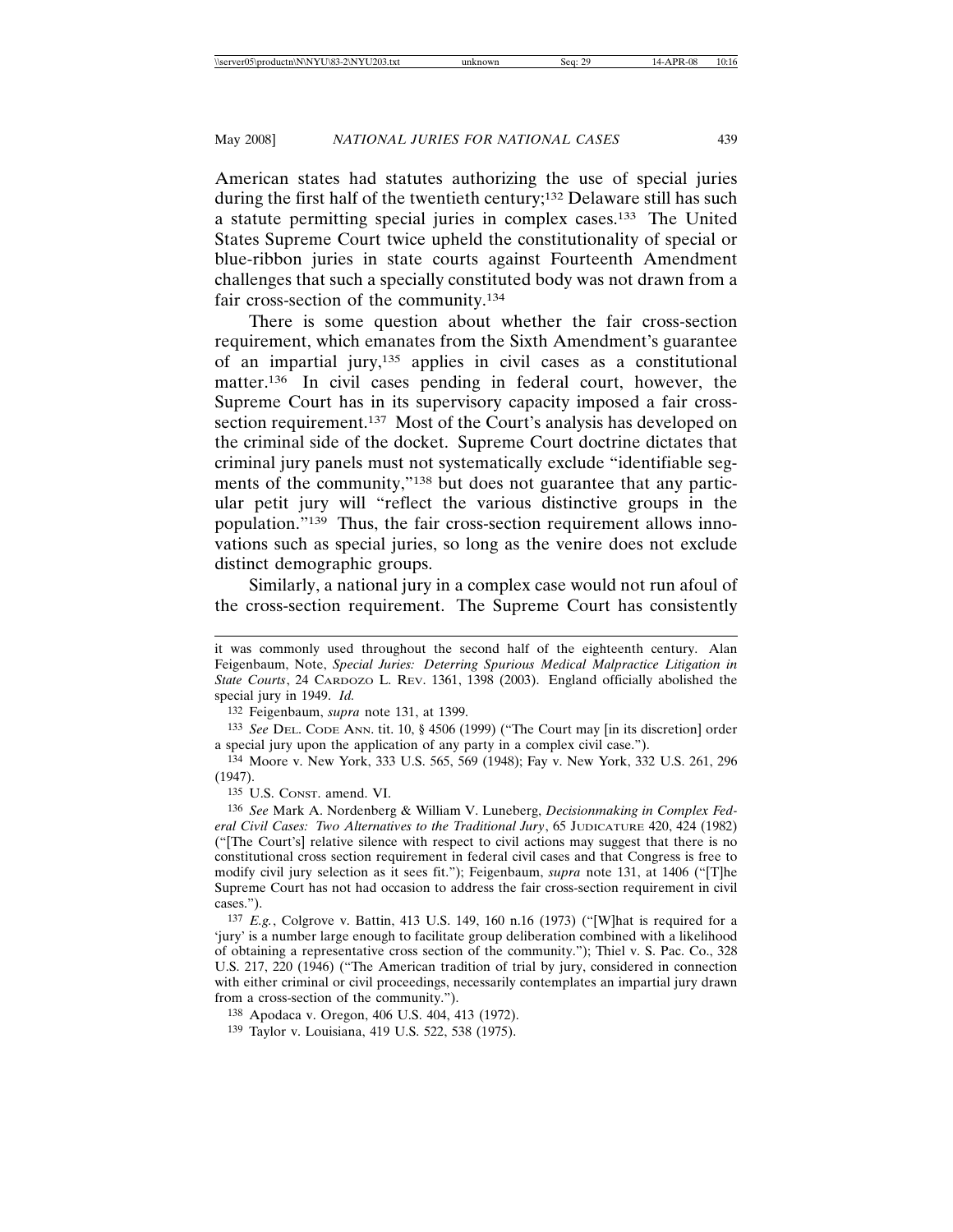held that the fair cross-section requirement applies only to the jury venire, not to the panel chosen to sit in a particular case.140 Indeed, given the concerns that the fair cross-section requirement addresses namely, that the jury pool fairly reflect the relevant community—a national jury would *better* implement the constitutional ideal of community representation.

Assuming that a national jury would comport with the fair crosssection guarantee, would these verdicts carry more legitimacy? I think so for three interrelated reasons. First, national juries would not be subject to the criticism that local values should not set national policies. Judge Posner famously argued in the blood products litigation that "a single trial before a single jury" produced by class certification of a national "issues" class would allow that one jury to "hold the fate of an industry in the palm of its hand."141 He asserted that a better alternative would be to submit the issue to "multiple juries constituting in the aggregate a much larger and more diverse sample of decision-makers."142 A national jury might address Judge Posner's concerns: The jury would be larger in number,<sup>143</sup> commensurate in scope to the dispute, and representative of the community that will feel the effect of the decision. This line of argument assumes that a national jury venire can be assembled in a representative way, a point that will require us in Part III to examine feasibility and logistical issues.

The second reason that national juries may produce more legitimate verdicts is that parties will lose the incentive to forum-shop. Filing a claim in a particular district will no longer carry the advantage of capturing a particular local jury pool.144 After all, the perception of

<sup>140</sup> *Id.* (holding that Sixth and Fourteenth Amendments do not require that petit juries, once chosen, actually "mirror the community"); *see also Thiel*, 328 U.S. at 220 (noting that Sixth Amendment does not require that individual jury "contain representatives of all the economic, social, religious, racial, political and geographical groups of the community").

<sup>141</sup> *In re* Rhone-Poulenc Rorer Inc., 51 F.3d 1293, 1300 (7th Cir. 1995).

<sup>142</sup> *Id.* Admittedly, the national jury idea is more in sync with a "central planning" model of litigation than with a "market" model. *See supra* note 115 (contrasting ALI's emphasis on aggregation with Judge Easterbrook's preference for decentralization). But given the clear trend toward aggregate resolution of disputes—the dominance of the "central planning" model—the larger, more diverse national jury would avoid the provincialism of local juries and would facilitate citizen participation.

<sup>143</sup> Judge Posner noted that the typical federal civil jury consists of only six jurors and two alternates. *Rhone-Poulenc*, 51 F.3d at 1300*.* He later suggested increasing the size of federal juries to the traditional twelve to "obtain greater diversity of experience." Posner, *supra* note 110, at 1498. As I explain in Part III, for a national jury to fulfill the promise of representing a cross-section of a nationally-defined community, it would likely have to be even larger in size. *See infra* text accompanying notes 166–71.

<sup>144</sup> Other forum-shopping incentives may remain, particularly with regard to choice of law, but a primary impetus for choosing a particular forum would be removed.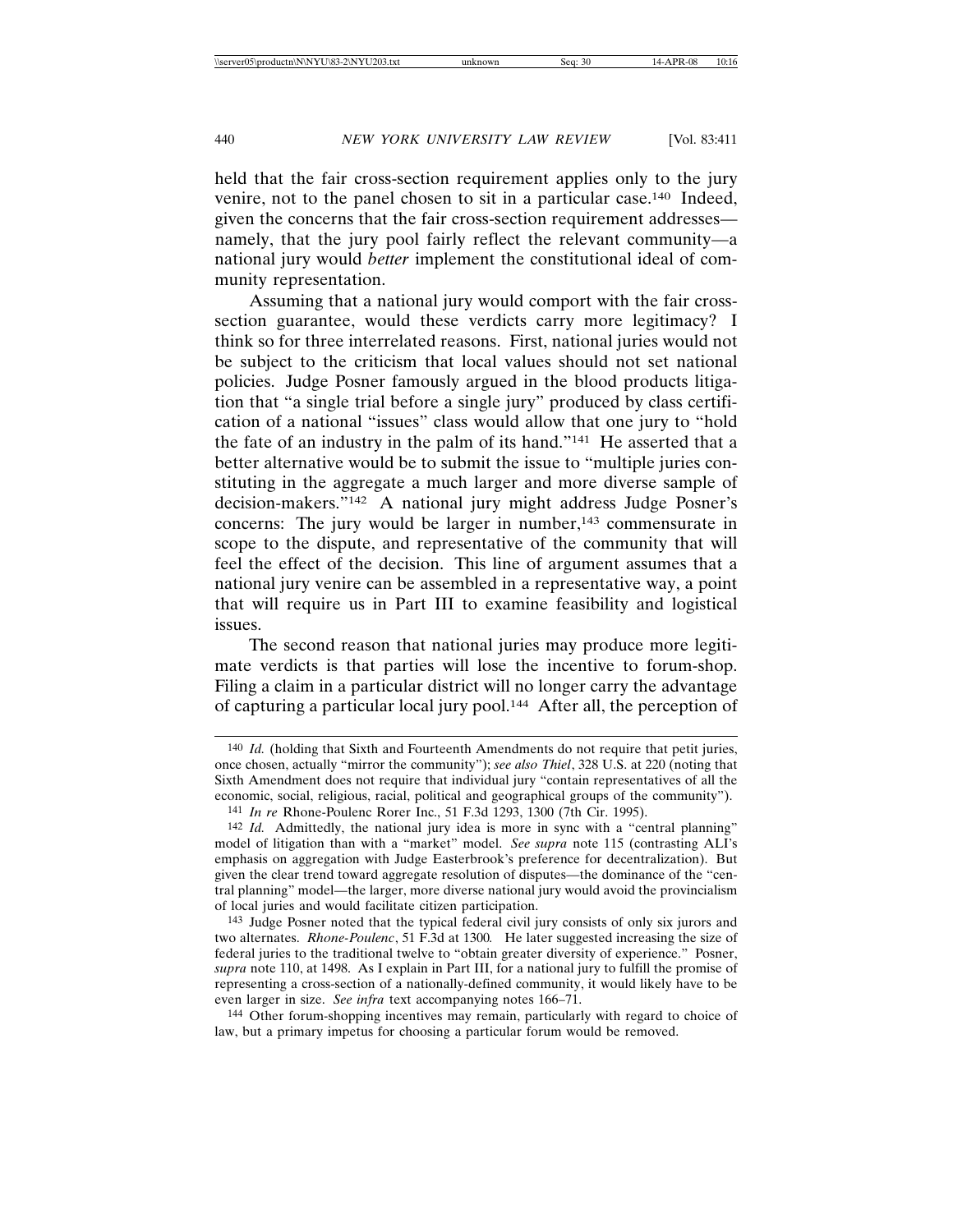rampant forum manipulation motivated Congress to adopt legislation to shift most class actions and single-event tort cases to federal courts.145 A national jury system would align the decisionmaker with Congress's nationalization impulse.

Third, national jury verdicts will have greater legitimacy because the quality of decisionmaking is likely to improve when jurors are drawn from a national pool. Venire members drawn from local pools are more likely to share local biases, and these biases are mutually reinforcing during deliberations.146 Indeed, this bias factor is precisely why litigants forum-shop. The national venire will negate that problem, and could maximize diversity in terms of both demographics and interests.147 Thus could we gain the superior collective decisionmaking of a group with "diffused impartiality."<sup>148</sup>

## *B. The (In)efficiency of the Civil Jury in Complex Litigation*

Thus far, the Seventh Amendment's Reexamination Clause has forced us to tolerate some efficiency loss and forum manipulation because the clause is an important check on procedural innovations to streamline complex litigation. Techniques that pluck out particular issues for aggregate resolution (like issue classes under Rule  $23(c)(4)$ <sup>149</sup> or for separate treatment (like bi-, tri-, or polyfurcation)150 risk forbidden "reevaluation" if future juries decide the remaining overlapping issues.151 For example, if an initial jury deter-

147 *Cf. infra* notes 164–65 and accompanying text (summarizing debate on how to increase minority representation in jury venires).

148 Taylor v. Louisiana, 419 U.S. 522, 530–31 (1975).

149 *See* Laura J. Hines, *The Dangerous Allure of the Issue Class Action*, 79 IND. L.J. 567, 597–601 (2004) (describing issue classes and questioning their legitimacy).

<sup>145</sup> *See supra* notes 58–60 and accompanying text (describing policies motivating CAFA's passage).

<sup>146</sup> This could be an advantage in criminal cases, which require us to recognize local community norms that might legitimately vary from place to place. The federalization of criminal prosecution, with its concomitant enlargement of the jury pool, diminishes the role of local norms, to the detriment of the criminal justice system. *See* Dooley, *supra* note 18, at 103–04 (discussing importance of local values in criminal law and jury service). But in civil cases of national scope, we should avoid the prospect of national policy held hostage to local norms.

<sup>150</sup> *See generally* Steven S. Gensler, *Bifurcation Unbound*, 75 WASH. L. REV. 705 (2000) (describing issue bifurcation and recommending its use to promote efficiency in complex litigation).

<sup>151</sup> *See, e.g.*, Castano v. Am. Tobacco Co., 84 F.3d 734, 751 (5th Cir. 1996) (refusing to certify national class of smokers due to "risk that in apportioning fault, the second jury could reevaluate the defendant's fault . . . [and thereby] impermissibly reconsider[ ] the findings of a first jury"); *see also* Woolley, *supra* note 95, at 519–20 (describing Fifth Circuit's analysis in *Castano* on reexamination problem); *supra* notes 93–96 and accompanying text (describing efforts by ALI to prescribe streamlining procedures in complex litigation without running afoul of reexamination clause).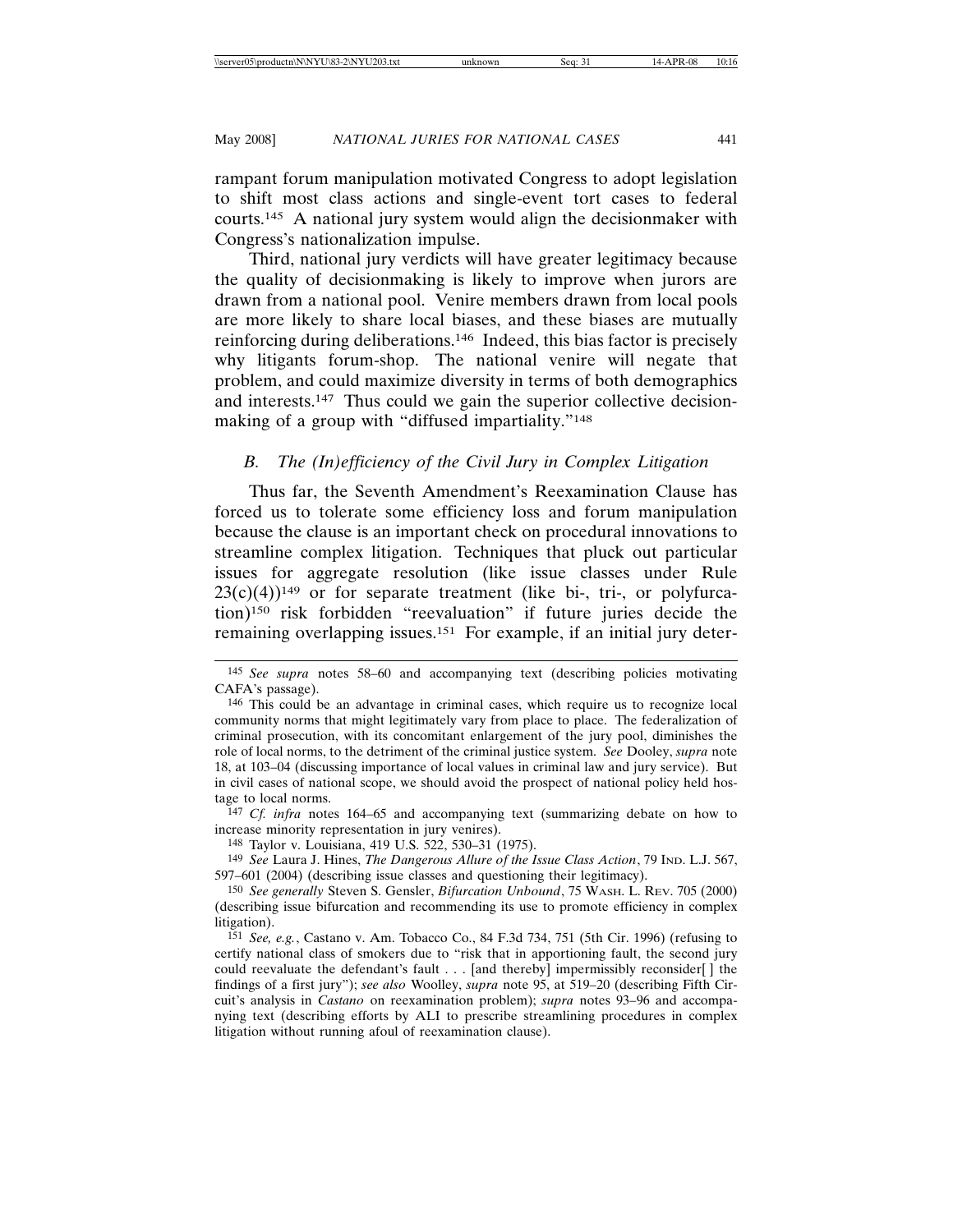mines that a company was negligent in its product design, subsequent juries might have to assess the relative culpability of the defendant in order to determine damages to a particular victim under a comparative negligence rule.152 This determination would require "reexamining" the earlier jury's finding of negligence.

The reexamination problem creates tension between competing values in complex litigation: Consolidated cases may lead to unconstitutional reexamination of overlapping issues, yet trying individual cases presents problems of efficiency loss and forum manipulation. We must therefore choose between the evil of bifurcation and the evil of inefficient relitigation of the same issue, with the concomitant risk of inconsistent results. A third option—treating a single litigation as a national unit—vests too much power in one local jury to unleash national consequences.

Is there a fourth option? Empanelling a national jury would mitigate reexamination problems while preserving the efficiency gains of aggregation. A national jury would also address the concern that a local citizenry should not decide issues of national importance. Judge Posner's critique—that one jury should not hold an entire industry in its hand153—may well reflect concerns about the relative provincialism of local juries rather than a distrust of juries generally.154 Indeed, Judge Posner indicated that individual trials—with individualized jury verdicts—would be beneficial.155 Multiple trials avoid the reexamination problem but create problems ranging from inconsistent verdicts to multiple rounds of out-of-control discovery, perhaps hundreds of times over. That path leads right back to forum-shopping.

A national jury system could assuage the concern about the disproportionate influence of local juries without reverting to the forumshopping frenzy. Empanelling a national venire would remove the reexamination problem that arises when local juries rebuff findings made by other local juries in distant courts. Thus, we can enjoy the efficiency gains of aggregation devices without sacrificing our constitutional commitment to lay decisionmaking in civil cases.

Moreover, by drawing jurors from a national pool in appropriate cases, courts can entrust important issues to a decisionmaker that reflects the affected national community. This "more diverse sample

<sup>152</sup> *See, e.g.*, *Castano*, 84 F.3d at 751 (denying class treatment because of this risk).

<sup>153</sup> *See supra* note 141 and accompanying text.

<sup>154</sup> *See* Posner, *supra* note 110, at 1493–94 (noting advantages of collective decisionmaking and "freshness" of juror perspectives).

<sup>155</sup> *In re* Rhone-Poulenc Rorer Inc., 51 F.3d 1293, 1300 (7th Cir. 1995). Individual trials would have been feasible in the blood products case because each plaintiff could receive a judgment worth "millions," thus overcoming the transaction costs of litigation. *Id.*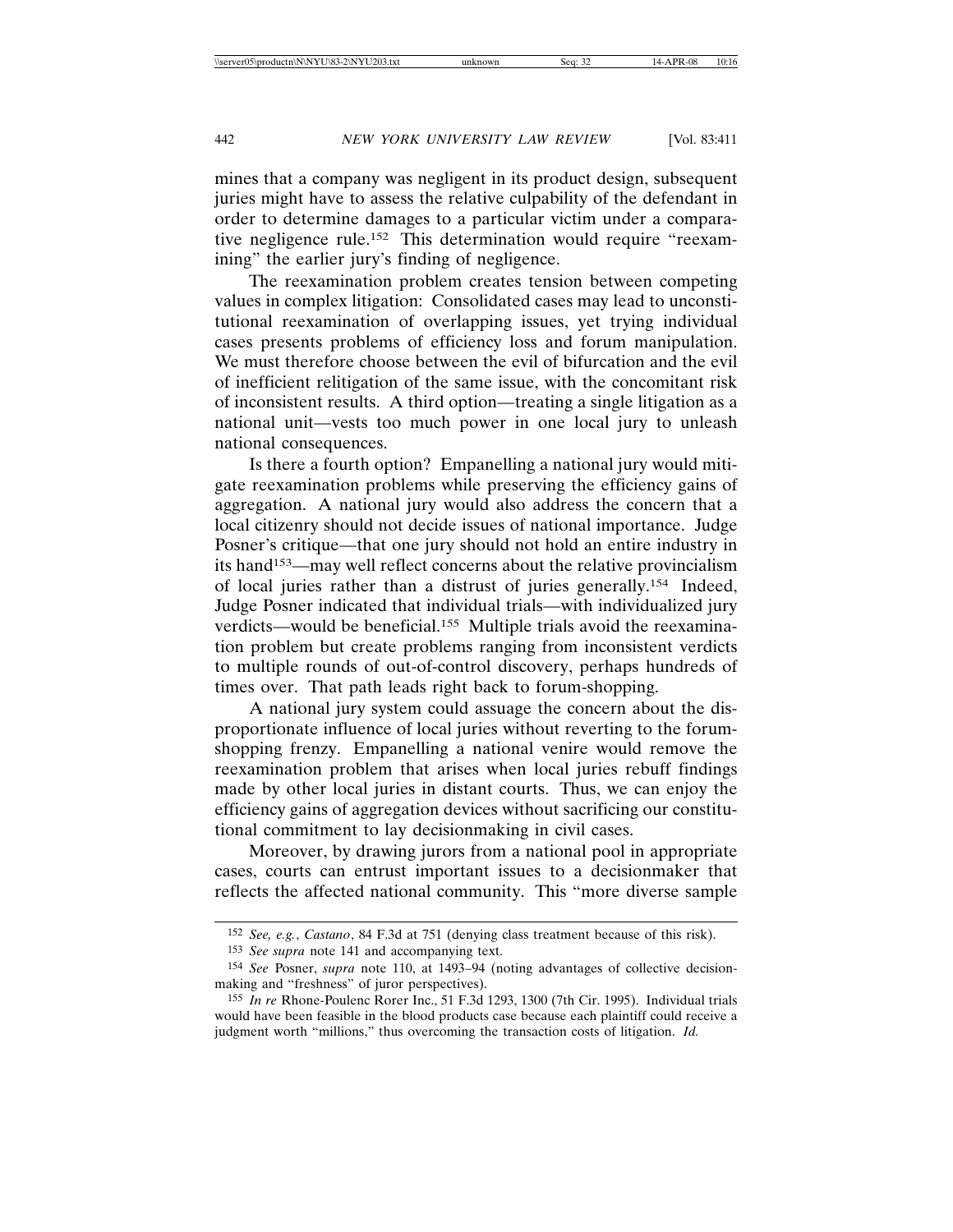of decision-makers"156 would understand the gravity and scope of their collective task and render a verdict carrying greater legitimacy.

I began this Part by asserting that an analysis of the jury must begin and end with the Seventh Amendment. Many of the procedural innovations proposed or executed in complex litigation over the last few decades have run afoul of Seventh Amendment scrutiny, making clear that the jury trial right trumps many efficiency concerns. In cases of national scope, the civil jury has special importance, and preserving the "big idea" of the jury in such cases requires us to think outside the (jury) box. Empanelling a national jury requires us to consider the feasibility of assembling a jury pool on a national scale, a subject to which I now turn.

## III

## THE FEASIBILITY OF NATIONAL JURIES

Having concluded that national juries would enhance both the legitimacy and efficiency of large-scale litigation, many practical issues emerge. This Part will take a first stab at identifying those practical concerns and will make suggestions for addressing them. I first take up the problem of assembling a national jury pool by examining the current federal jury selection process and comparing other federal procedural mechanisms that allow courts to reach beyond district or state borders to facilitate litigation. The Part then considers structural and cost issues. One theme permeates the discussion: Our willingness to work out the logistical details of the national jury proposal and to absorb its inevitable costs is a function of our commitment to citizen participation in large-scale litigation.

# *A. Assembling Jury Pools on a National Scale*

Legislative innovations, such as CAFA and MMTJA, have federalized most national cases, removing what might otherwise be a major impediment to the assembly of a national jury pool: the limits of state sovereignty.<sup>157</sup> Federal jurisdiction, however, does not confer the power to summon jurors across state lines. The Jury Selection and

<sup>156</sup> *Id.*

<sup>157</sup> Notions of state sovereignty are tied to territorial boundaries. *See* Pennoyer v. Neff, 95 U.S. 714, 722 (1877) ("[N]o State can exercise direct jurisdiction and authority over persons or property without its territory. . . . [N]o tribunal established by [the state] can extend its process beyond that territory . . . ."). Though the strict territorialism of *Pennoyer* has been relaxed somewhat to allow states to exercise personal jurisdiction over out-ofstate defendants who have "minimum contacts" with that state, *see* Int'l Shoe Co. v. Washington, 326 U.S. 310 (1945), there is no authority for the courts of one state to summon jurors from another.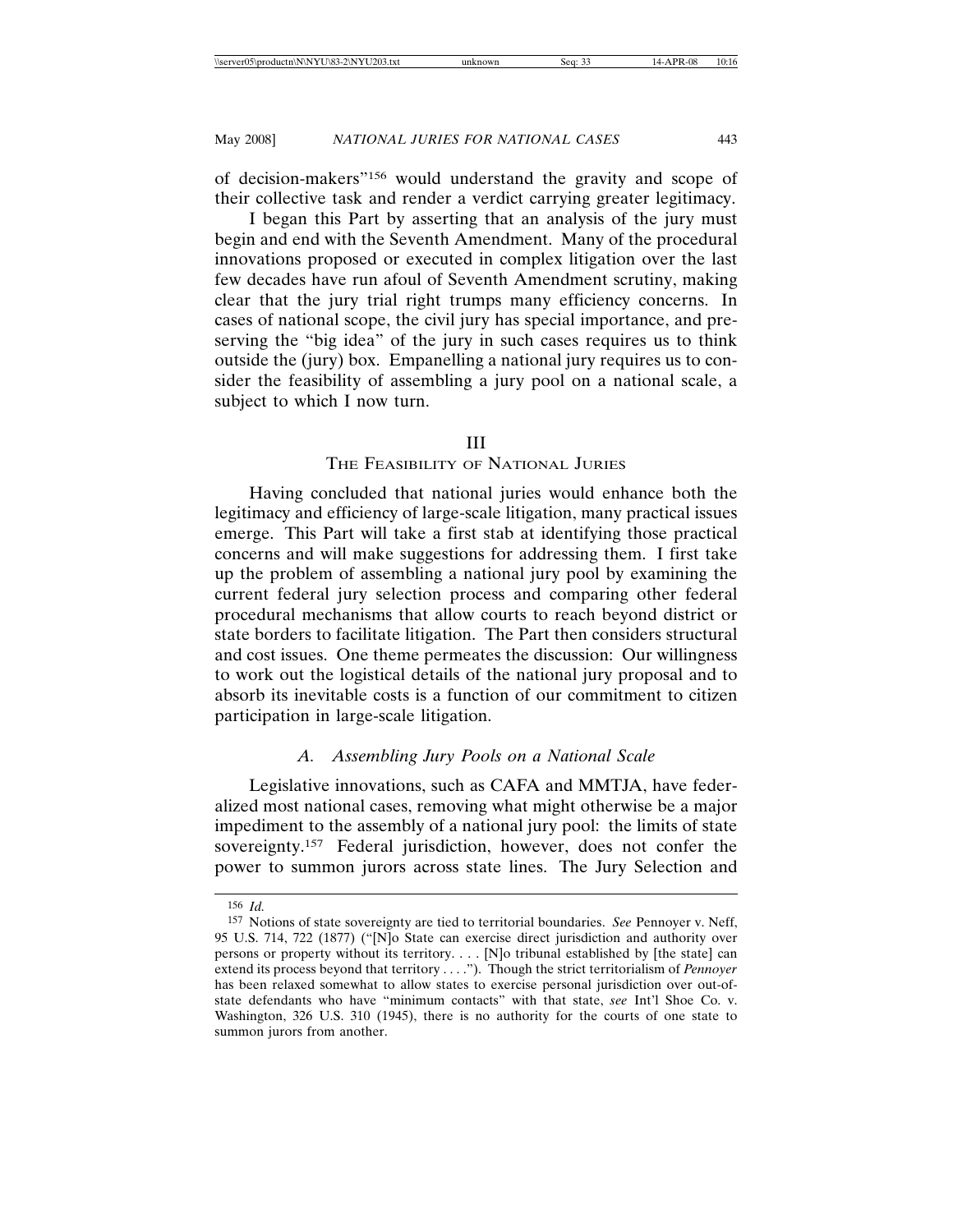Service Act of 1968 (JSSA), which governs the assembly of federal jury pools, defines the relevant community from which a jury shall be drawn as the federal district or division.158 To assemble a federal jury drawn from a cross-section of a larger geographical area would therefore require an amendment to the JSSA.

Though federal courts do not issue jury summonses outside their immediate districts, no legal impediment exists beyond the statutory constraint of the JSSA. As the judicial arm of the federal sovereign, federal courts' power is defined by national, not state or district, borders. Indeed, federal courts already exercise power that reaches beyond the borders of the state in which they sit. For example, federal courts can exercise personal jurisdiction over parties joined as necessary parties<sup>159</sup> or by impleader<sup>160</sup> if they are within a hundred-mile radius of the court.161 Some federal statutes allow for nationwide service of process, effectively giving federal courts personal jurisdiction over parties on a national scale.162 Federal courts also have power to compel the attendance of witnesses across state lines, within specified geographical limits.163

One difficulty, of course, will be assembling a national jury pool representative of a country as large and diverse as the United States. Even in much smaller jury districts, underrepresentation of minorities on jury venires has sparked an enormous amount of scholarly literature and litigation.164 Congress would have to consider how to

163 FED. R. CIV. P. 45(b)(2). Moreover, the ALI has proposed that courts handling complex litigation be given the power to issue subpoenas for attendance at a hearing or trial "at any place within the jurisdiction of the United States, or anywhere outside the United States if not otherwise prohibited by law." COMPLEX LITIGATION, *supra* note 84, app. A § 1785, at 445.

164 *See* Dooley, *supra* note 18, at 79 & n.1 (describing academic literature on fair crosssections); *see also id.* at 83–87 (describing fair cross-section jurisprudence). The traditional method of using voter registration rolls to assemble venires exacerbates the problem; indeed, the Act explicitly commands that federal courts devise an alternate plan for generating names of prospective jurors when the voter lists disproportionately exclude minorities. 28 U.S.C. § 1863(b)(2) (2000). Professor Kim Forde-Mazrui has coined the term "jural districts" to describe subdivisions within judicial districts that could be drawn to capture "communities of interest"—a concept borrowed from the law of electoral districting—to address the underrepresentation problem. Kim Forde-Mazrui, *Jural Districting: Selecting Impartial Juries Through Community Representation*, 52 VAND. L. REV. 353, 389–95 (1999). Juries would then be assembled by drawing from each of the jural districts, thus assuring that each "community of interest" is represented in the jury pool. *Id.* at 389. As Professor Forde-Mazrui explains, this method would yield juries that are

<sup>158</sup> 28 U.S.C. § 1861 (2000).

<sup>159</sup> FED. R. CIV. P. 19.

<sup>160</sup> FED. R. CIV. P. 14.

 $161$  FED. R. CIV. P.  $4(k)(1)(B)$ .

<sup>162</sup> *See, e.g.*, 28 U.S.C. § 2361 (2000) (allowing nationwide service of process in federal statutory interpleader cases).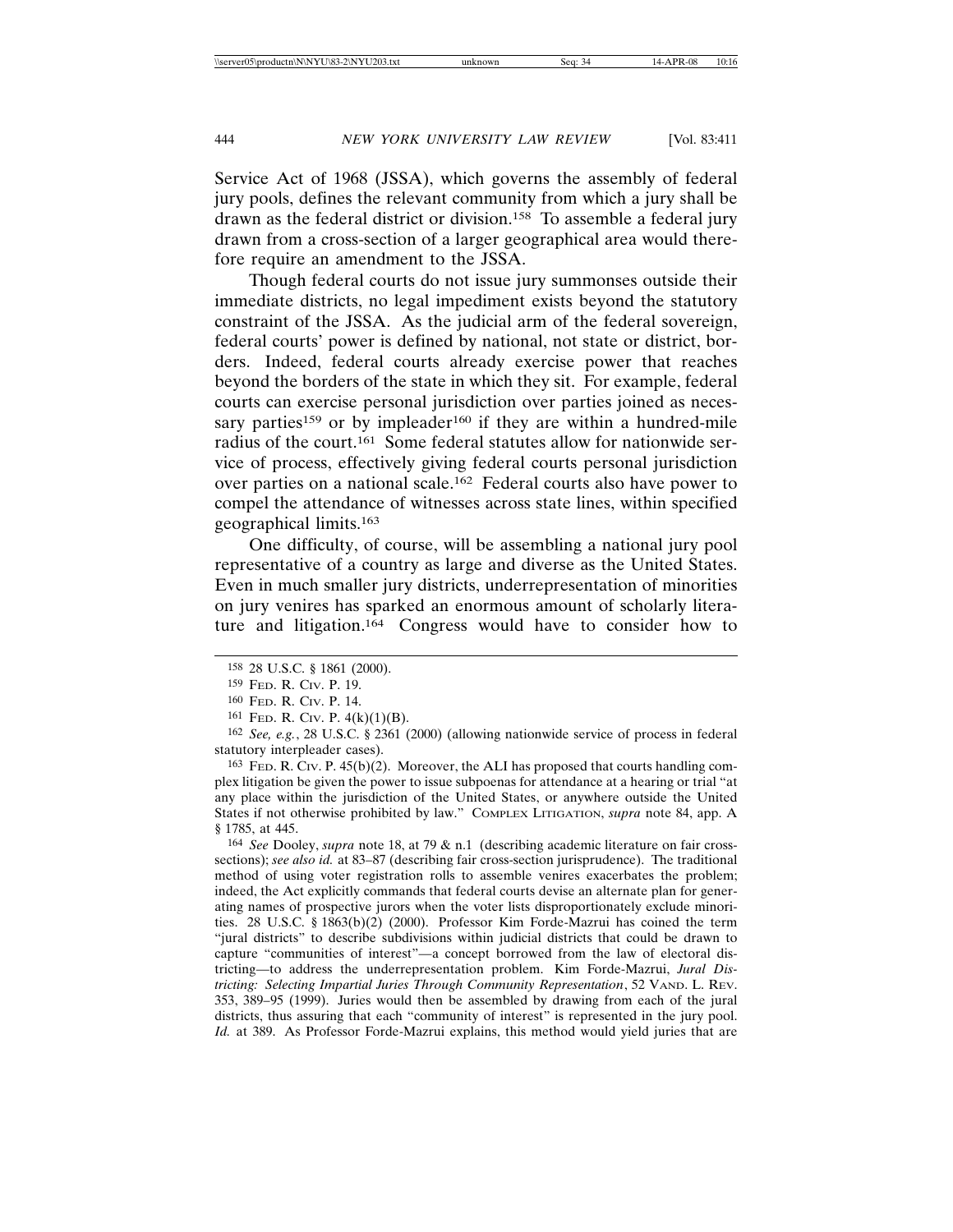assemble a nationally representative venire. A starting point might be to draw candidates for the national jury pool from congressional districts, since those boundaries have already withstood constitutional and statutory scrutiny under election laws.165 The census process could also be used to draw districts. Choosing a method of assembly requires consideration of other procedural issues, such as the size and structure of the venire and the petit jury. The next Section will survey some of these logistical problems and offer ideas as to how they might be resolved.

## *B. Matters of Structure, Size, and Cost*

The expansion of jury pools from local to national may require us to rethink the size of the venire and the petit jury, as well as verdict format and voting mechanisms. The trend in recent decades has been to shrink the jury from its traditional twelve-member structure to a new six-person jury composition.166 The discussion surrounding this issue in *Colgrove* focused on what number is too low for a jury to perform its proper function of group deliberation by a representative cross section.167 In order for a national jury to function, however, the discussion may well have to shift to how *large* a group can effectively deliberate without becoming unwieldy. The question should not be constrained by a rigid allegiance to the traditional size of juries. Given the justifications for empanelling a national jury, including jurors representing a cross section of the *national* community will require an expansion of size to accommodate the diverse demographics of that community.

Professor Amar notes that "there is nothing magic about twelve" and argues that bigger is better.168 Increasing the size of the jury allows more people to gain access to jury service and improves crosssectional representation.<sup>169</sup> Once we sever our commitment to the number twelve, we recognize that larger groups function well as grand

167 *Colgrove*, 413 U.S. at 160 n.16.

168 Amar, *Reinventing Juries*, *supra* note 124, at 1188.

169 *Id.*

more diverse than under the current system—a value of particular importance in criminal cases. *Id.* at 390–91.

<sup>165</sup> Congressional districts could comprise "jural districts" as described by Professor Forde-Mazrui. *Id.* at 389–95.

<sup>166</sup> *See* Colgrove v. Battin, 413 U.S. 149, 150–51 (1973) (upholding local rule in Montana that provided for six-person juries in civil trials). Subsequently, the federal rules changed to authorize six-person juries. *See* FED. R. CIV. P. 48 ("A jury must initially have at least 6 and no more than 12 members, and each juror must participate in the verdict . . . . Unless the parties stipulate otherwise, the verdict must be unanimous and be returned by a jury of at least 6 members.").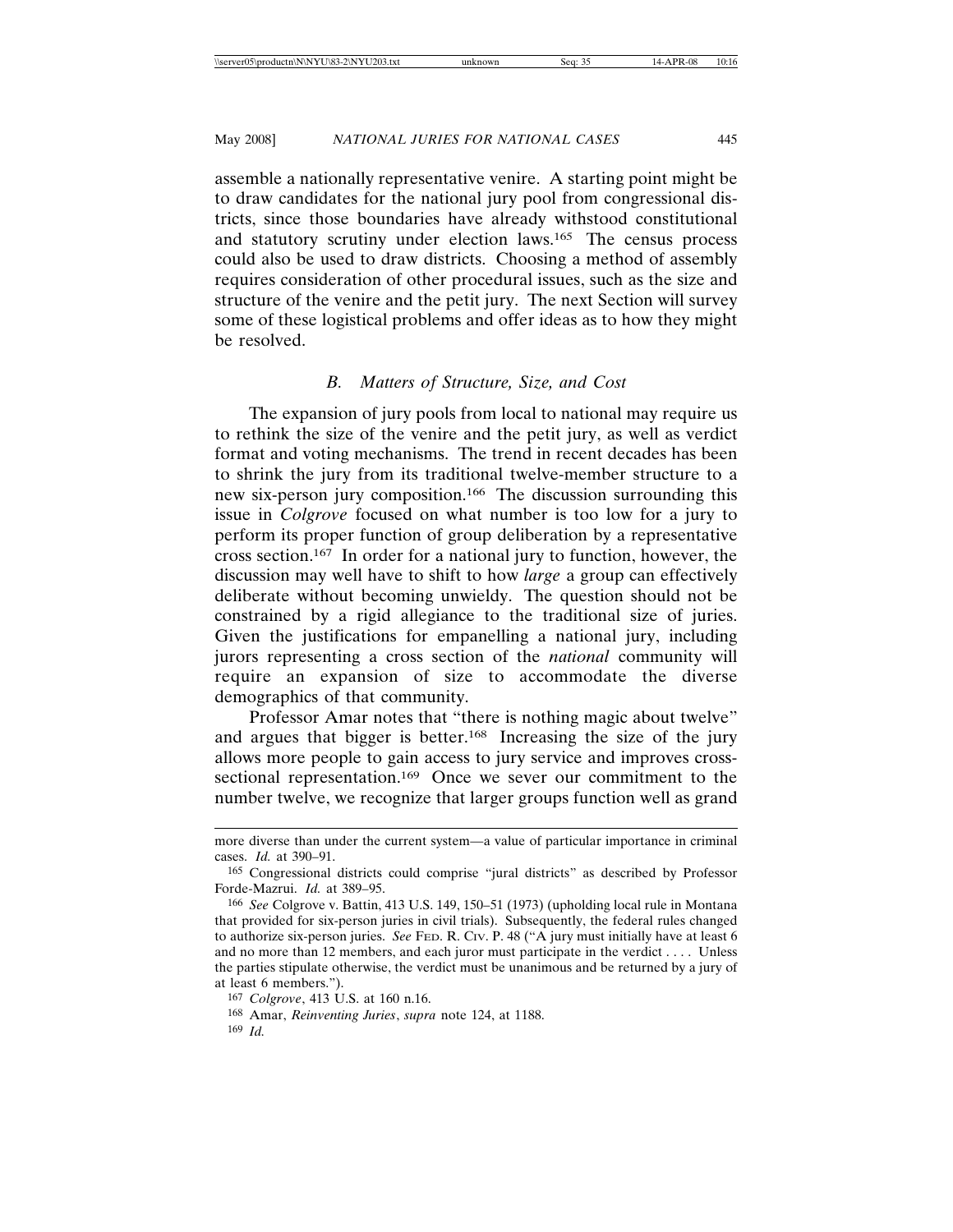juries<sup>170</sup> and legislatures.<sup>171</sup> Arriving at a precise number will depend on a complex matrix of factors—a task that is beyond the scope of this exploratory Article but is feasible.

The grand jury model may prove useful. One can imagine a national jury as a cross between the grand jury and the special jury:172 Jurors could serve for specified lengths of time, perhaps in particular courts hosting MDL complex litigation. The learning curve for such jurors would be high. Having decided, say, causation issues in one products liability case, the national jury would have an informational advantage in understanding procedure and applicable substantive law for other cases. And this gain can be realized without sacrificing the democratic makeup of the jury—a quality lost in elitist special juries.

Next, we must consider what voting mechanisms would produce optimal efficiency and confidence in the outcome. The traditional requirement of jury unanimity ensures that every juror's voice counts173—a concern that may seem particularly acute given the diversity of views that we hope a national jury pool would produce. Professor Amar, however, points out that requiring unanimity (in the criminal law context) may in fact be undemocratic because it "create[s] an extreme minority veto unknown to the Founders."174 In fact, many courts have relaxed the unanimity requirement in civil cases,175 paving the way for creative approaches to the issue. Particularly if national juries are to be larger than six or twelve members, a majority or supermajority system might work well (as it does in grand juries and legislative bodies).<sup>176</sup> Moreover, Professor Amar suggests a way to preserve the deliberative advantages of a unanimity requirement without it becoming a rigid constraint—by gradually decreasing

<sup>170</sup> *Id.* at 1189 (noting that "grand juries typically have twenty-three members"). *See generally* 18 U.S.C. § 3321 (2000) (providing that grand juries shall have no fewer than sixteen members and no more than twenty-three); FED. R. CRIM. P.  $6(a)(1)$  (same).

<sup>171</sup> Amar, *Reinventing Juries*, *supra* note 124, at 1189.

<sup>172</sup> *See supra* notes 130–33 and accompanying text (describing special jury and its past and present use in states).

<sup>173</sup> *See, e.g*., Amar, *Reinventing Juries*, *supra* note 124, at 1191 ("Friends of unanimity argue that it promotes serious deliberation—everyone's vote is necessary, so everyone is seriously listened to.").

<sup>174</sup> *Id.* at 1190.

<sup>175</sup> *See* Shari Seidman Diamond et al., *Revisiting the Unanimity Requirement: The Behavior of the Non-Unanimous Civil Jury*, 100 NW. U. L. REV. 201, 203 (2006) (noting that although federal courts still require unanimity of civil jury verdicts, only eighteen states do, while another three states allow nonunanimous verdicts after six hours of deliberation).

<sup>176</sup> *Cf.* Amar, *Reinventing Juries*, *supra* note 124, at 1189–90 (discussing use of majority rule by grand juries and legislatures and use of supermajority rule by Senate in impeachment context). *But see* Diamond et al., *supra* note 175, at 230 (concluding that cost of unanimity is "overblown").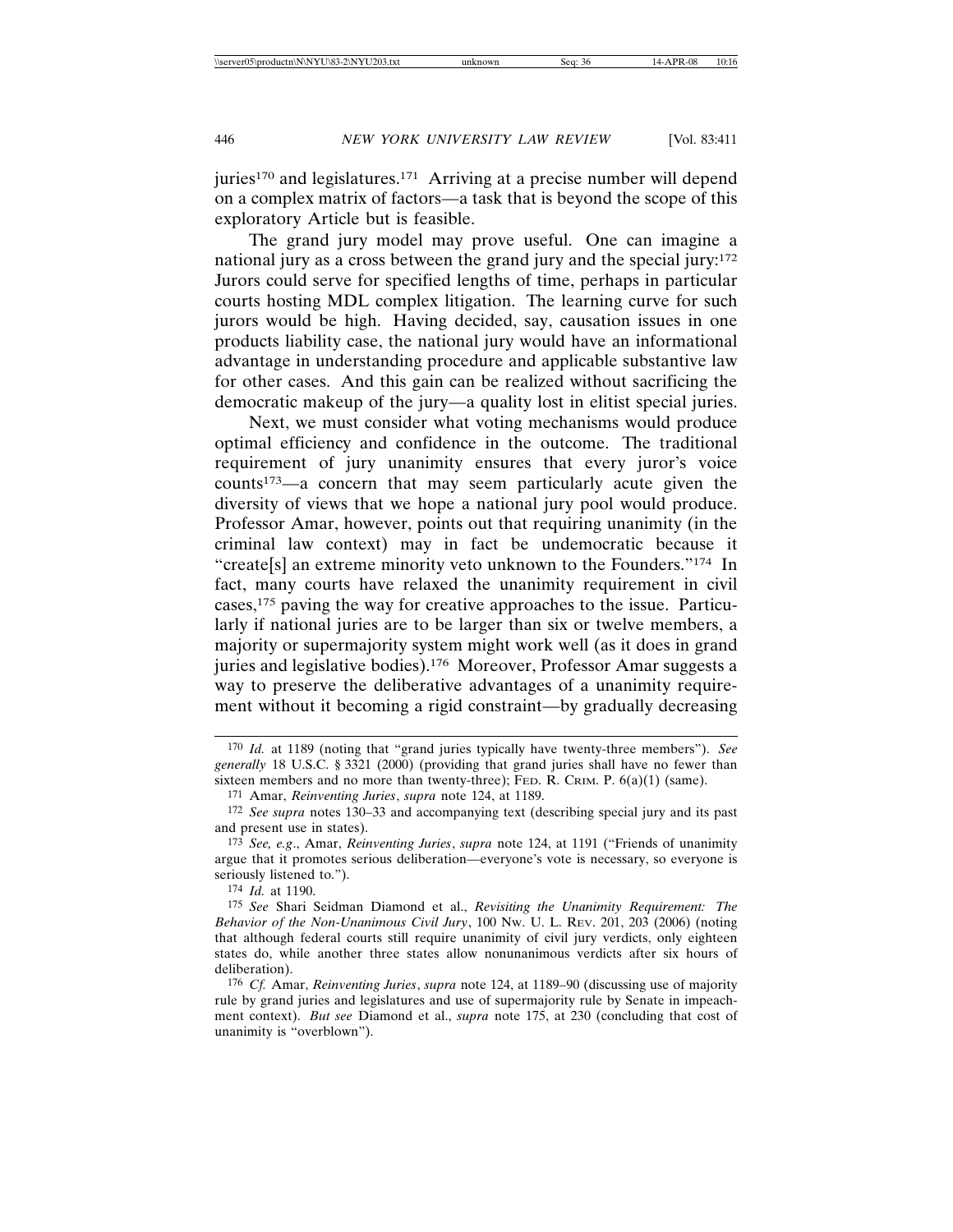the required number of votes to reach a verdict as deliberation goes on.177

To avoid Reexamination Clause problems, a national jury could answer discrete questions regarding issues common to many cases. Thus, its work product would take the form of a special verdict, which could be res judicata in future or satellite litigation.178 This would make clear the precise contours of the national jury's decisionmaking<sup>179</sup> and alleviate confusion as to what issues the national jury actually decided.180

Other logistical concerns would be primarily a matter of cost, such as transportation and lodging. The justice system has long provided a mechanism—sequestration—for accommodating jurors outside their homes when necessary to ensure that they are insulated from exposure to press about the case they are deciding.181 Though this is a costly procedure, both in terms of financial costs to the government and personal sacrifices by the jurors, courts justify sequestration in the pursuit of fair trials,182 demonstrating commitment to the democratic and legitimating functions of the jury. Adapting the sequestration procedure to facilitate a national jury would multiply those costs, and in choosing national jurors courts must be sensitive to the toll such service will take.183 Moreover, technological advances that have facilitated other areas of procedure—discovery is a prominent example—could reduce some of the costs and inconvenience.184

180 *See* FRIEDENTHAL ET AL., *supra* note 4, § 14.11, at 710 n.15 (noting that general verdicts "reveal only whether liability was found and, if so, for how much," while special verdicts "may include the information necessary to decide questions of issue preclusion").

181 *See generally* Marcy Strauss, *Sequestration*, 24 AM. J. CRIM. L. 63, 77 (1996) (explaining that purpose of sequestration is to shield jurors from prejudicial publicity, pressure of others, and threats by those wishing to influence verdict).

183 Perhaps national jurors could be chosen, at least initially, on a volunteer basis. Juror questionnaires could be adapted to ascertain prospective jurors' amenability to serving at a distant location for particular lengths of time.

184 See, for example, the increasing use of video conferencing to manage complex litigation. Some courts have even experimented with video testimony and "virtual" presence of

<sup>177</sup> Amar, *Reinventing Juries*, *supra* note 124, at 1191 (proposing system by which "on Day 1, a jury must be unanimous to convict; on Day 2, 11-1 will suffice; on Day 3, 10-2, and so on, until we hit our bedrock limit of, say two-thirds (for conviction), or majority rule (for acquittal)").

<sup>178</sup> *Cf.* Woolley, *supra* note 95, at 542 (arguing that judicious use of special verdicts and jury instructions can alleviate reexamination clause problems).

<sup>179</sup> *Cf.* Sherman, *supra* note 7, at 705 ("Undoubtedly issues that are not sufficiently freestanding to warrant separate trial should not be the subject of bifurcation. But presumably a second jury would be instructed that it had to accept the first jury's findings.").

<sup>182</sup> *See id.* at 77–116 (weighing costs and benefits of sequestration). Professor Strauss challenges the assumption that jurors are highly susceptible to outside influences and argues that we should trust jurors, as we do judges, to decide cases according to the evidence. *Id.* at 70.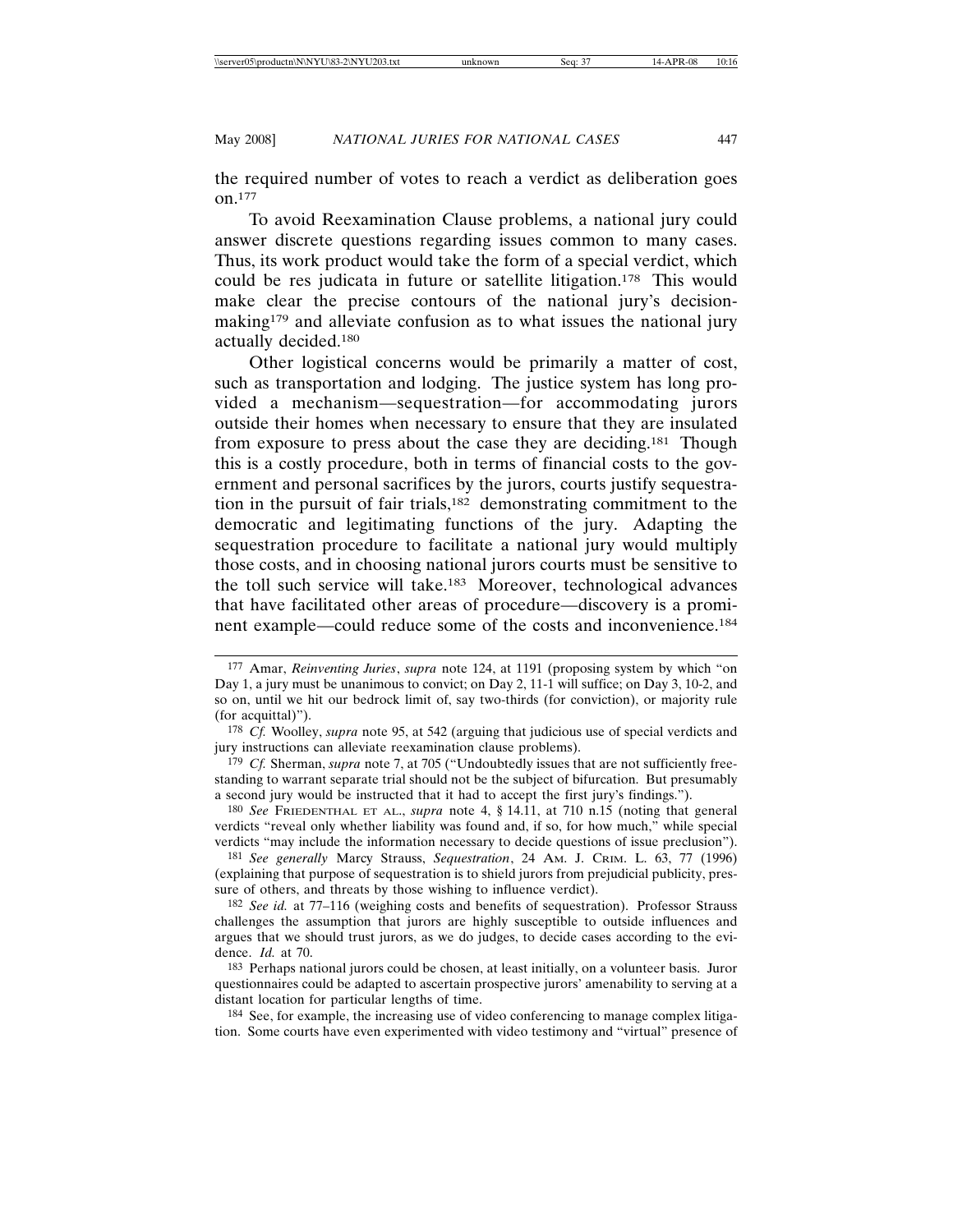Ultimately, our willingness to grapple with logistical problems reflects our commitment to lay decisionmaking in civil cases. As the Fifth Circuit once noted, "[I]t seems that the defendants enjoy all of the advantages, and the plaintiffs incur the disadvantages, of the class action—with one exception: the cases are to be brought to trial."185 Adapting the civil jury to national litigation corrects the power imbalance between plaintiffs and defendants and reasserts our constitutional commitment to citizen participation in civil justice.

#### **CONCLUSION**

#### PRESERVING THE CIVIL JURY IN THE TWENTY-FIRST CENTURY

The civil jury, though steeped in history, is not frozen in time. In an era of increasingly complex litigation, the civil jury must adapt structurally to modern disputes while preserving its rich history and constitutional function. Though there will always be cases at the margins and some risk of party manipulation, we can identify most cases that are truly national in scope using largely objective procedural criteria. Indeed, Congress has already laid the groundwork in the MDL statute, CAFA, and MMTJA. Courts can evaluate particular cases by reference to the functional criteria outlined in Part II: Will a local jury impose local values on the rest of the nation? Is there an incentive for the parties to forum-shop? Would geographical diversity of jurors enhance the quality of decisionmaking?

The civil jury is under threat in mass complex litigation. The Supreme Court has repeatedly emphasized that the Seventh Amendment preserves the right to a jury trial generally, rather than the right to a jury trial in its precise form as of the time of ratification.186 Adapting the ancient institution of the jury by nationalizing it in national cases honors the commitment to citizen participation that is at the heart of the Seventh Amendment. Conversely, using provin-

parties via video conferencing at trial. *See, e.g.*, Edwards v. Logan, 38 F. Supp. 2d 463, 464 (W.D. Va. 1999) (permitting jury trial for prisoner's civil rights claim to be held through video conferencing). *See generally* Paul D. Carrington, *Virtual Civil Litigation: A Visit to John Bunyan's Celestial City*, 98 COLUM. L. REV. 1516, 1524–29 (1998) (discussing prospect of "virtual trials"); James L. McCrystal & Ann B. Maschari, *Will Electronic Technology Take the Witness Stand?*, 11 U. TOL. L. REV. 239, 250–51 (1980) (advocating use of video in trials as "a means of administering justice far superior to our present system").

<sup>185</sup> Jenkins v. Raymark Indus., Inc., 782 F.2d 468, 473 (5th Cir. 1986). Indeed, it would be interesting to see how the implementation of a national jury regime in mass litigation would affect settlement strategies. That is, if the possibility of jury trial becomes more pressing, and if the parties are unable to forum-shop into particular jury pools, then "bargaining in the shadow" of the jury trial once again becomes an important factor. Marc Galanter, *The Regulatory Function of the Civil Jury*, *in* VERDICT: ASSESSING THE CIVIL JURY SYSTEM 61, 62 (Robert E. Litan ed., 1993).

<sup>186</sup> *E.g.*, Colgrove v. Battin, 413 U.S. 149, 155–57 (1973).